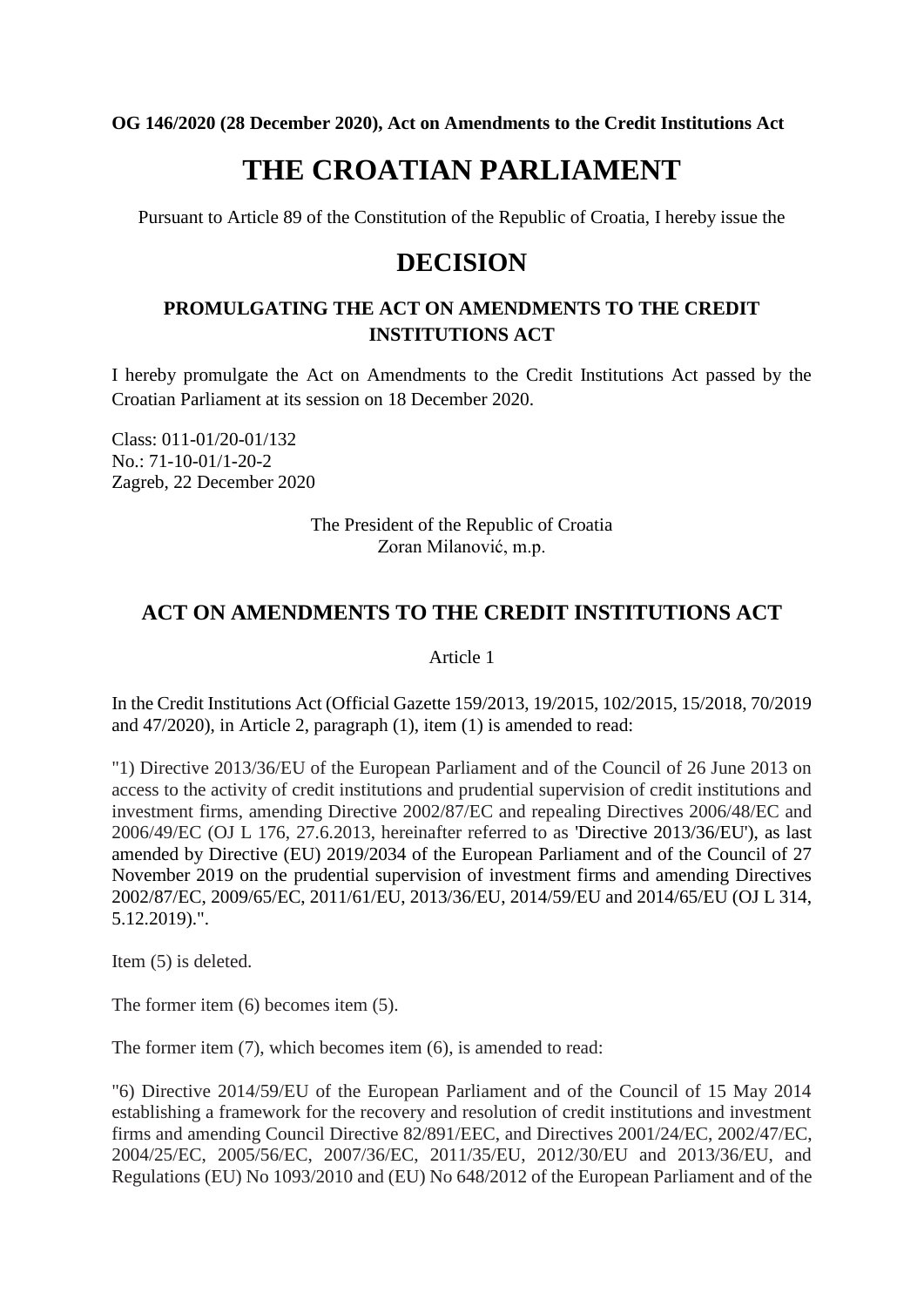Council (OJ L 173, 12.6.2014, hereinafter referred to as 'Directive 2014/59/EU'), as last amended by Directive (EU) 2019/879 of the European Parliament and of the Council of 20 May 2019 as regards the loss-absorbing and recapitalisation capacity of credit institutions and investment firms (OJ L 150, 7.6.2019).".

Paragraph (2) is amended to read:

"(2) This Act further regulates the implementation of Regulation (EU) No 575/2013 of the European Parliament and of the Council of 26 June 2013 on prudential requirements for credit institutions and investment firms and amending Regulation (EU) No 648/2012 (OJ L 176, 27.6.2013, hereinafter referred to as 'Regulation (EU) No 575/2013'), as last amended by Regulation 2019/2160 of the European Parliament and of the Council of 27 November 2019 amending Regulation (EU) No 575/2013 as regards exposures in the form of covered bonds (OJ L 328, 18.12.2019).".

# Article 2

In Article 3, before the words "For the purposes of this Act", a paragraph designation is inserted which reads: "(1)".

In paragraph (1), item (1) is amended to read:

"1) '*immediate family member*' means:

1. the spouse or the person who, in accordance with a special law, has the status equivalent to that in a marriage, or a person with whom the person has concluded a life partnership in accordance with the law governing same-sex life partnerships;

2. a parent, a son, an adopted son, a daughter or an adopted daughter of the person;

3. a son, an adopted son, a daughter or an adopted daughter of the person referred to in subitem (1) of this item;

4. another person without full legal capacity and under the custody of the person;".

After item (13), items (13a) and (13b) are inserted which read:

"13a) '*global systemically important credit institution*' (hereinafter referred to as 'G-SII') shall have the meaning as defined in Article 4, paragraph (1), item (133) of Regulation (EU) No 575/2013;

13b) '*non-EU global systemically important credit institution*' (hereinafter referred to as 'non-EU G-SII') shall have the meaning as defined in Article 4, paragraph (1), item (134) of Regulation (EU) No 575/2013;".

Item (14) is amended to read:

"14) '*group*' shall have the meaning as defined in Article 4, paragraph (1), item (138) of Regulation (EU) 575/2013;".

After item (14), item (14a) is inserted which reads: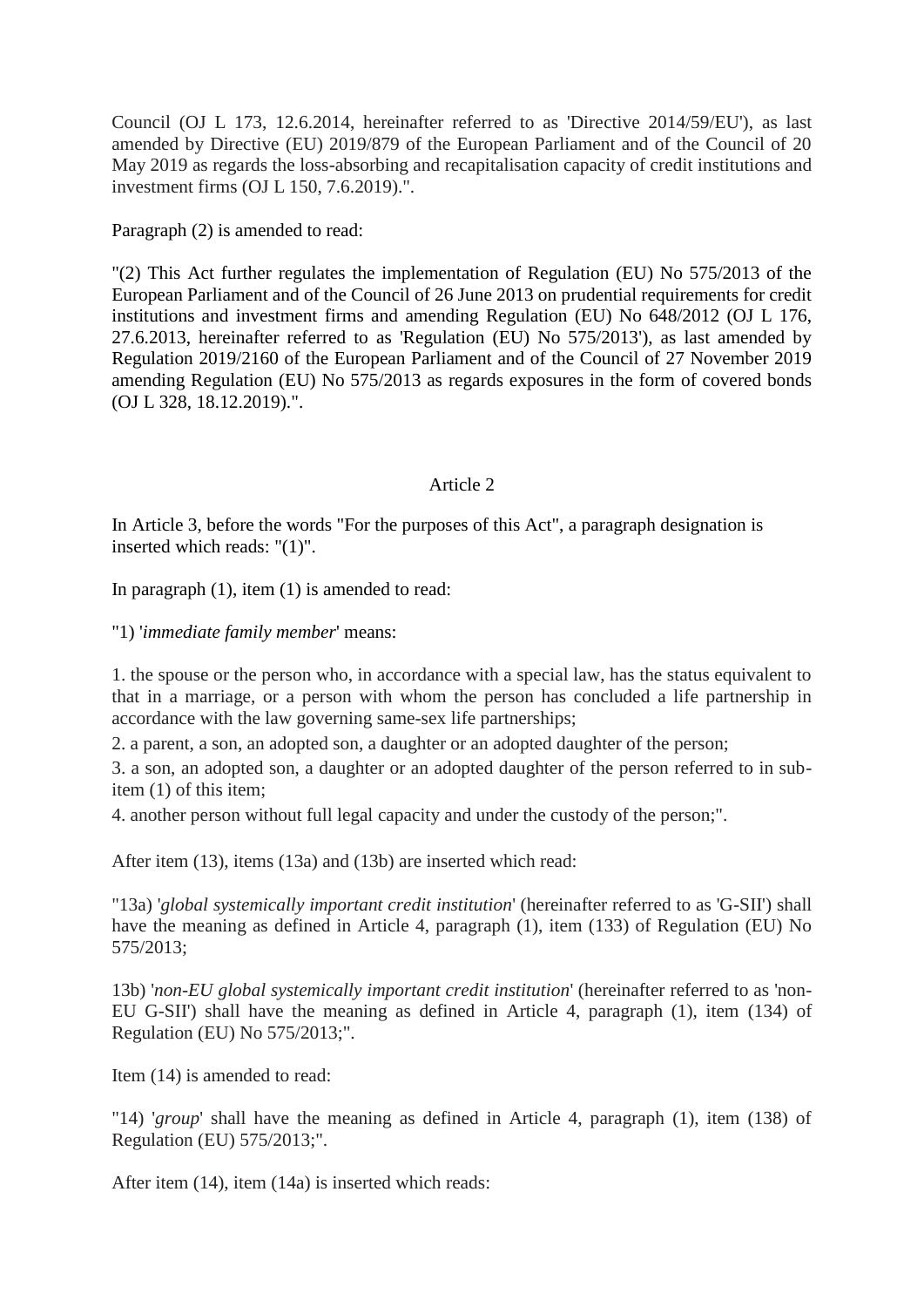"14a) '*third-country group*' means a group the parent undertaking of which is established in a third country;".

After item (19), item (19a) is inserted which reads:

"19a) '*institution*' shall have the meaning as defined in Article 4, paragraph (1), item (3) of Regulation (EU) No 575/2013."

Item (21) is amended to read:

"21) '*internal approaches*' means approaches for which prior supervisory permission is required, including the Internal Ratings Based Approach referred to in Article 143, paragraph (1), the model of own LGD estimates referred to in Article 161, paragraph (3), an internal model to calculate a credit valuation adjustment (CVA) referred to in Article 162, paragraph (2), item (h), the Internal Models Approach referred to in Article 221, paragraph (1), the Own Estimates Approach referred to in Article 225, the Internal Model Method referred to in Article 283, paragraph (1), the Advanced Measurement Approach referred to in Article 312, paragraph (2), the model to calculate delta for OTC-options referred to in Article 329, paragraph (1), the sensitivity model to calculate the positions referred to in Article 331, paragraph (1), the model to calculate delta referred to in Article 358, paragraph (3), an internal model to calculate own funds requirements referred to in Article 363, paragraph (1), an internal model for correlation trading referred to in Article 377, paragraph (1), and an internal model referred to in Article 383, paragraph (4) of Regulation (EU) No 575/2013;".

Item (24) is amended to read:

"24) '*consolidating supervisor*' shall have the meaning as defined in Article 4, paragraph (1), item (41) of Regulation (EU) No 575/2013; in the Republic of Croatia, consolidating supervisor is the Croatian National Bank where it is designated as the consolidating supervisor in Article 278 of this Act;".

After item (28), item (28a) is inserted which reads:

"28a) '*credit institution which is not a large credit institution*' means a credit institution which does not meet the conditions laid down in Article 4, paragraph (1), item (146) of Regulation (EU) No 575/2013 and whose four-year average assets reported in audited financial statements as at the last day of the preceding four business years on an individual basis do not exceed an amount equivalent to EUR 1 billion;".

After item (29b), items (29c) and (29d) are inserted which read:

"29c) '*small and non-complex credit institution*' means a credit institution which meets the conditions referred to in Article 4, paragraph (1), item (145) of Regulation (EU) No 575/2013, where, for the purpose of the applicable threshold referred to in sub-item (b) of that item of Regulation (EU) No 575/2013, in the Republic of Croatia that threshold is lowered to an amount equivalent to EUR 1 billion;

29d) '*small remuneration*' means remuneration of a credit institution's staff member whose gross variable remuneration on an annual basis does not exceed the amount of HRK 200,000.00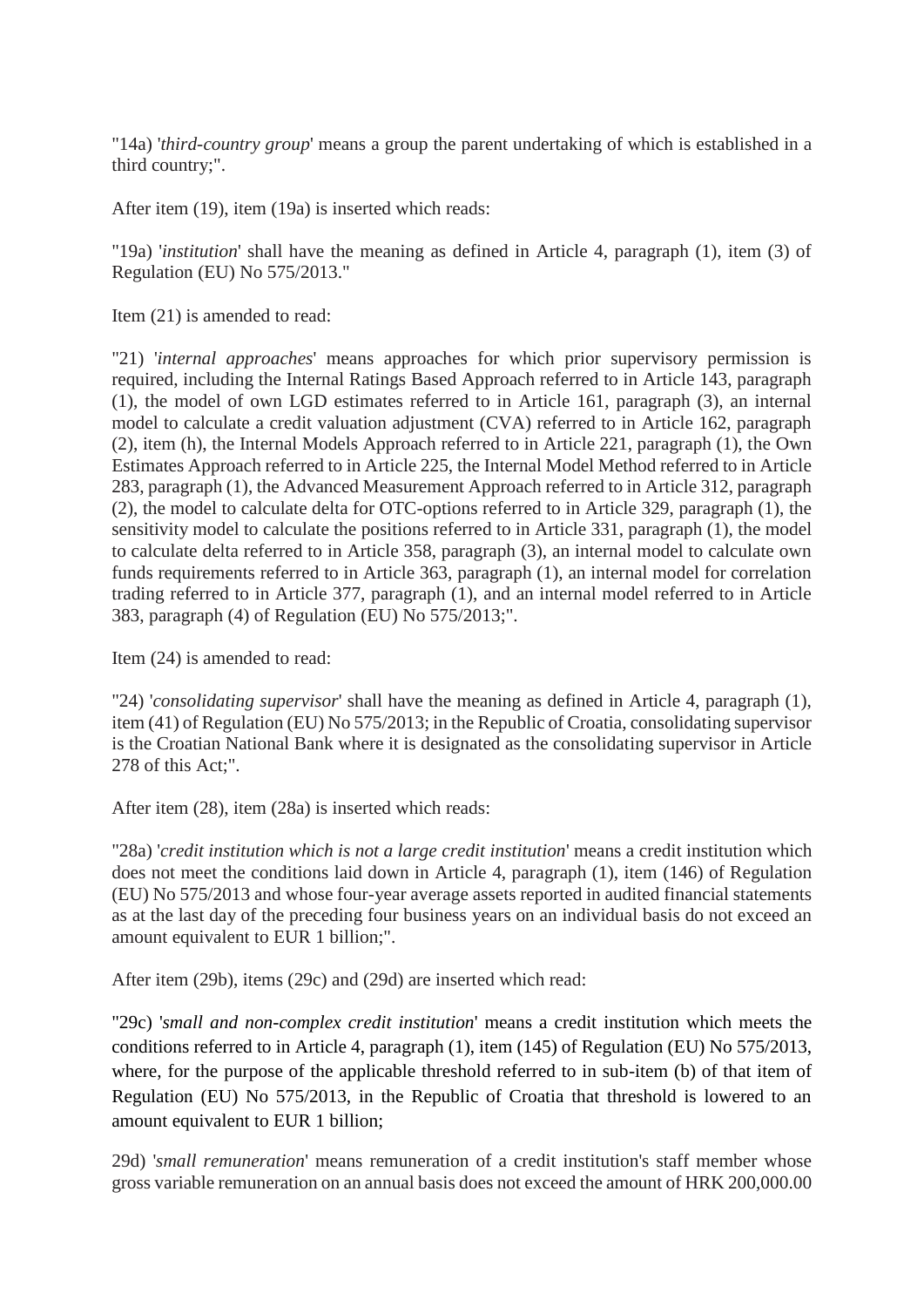and does not account for more than one third of the staff member's total gross remuneration on an annual basis;".

Items (31) and (32) are amended to read:

"31) '*parent institution in a Member State*' shall have the meaning as defined in Article 4, paragraph (1), item (28) of Regulation (EU) No 575/2013;

32) '*EU parent institution*' shall have the meaning as defined in Article 4, paragraph (1), item (29) of Regulation (EU) No 575/2013;".

After item (32), items (32a), (32b) and (32c) are inserted which read:

"32a) *'EU parent institution having its head office in the RC*' shall have the meaning as defined in Article 4, paragraph (1), item (29) of Regulation (EU) No 575/2013 and shall have its head office in the Republic of Croatia;

32b) '*parent credit institution in a Member State*' shall have the meaning as defined in Article 4, paragraph (1), item (29c) of Regulation (EU) 575/2013;

32c) '*EU parent credit institution*' shall have the meaning as defined in Article 4, paragraph (1), item (29d) of Regulation (EU) No 2013/2013;".

Items (33) and (34) are amended to read:

"33) '*EU parent credit institution having its head office in the RC*' shall have the meaning as defined in Article 4, paragraph (1), item (29d) of Regulation (EU) No 575/2013 and shall have its head office in the Republic of Croatia;

34) '*RC parent credit institution*' shall have the meaning as defined in Article 4, paragraph (1), item (29c) of Regulation (EU) No 575/2013 and shall have its head office in the Republic of Croatia;".

After item (34), items (34a), (34b), (34c) and (34d) are inserted which read:

"34a) '*parent investment firm in a Member State*' shall have the meaning as defined in Article 4, paragraph (1), item (29a) of Regulation (EU) No 575/2013;

34b) '*EU parent investment firm'* shall have the meaning as defined in Article 4, paragraph (1), item (29b) of Regulation (EU) No 2013/2013;

34c) '*EU parent investment firm having its head office in the RC*' shall have the meaning as defined in Article 4, paragraph (1), item (29a) of Regulation (EU) No 575/2013 and shall have its head office in the Republic of Croatia;

34d) '*RC parent investment firm*' shall have the meaning as defined in Article 4, paragraph (1), item (29a) of Regulation (EU) No 575/2013 and shall have its head office in the Republic of Croatia;".

Item (58) is amended to read: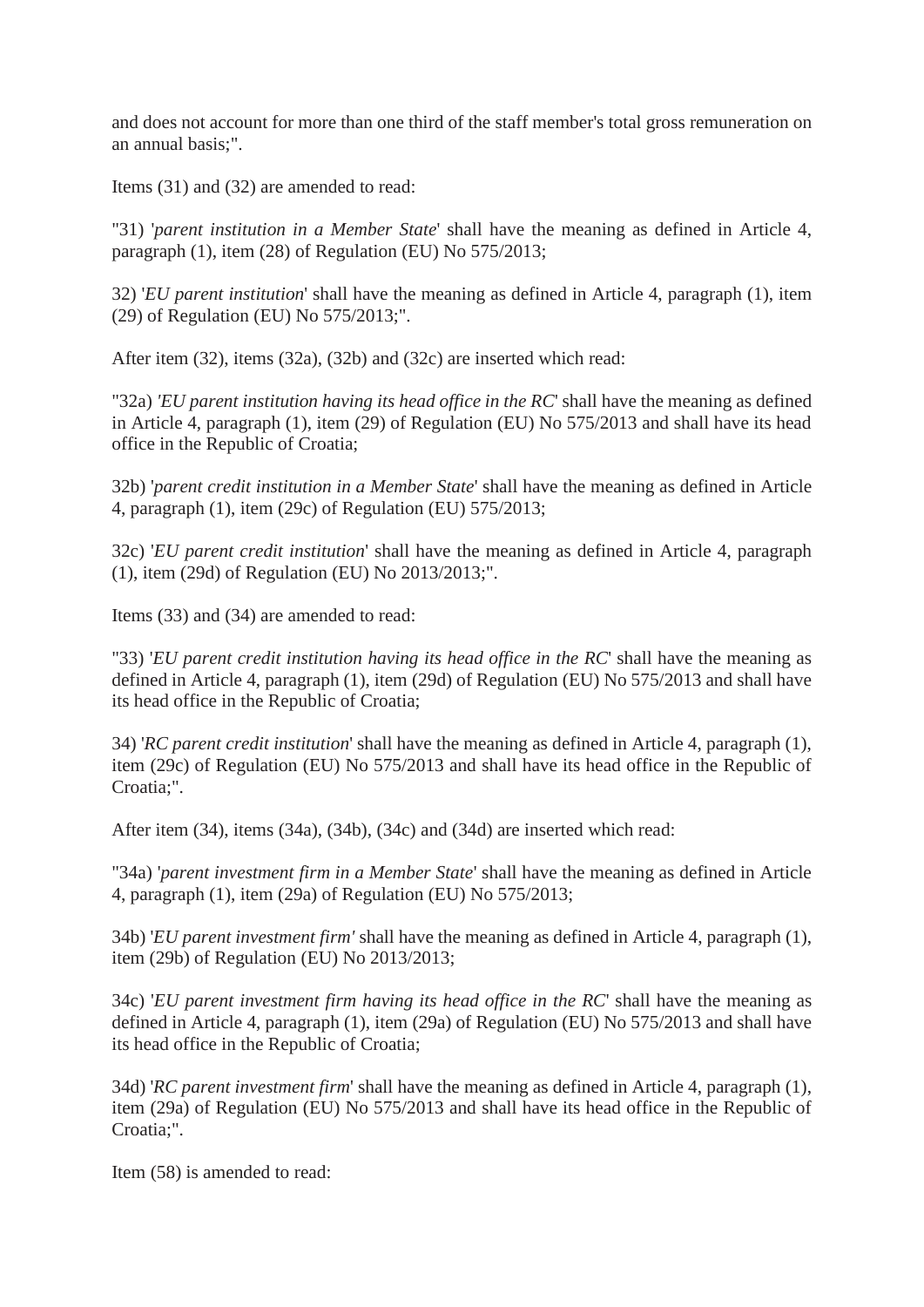"58) *'working day*' means a day other than a Saturday, a Sunday or a non-working day which has been declared a non-working day in accordance with the regulations of the Republic of Croatia, and in procedures in which the European Central Bank participates a non-working day also means a non-working day of the European Central Bank;".

After item (62), item (62a) is inserted which reads:

"62a) '*gender neutral remuneration policy*' means a remuneration policy based on equal pay for male and female workers for equal work or work of equal value;".

After item (67), item (67a) is inserted which reads:

"67a) '*resolution entity*' means:

– a legal person having its head office in the EU in respect of which the group resolution plan provides for resolution action; or

– a credit institution having its head office in the Republic of Croatia that is not part of a group in respect of which the resolution plan provides for resolution action;".

After item (75), item (75a) is inserted which reads:

"75a) '*guidance on additional own funds*' means expectations of the competent authority to maintain the own funds above the levels of own funds requirements as set out in Part Three, Part Four and Part Seven of Regulation (EU) No 575/2013 and Chapter 2 of Regulation (EU) 2017/2402 of the European Parliament and of the Council of 12 December 2017 laying down a general framework for securitisation and creating a specific framework for simple, transparent and standardised securitisation, and amending Directives 2009/65/EC, 2009/138/EC and 2011/61/EU and Regulations (EC) No 1060/2009 and (EU) No 648/2012 (hereinafter referred to as 'Regulation (EU) 2017/2402'), and imposed by Article 224, paragraph (1), item (20) of this Act and defined in Article 3, item (91) of this Act or pursuant to Article 92, paragraph (1a) of Regulation (EU) No 575/2013, and, as applicable, which are necessary to attain the total level of own funds which the competent authority deems appropriate in accordance with Article 228a, paragraph (2) of this Act;".

After item (81a), item (81b) is inserted which reads:

"81b) '*financial sector entity*' shall have the meaning as defined in Article 4, paragraph (1), item (27) of Regulation (EU) No 575/2013;".

After item (86), item (86a) is inserted which reads:

"86a) '*management body*' means an institution's body or bodies, which are appointed in accordance with the regulations of the Republic of Croatia or regulations of other countries, which are empowered to set the institution's strategy, objectives and overall direction, and which oversee and monitor management decision-making, and include the persons who effectively direct the business of the institution; for credit institutions in the Republic of Croatia, it means the management and supervisory board;".

After paragraph (1), paragraph (2) is added which reads: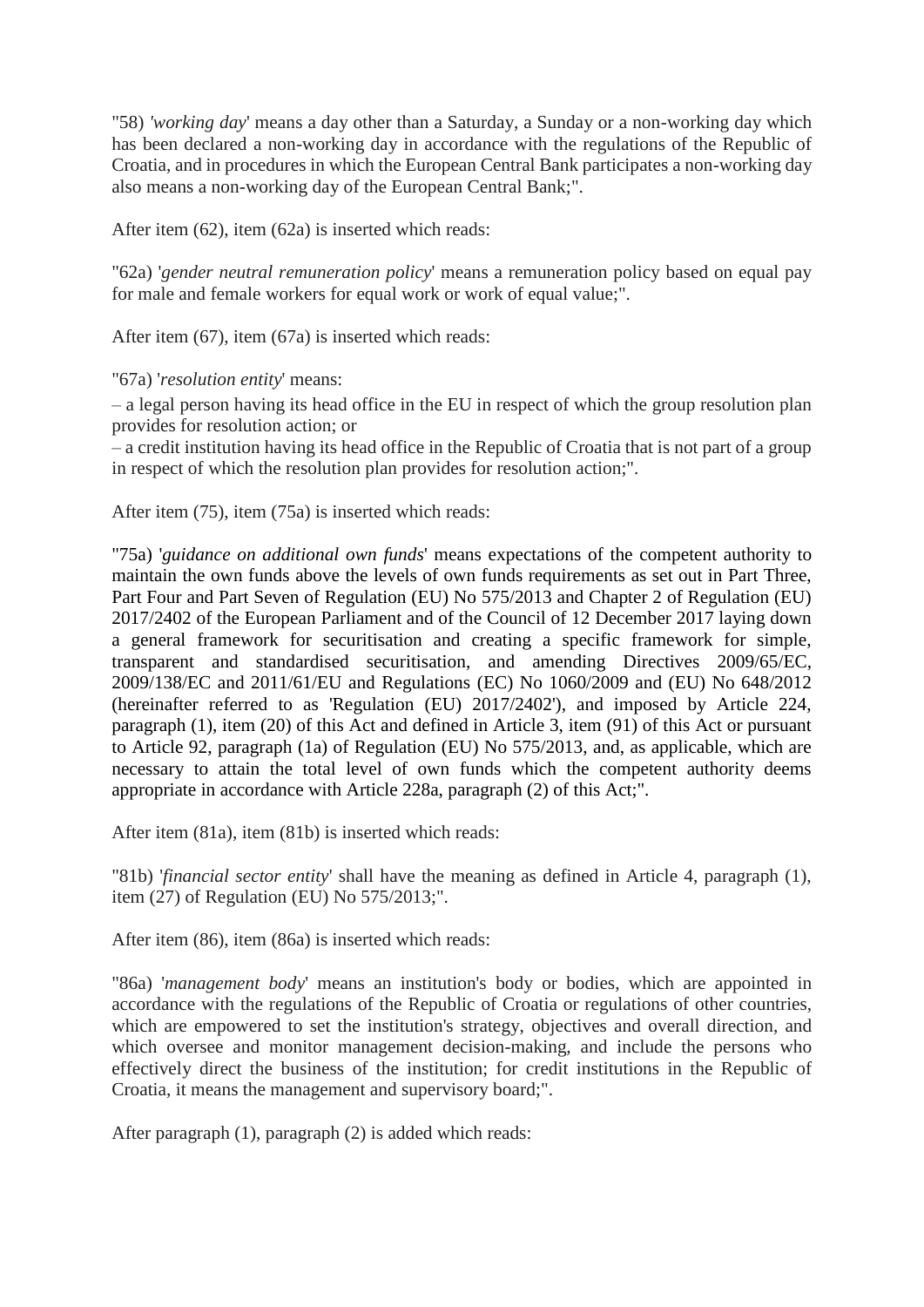"(2) The terms used in this Act that have a gender-specific connotation shall refer to both the male and female genders.".

#### Article 3

In Article 5, paragraph (1) is amended to read:

"(1) A credit institution having its head office in the Republic of Croatia may, under the conditions laid down in this Act, operate as a bank, a savings bank, a housing savings bank or a credit institution referred to in Article 4, paragraph (1), item (1), sub-item (b) of Regulation (EU) No 575/2013.".

#### Article 4

In Article 11, after paragraph (2), new paragraph (3) is inserted which reads:

"(3) For the purposes of Article 124, paragraph (1a) of Regulation (EU) No 575/2013, the Croatian National Bank shall be the designated authority that assesses the appropriateness of the risk weight referred to in Article 125, paragraph (2) or Article 126, paragraph (2) of Regulation (EU) No 575/2013".

The former paragraph (3) becomes paragraph (4).

# Article 5

The title of Article 11c is amended to read: "*Identifying a significant supervised entity*".

In Article 11c, paragraph (1) is amended to read:

"(1) The Croatian National Bank shall cooperate with the European Central Bank in assessing the significance of a supervised entity or a supervised group. The Croatian National Bank shall reach a decision to identify a supervised entity or a supervised group as significant in accordance with the instructions given by the European Central Bank and shall notify such a decision to the credit institution or the parent credit institution in a group of credit institutions in the Republic of Croatia.".

#### Article 6

In Article 20, paragraph (4), item (2), after the words "Regulation (EU) No 575/2013", the words "or the law governing the resolution of credit institutions and investment firms" are added.

#### Article 7

In Article 24, paragraphs (5) and (6) are amended to read:

"(5) When granting prior approval the Croatian National Bank shall set a time limit within which the person who obtained the prior approval is obligated to complete the acquisition of a qualifying holding and notify the Croatian National Bank thereof.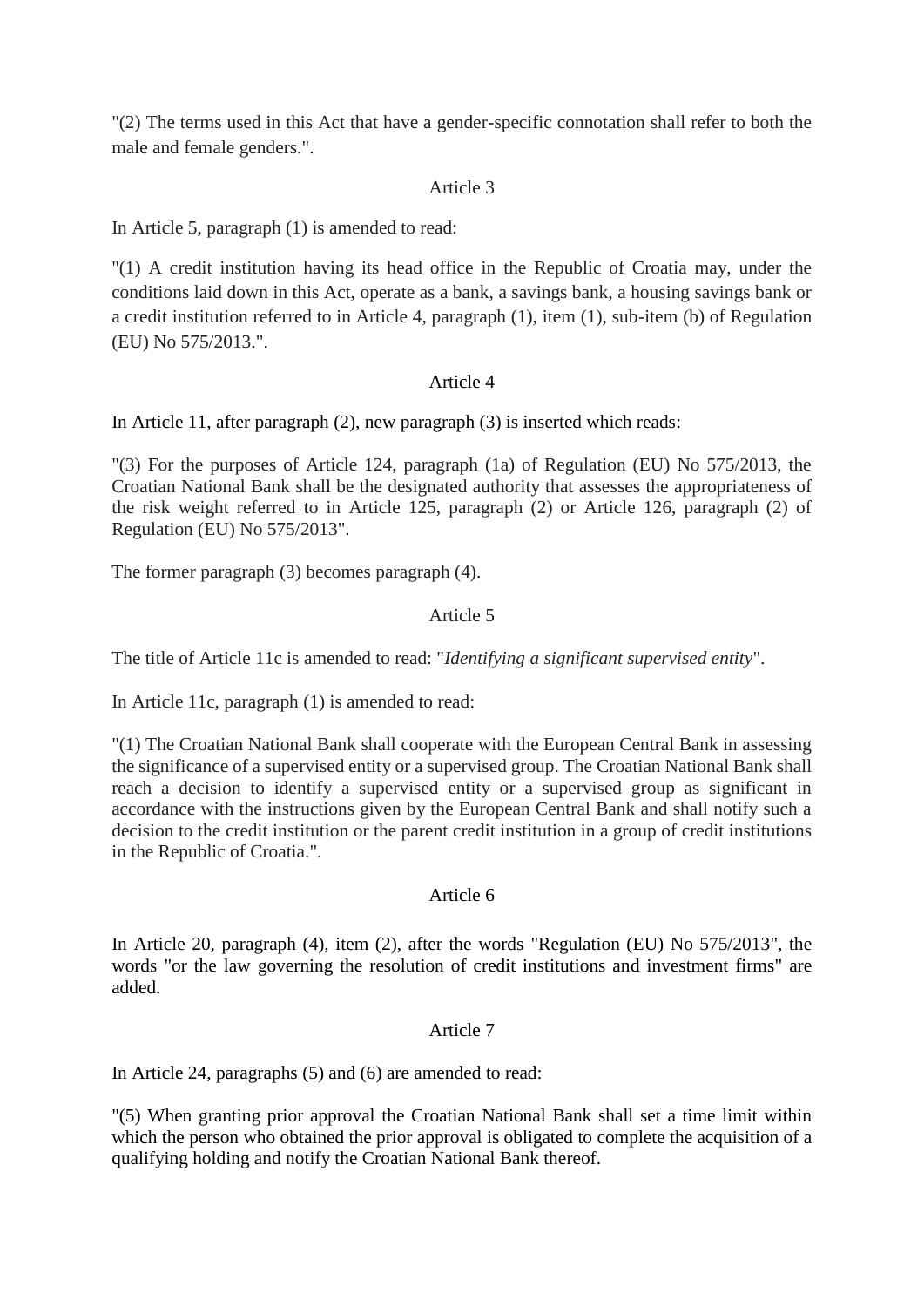(6) If a person who obtained the prior approval fails to complete the acquisition of a qualifying holding within the time limit referred to in paragraph (5) of this Article, the person may, not later than 30 days before the expiry of that time limit, submit a reasoned request to the Croatian National Bank for an extension of that time limit.".

# Article 8

In Article 26, paragraph (1), the words "five working days of the receipt of the application" are replaced by the words "five working days of receipt of a valid application".

After paragraph (8), paragraph (9) is added which reads:

"(9) The time limit referred to in paragraph (4) of this Article to decide and adopt a decision shall not run during the period granted to the party to provide its comments in the procedure pursuant to Article 323a of this Act.".

Article 9

In Article 28, paragraph (1), item (3) is deleted.

The former items  $(4)$  to  $(6)$  become items  $(3)$  to  $(5)$ .

#### Article 10

In Article 30, paragraph (6) is amended to read:

"(6) The decision referred to in paragraphs (1) and (2) of this Article shall be delivered to the persons referred to in paragraphs (1) and (2) of this Article, the credit institution, the Central Depository and Clearing Company and the register of companies for the purpose of entering a note on the suspension of the voting rights arising from the shares ordered to be sold.".

Paragraph (7) is amended to read:

"(7) As of the date of enforceability of the decision referred to in paragraphs (1) and (2) of this Article, the acquirer may not exercise the voting rights arising from any share ordered to be sold.".

In paragraph (8), item (1) is amended to read:

"1) ensure that the acquirer referred to in paragraphs (1) and (2) of this Article does not exercise the voting rights arising from any share ordered to be sold; and".

In paragraph (9), item (2) is amended to read:

"2) that the acquirer may not exercise any voting right from any share ordered to be sold.".

Article 11

Article 31 and its title are deleted.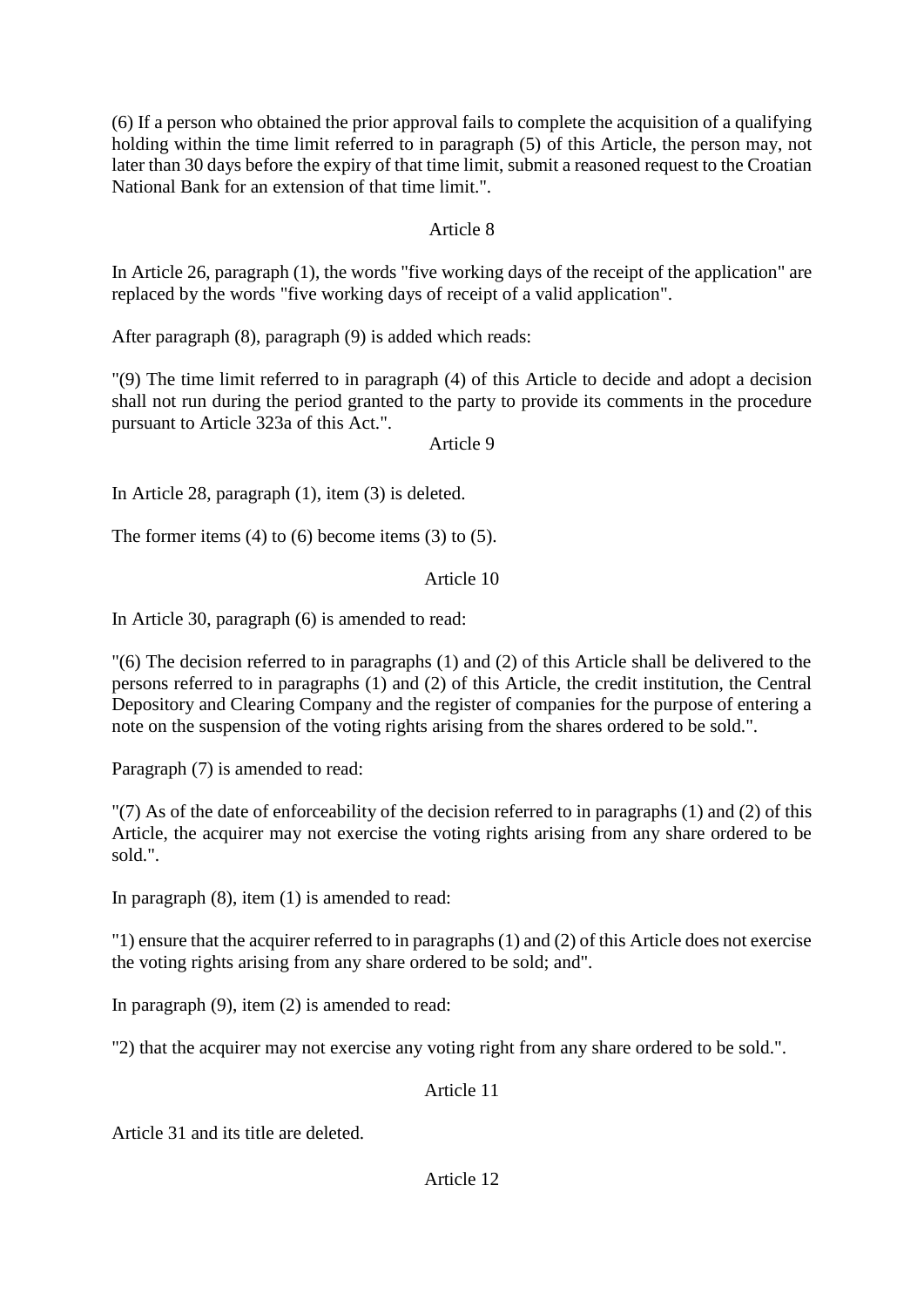In Article 35, after paragraph (3), new paragraph (4) is inserted which reads:

"(4) The overall composition of the management board and the supervisory board shall reflect an adequately broad range of experiences.".

The former paragraph (4) becomes paragraph (5).

#### Article 13

In Article 37, paragraph (2), the words "referred to in Article 258 of this Act" are deleted.

In paragraph (3), the words "or 259" are deleted.

#### Article 14

In Article 38, after paragraph (1), new paragraph (2) is inserted which reads:

"(2) A credit institution shall ensure that management board members at all times meet the criteria for management board members referred to in paragraph (1) of this Article.".

The former paragraph (2) becomes paragraph (3).

In the former paragraph (3), which becomes paragraph (4), in the fourth indent, the words "paragraph (2)" are replaced by the words "paragraph (3)".

The former paragraphs (4) and (5) become paragraphs (5) and (6).

#### Article 15

In Article 39, paragraph (8), after the words "activities falling within their personal competence", the words "and may conduct an interview with the candidates" are added.

#### Article 16

Article 43 and its title are deleted.

#### Article 17

In Article 44, paragraph (1), item (3) is deleted.

The former items  $(4)$  to  $(7)$  become items  $(3)$ , to  $(6)$ .

Paragraph (2) is deleted.

The former paragraphs (3) and (4) become paragraphs (2) and (3).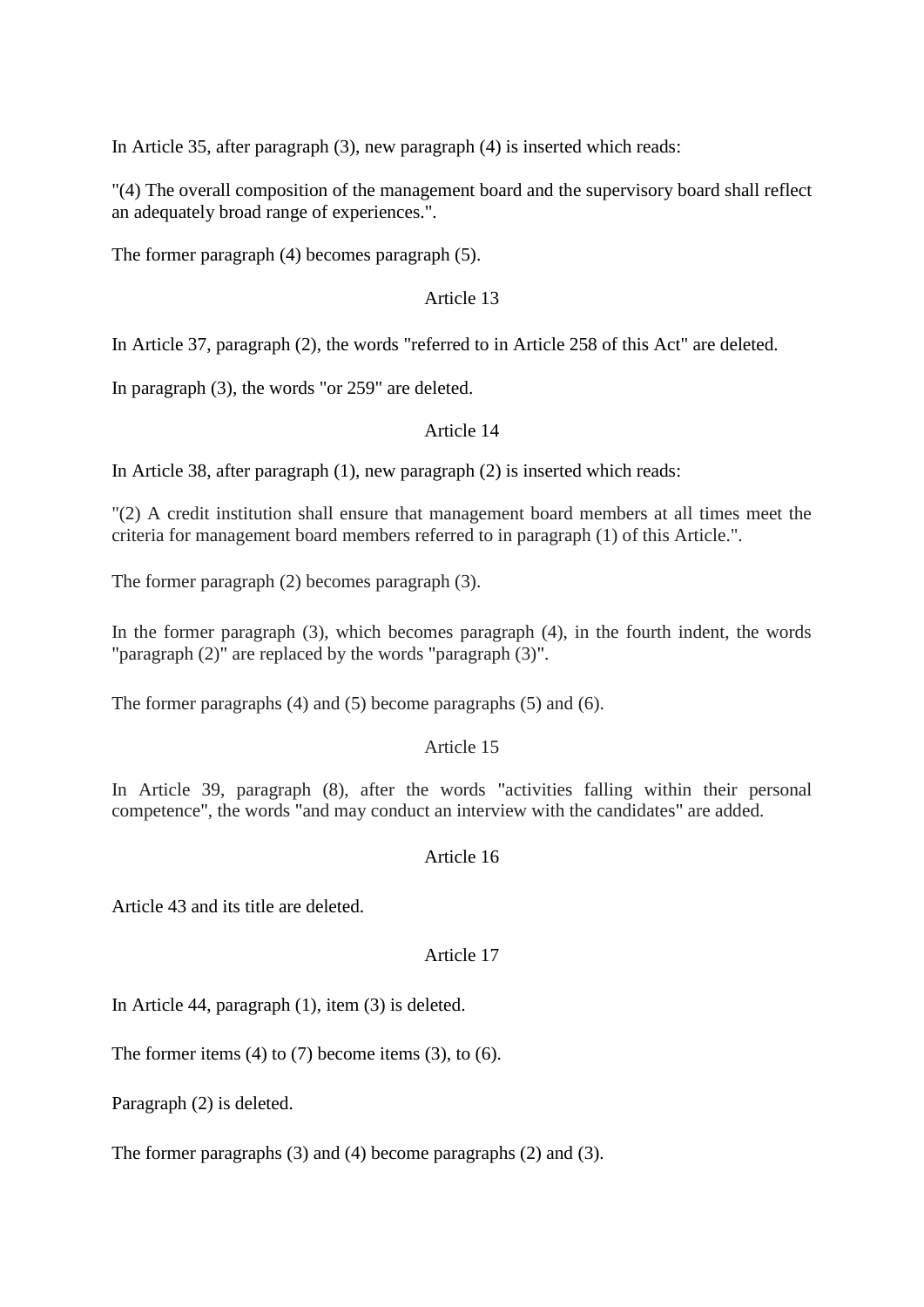In the former paragraph  $(5)$  which becomes paragraph  $(4)$  the words "paragraphs  $(1)$  and  $(3)$ " are replaced by the words "paragraphs (1) and (2).".

The former paragraphs (6), (7) and (8) become paragraphs (5), (6) and (7).

# Article 18

In Article 45, after paragraph (1), new paragraph (2) is inserted which reads:

"(2) A credit institution shall ensure that supervisory board members at all times meet the criteria for supervisory board members referred to in paragraph (1) of this Article.".

The former paragraph (2), which becomes paragraph (3), is amended to read:

"(3) The supervisory board of a credit institution which is not a small and non-complex credit institution and the supervisory board of a credit institution whose securities have been listed in the regulated market as defined in the law governing the capital market shall have a sufficient number of independent members.".

In the former paragraph (3), which becomes paragraph (4), the words "paragraph (2)" are replaced by the words "paragraph (3)".

The former paragraphs (4), (5) and (6) become paragraphs (5), (6) and (7).

In the former paragraph (7), which becomes paragraph (8), in the fourth indent, the words "paragraph (5)" are replaced by the words "paragraph (6)".

# Article 19

In Article 46, after paragraph (7), new paragraph (8) is inserted which reads:

"(8) When deciding whether to grant prior approval, the Croatian National Bank may conduct an interview with candidates for supervisory board members.".

The former paragraph (8) becomes paragraph (9).

In the former paragraph  $(9)$ , which becomes paragraph  $(10)$ , the words "paragraphs  $(4)$  to  $(9)$ " are replaced by the words "paragraphs (4) to (10)".

The former paragraphs  $(10)$ ,  $(11)$  and  $(12)$  become paragraphs  $(11)$ ,  $(12)$  and  $(13)$ .

In the former paragraph (13), which becomes paragraph (14), the words "of paragraph (12)" are replaced by the words "of paragraph (13).".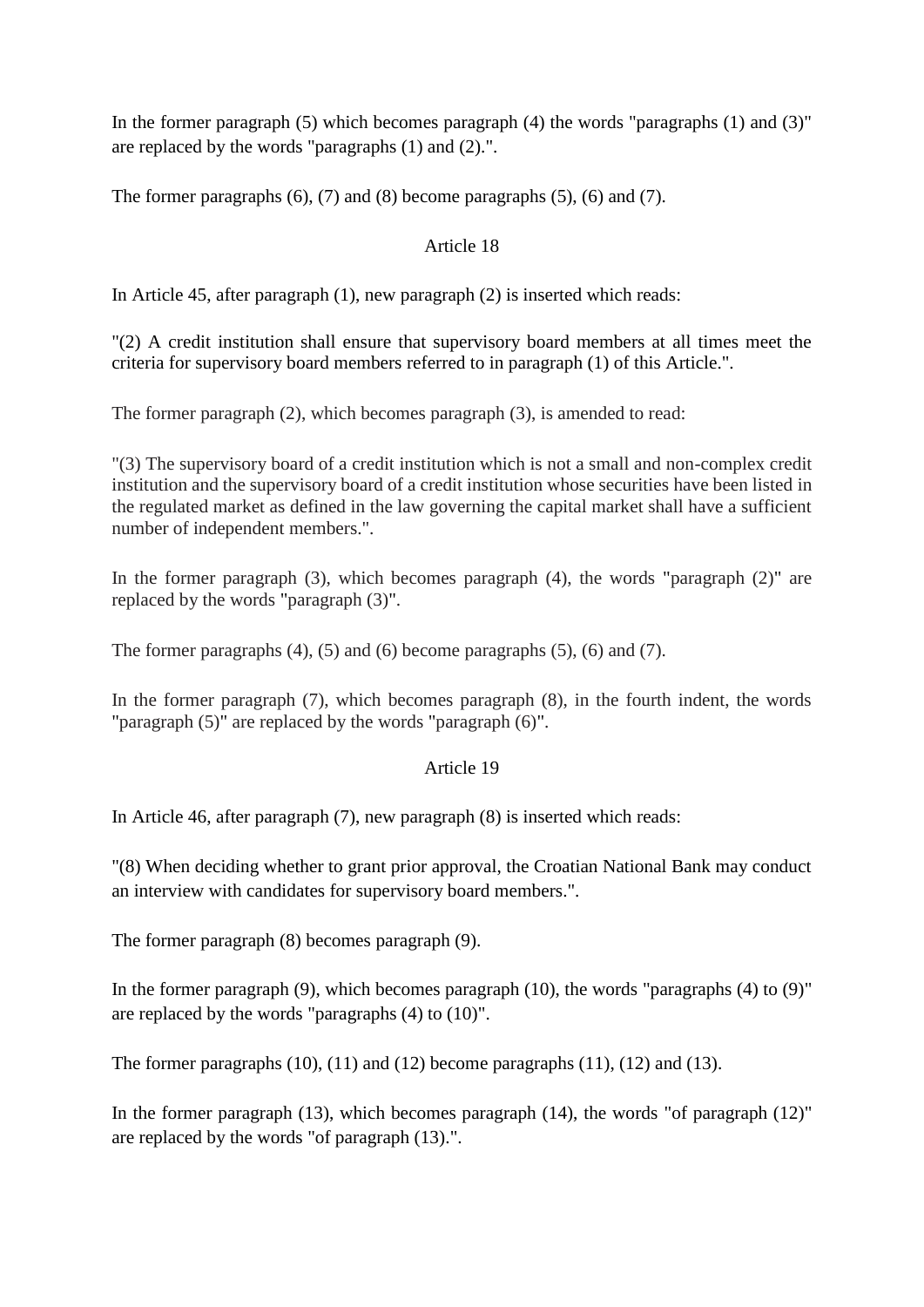#### Article 20

In Article 49, paragraph (1), the word "and" at the end of item (6) is deleted.

After item (6), new item (7) and item (8) are is inserted which read:

"7) establish and review regularly the basic principles of the remuneration policy, and be responsible for overseeing its implementation;

8) ensure that remuneration policies and practices are appropriately implemented and aligned with the overall corporate governance framework, corporate culture, risk appetite and the related governance process; and".

The former item (7) becomes item (9).

#### Article 21

In Article 50, paragraphs (1) and (2) are amended to read:

"(1) The supervisory board of a credit institution which is not a small and non-complex credit institution shall establish a remuneration committee, a nomination committee and a risk committee.

(2) If a credit institution is a small and non-complex credit institution and it has not established a remuneration committee or a nomination committee, the supervisory board shall perform the tasks referred to in Article 51 and/or Article 53 of this Act.".

Paragraph (3) is deleted.

The former paragraphs (4) and (5) become paragraphs (3) and (4).

# Article 22

In Article 52, paragraph (3) is amended to read:

"(3) A small and non-complex credit institution may combine a risk and an audit committee. Members of the combined risk and audit committee shall have the knowledge, skills and expertise required for the members of both committees.".

#### Article 23

In Article 60, paragraph (1) is amended to read:

"(1) A credit institution shall receive authorisation from the Croatian National Bank to operate as a bank, a savings bank, a housing savings bank or a credit institution referred to in Article 4, paragraph (1), item (1), sub-item (b) of Regulation (EU) No 575/2013 (hereinafter referred to as 'authorisation').".

After paragraph (6), paragraphs (7) and (8) are added which read: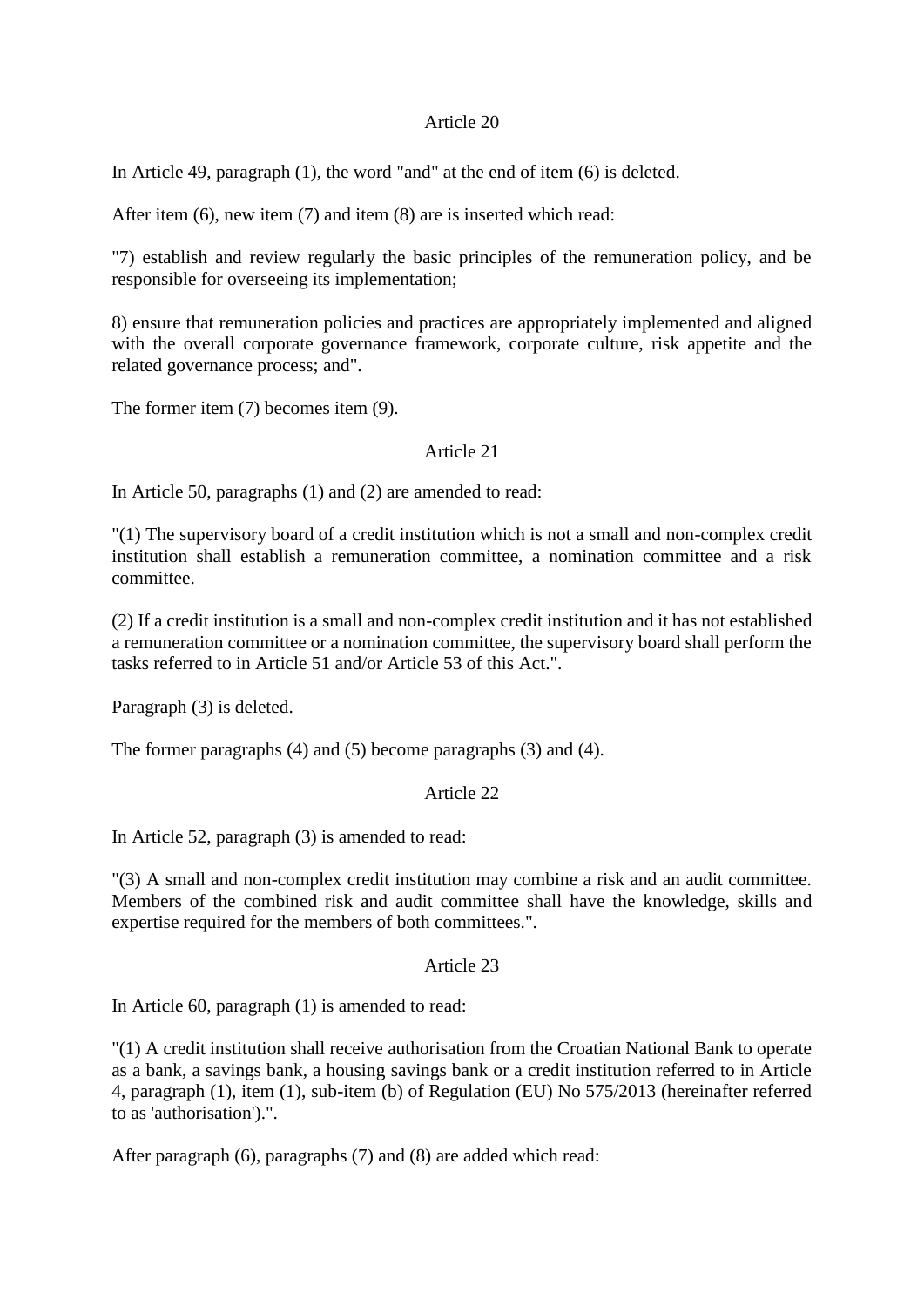"(7) The undertaking referred to in Article 4, paragraph (1), item (1), sub-item (b) of Regulation (EU) No 575/2013, which has obtained authorisation pursuant to the regulations governing the capital market, shall submit to the Croatian National Bank an application for authorisation referred to in paragraph (1) of this Article at the latest on the day when any of the following occurs:

– when the average of its monthly total assets, calculated over a period of 12 consecutive months, is equal to or exceeds an amount equivalent to EUR 30 billion; or

– when the average of its monthly total assets, calculated over a period of 12 consecutive months, is less than an amount equivalent to EUR 30 billion, and the undertaking is part of a group in which the total value of the consolidated assets of all undertakings in the group that individually have total assets of less than an amount equivalent to EUR 30 billion and that carry out any of the activities referred to in Article 5, paragraph (1), items (3) and (6) of the Capital Market Act (Official Gazette 65/2018 and 17/2020), is equal to or exceeds an amount equivalent to EUR 30 billion, both calculated as an average over a period of 12 consecutive months.

(8) The undertaking referred to in Article 4, paragraph (1), item (1), sub-item (b) of Regulation (EU) No 575/2013, which has obtained authorisation pursuant to the regulations governing the capital market, may continue to provide the services for which it has been authorised pursuant to the regulations governing the capital market until it obtains the authorisation referred to in paragraph (1) of this Article.".

#### Article 24

In Article 67, paragraph (1), the word "and" at the end of item (8) is deleted.

After item (8), new item (9) is inserted which reads:

"9) if it is evident from the documentation and from other available information that the credit institution has established governance arrangements referred to in Article 101 of this Act in a manner that enables sound and effective risk management; and".

The former item (9) becomes item (10).

After paragraph (3), new paragraph (4) is inserted which reads:

"(4) In cases referred to in Article 60, paragraph (7) of this Act, when deciding on an application for authorisation, the Croatian National Bank shall take into account information from existing authorisations.".

The former paragraph (4) becomes paragraph (5).

#### Article 25

In Article 68, paragraph (1) is amended to read:

"(1) Authorisation shall lapse:

1) on the date of the opening of the voluntary winding-up of a credit institution;

2) on the date of the entry of a new credit institution in the register of companies, in case of a merger of credit institutions;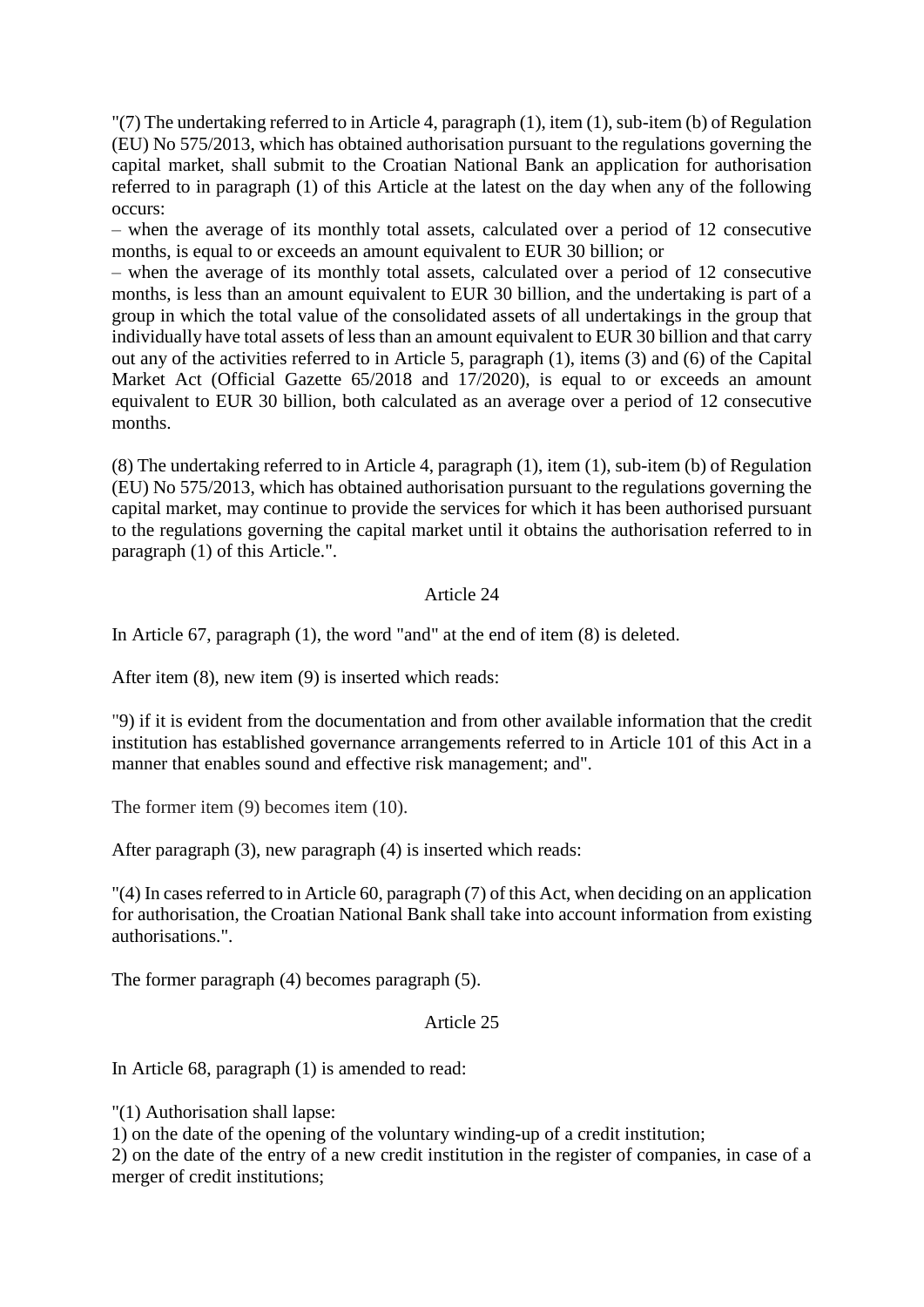3) on the date of the removal of a credit institution from the register of companies, in cases referred to in Article 63, paragraphs (2), (4) and (5) of this Act; or

4) on the date, hour and minute specified in the dispositive part of the decision to initiate the compulsory winding-up against a credit institution.".

#### Article 26

In Article 69, paragraph (1), items (3) and (4) are amended to read:

"3) where a credit institution ceases to provide the services for which it has been authorised for more than six months;

4) where a credit institution no longer meets the prudential requirements set out in Parts Three, Four and Six of Regulation (EU) No 575/2013, with the exception of the requirements set out in Articles 92a and 92b of Regulation (EU) No 575/2013 or the additional own funds requirements imposed by a decision of the Croatian National Bank under Articles 224 and 228 of this Act or the specific liquidity requirements under Articles 224 and 225 of this Act;".

At the end of item (26) the word "or" is deleted.

In item (27), after the word "decision", the full stop is deleted and the word "or" is added.

After item (27), item (28) is added which reads:

"28) where a credit institution uses its authorisation exclusively to carry out the activities referred to in Article 4, paragraph (1), item (1), sub-item (b) of Regulation (EU) No 575/2013 and has, for a period of five consecutive years, average total assets below the thresholds set out in that Article.".

Paragraph (2) is amended to read:

"(2) In the case referred to in Article 11a of this Act, whenever the European Central Bank in the exercise and performance of its supervisory powers and tasks deems that any of the reasons to revoke the authorisation exists, the Croatian National Bank shall cooperate with the European Central Bank in the decision-making procedure regarding the revocation of authorisation referred to in this Article. In this case the Croatian National Bank shall decide in accordance with the instructions given by the European Central Bank.".

Paragraph (4) is amended to read:

"(4) By way of derogation from paragraphs (1) and (2) of this Article, the Croatian National Bank may not revoke a decision on authorisation to a credit institution from the moment it adopts a decision to open resolution proceedings until the moment it adopts a decision on the completion of resolution proceedings.".

Article 27

Article 70 and its title are deleted.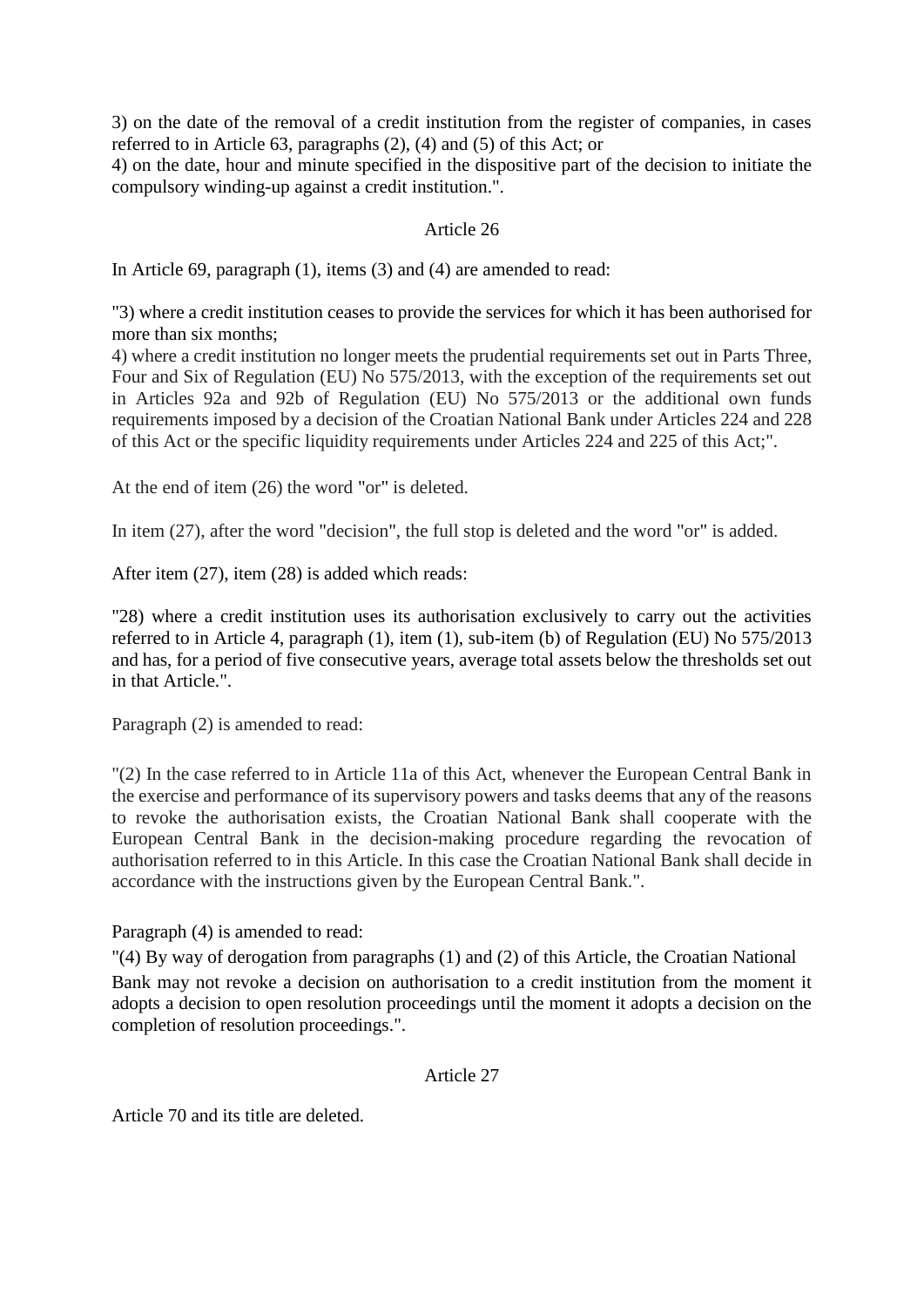#### Article 28

After Article 73, Chapter III.2a and its title are inserted and Articles 73a to 73e and their titles which read:

#### "III.2a FINANCIAL HOLDING COMPANY AND MIXED FINANCIAL HOLDING **COMPANY**

*Authorisation of financial holding companies and mixed financial holding companies*

#### Article 73a

(1) Where the Croatian National Bank is the consolidating supervisor, an RC parent financial holding company, an RC parent mixed financial holding company, an EU parent financial holding company having its head office in the RC and an EU parent mixed financial holding company having its head office in the RC which is a member of the group of credit institutions in the RC referred to in Article 278 of this Act shall submit an application for authorisation to the Croatian National Bank in accordance with this Article.

(2) Other financial holding companies or mixed financial holding companies shall also submit to the Croatian National Bank an application for authorisation in accordance with this Article where they are required to comply with this Act and/or Regulation (EU) No 575/2013 on a subconsolidated basis.

(3) The following shall be enclosed with the application for authorisation referred to in paragraphs (1) and (2) of this Article:

– information on the organisational structure of the group of which the financial holding company or the mixed financial holding company is part, with a clear indication of its subsidiaries and, where applicable, parent undertakings, and the location and type of services provided by each of the members within the group;

– information regarding the nomination of at least two persons effectively directing the financial holding company or mixed financial holding company and compliance with the requirements set out in Article 55 of this Act;

– information regarding compliance with the criteria set out in Article 28 of this Act;

– information on the internal organisation and distribution of tasks within the group of credit institutions in the RC to which that financial holding company or the mixed financial holding company belongs;

– any other documentation which the Croatian National Bank prescribed in the subordinate legislation referred to in paragraph (21) of this Article.

(4) Where the application for authorisation of a financial holding company or mixed financial holding company referred to in paragraphs (1) and (2) of this Article is submitted together with an application for prior approval to acquire a qualifying holding referred to in Article 26 of this Act, the Croatian National Bank as the consolidating supervisor shall, before adopting a decision, consult the competent authority in the Member State where the financial holding company or mixed financial holding company is established. In that case, the Croatian National Bank may extend the time limit of 20 working days referred to in Article 26, paragraph (4) of this Act for the delivery of additional documentation referred to in Article 27, paragraph (2) of this Act for a period necessary to complete the procedure referred to in this Article. The time limit referred to in Article 26, paragraph (4) of this Act shall not run during this period.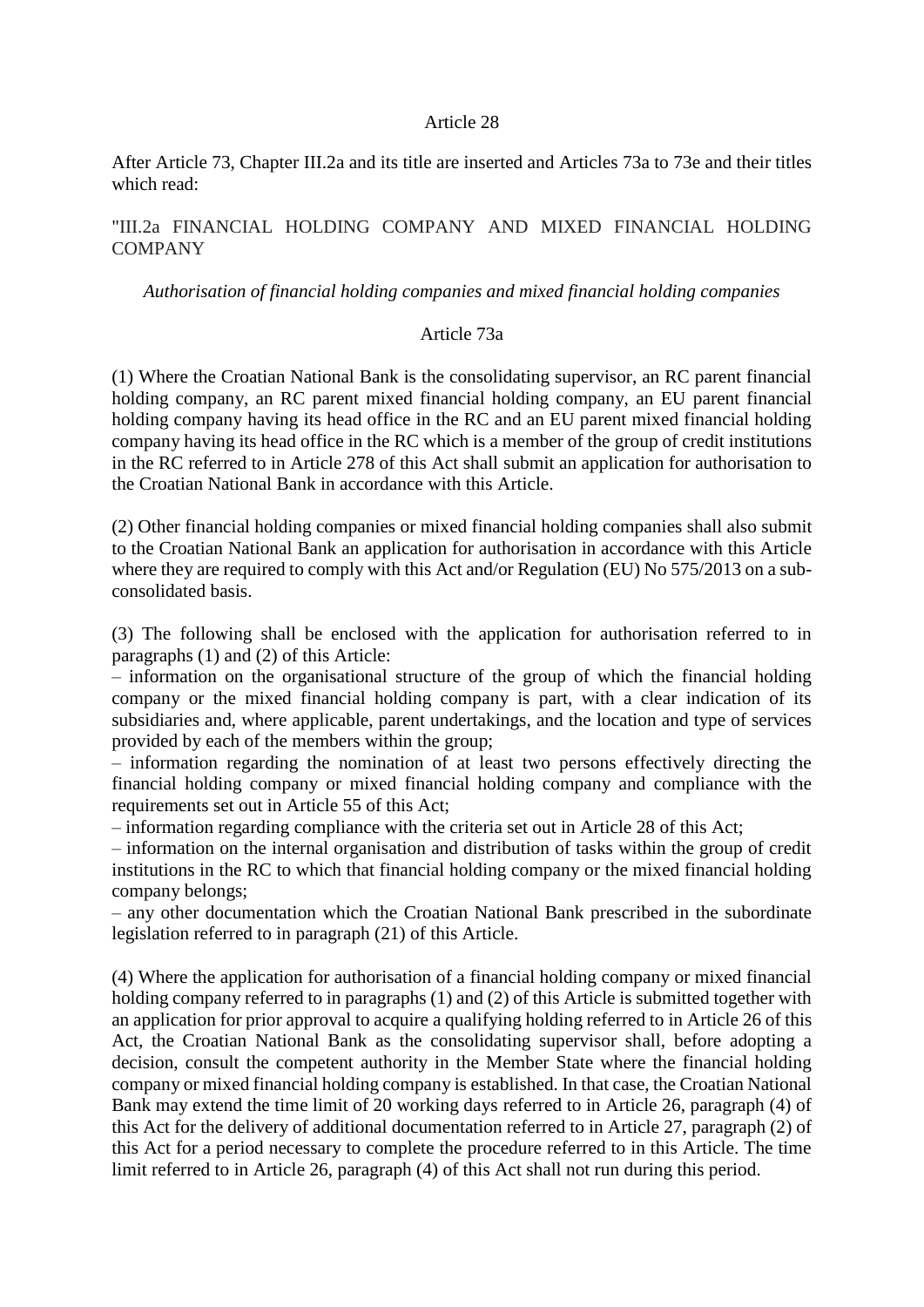(5) The Croatian National Bank shall grant authorisation to a financial holding company or mixed financial holding company where all of the following conditions are met:

1) the internal procedures and distribution of tasks within the group ensure compliance with the requirements imposed by this Act and Regulation (EU) No 575/2013 on a consolidated or sub-consolidated basis and, in particular, are effective to:

– coordinate all the subsidiaries of the financial holding company or mixed financial holding company including, where necessary, through an adequate distribution of tasks among subsidiary institutions;

– prevent or manage intra-group conflicts; and

– enforce the group-wide policies set by the parent financial holding company or parent mixed financial holding company throughout the group;

2) the organisational structure of the group of which the financial holding company or mixed financial holding company is part does not obstruct or otherwise prevent the effective supervision of the subsidiary institutions or parent institutions as concerns the individual, consolidated and, where appropriate, sub-consolidated obligations to which they are subject. The assessment of that criterion shall take into account, in particular:

– the position of the financial holding company or mixed financial holding company in a multilayered group;

– the ownership structure; and

– the role of the financial holding company or mixed financial holding company within the group;

3) the criteria referred to in Articles 28 and 55 of this Act are complied with.

(6) By way of derogation from paragraphs (1) and (2) of this Article, the RC parent financial holding company, the RC parent mixed financial holding company, the EU parent financial holding company having its head office in the RC and the EU parent mixed financial holding company having its head office in the RC which is a member of the group of credit institutions in the RC referred to in Article 278 of this Act shall not be obligated to submit an application for authorisation in accordance with this Article where they can demonstrate to the Croatian National Bank that all of the following conditions are met:

1) the financial holding company's principal activity is to acquire holdings in subsidiaries;

2) the mixed financial holding company's principal activity with respect to institutions or financial institutions is to acquire holdings in subsidiaries;

3) in accordance with the resolution strategy determined by the competent resolution authority pursuant to regulations governing the resolution of credit institutions and investment firms, the financial holding company or mixed financial holding company has not been designated as a resolution entity in any of the group's resolution groups in accordance with the resolution plan determined by the competent resolution authority;

4) a subsidiary credit institution is designated as responsible to ensure the group's compliance with prudential requirements on a consolidated basis and is given all the necessary means and legal authority to discharge those obligations in an effective manner;

5) the financial holding company or mixed financial holding company does not engage in taking management, operational or financial decisions affecting the group or its subsidiaries that are institutions or financial institutions; and

6) there is no impediment to the effective supervision of the group of credit institutions in the RC by the Croatian National Bank on a consolidated basis.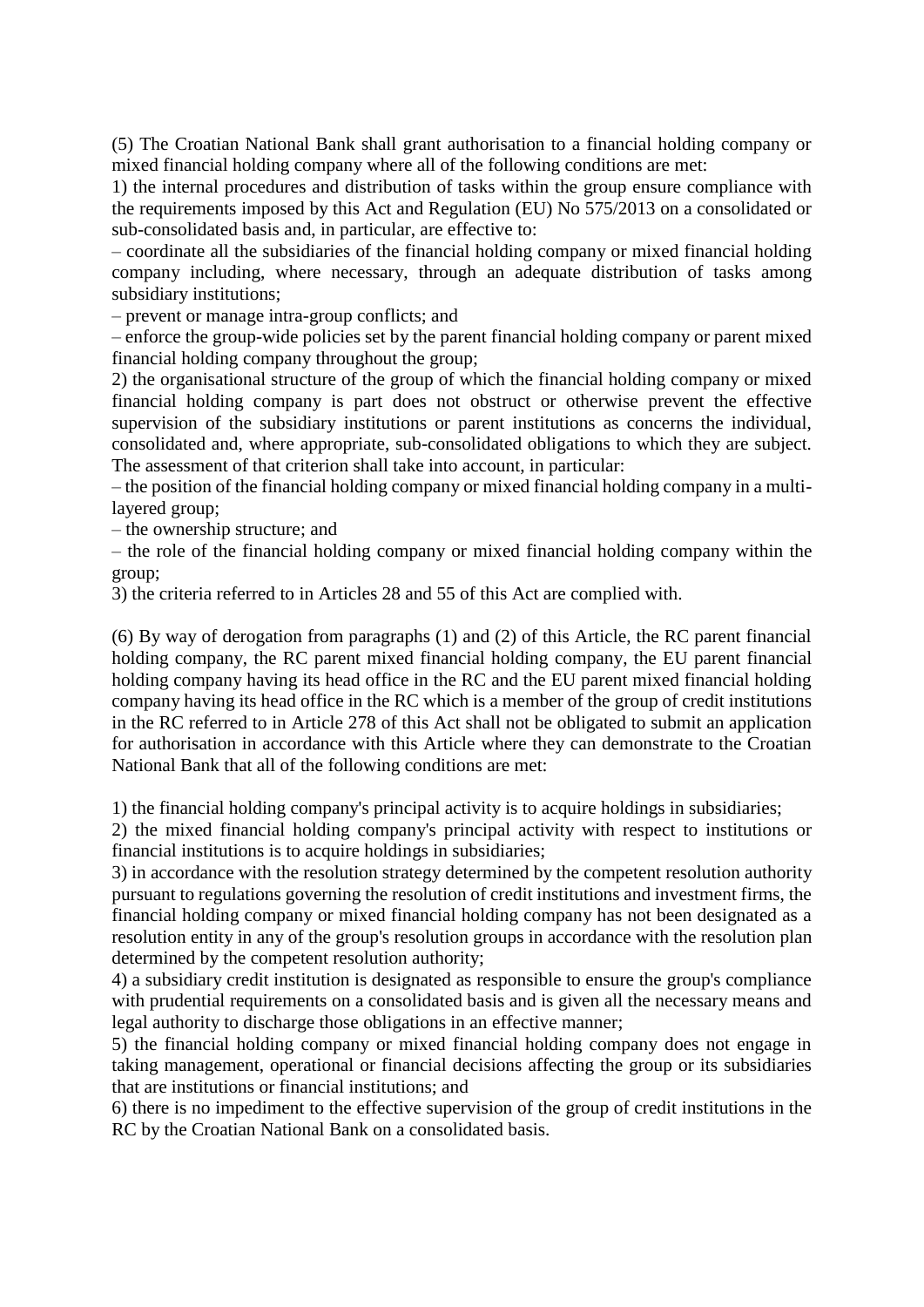(7) The financial holding company or mixed financial holding company referred to in paragraph (6) of this Article shall instead of the application referred to in paragraph (1) of this Article submit to the Croatian National Bank the application for exemption from the obligation to apply for the authorisation referred to in this Article and evidence demonstrating that the conditions have been met.

(8) The financial holding company or mixed financial holding company for which the Croatian National Bank adopts a decision that it meets the conditions referred to in paragraph (6) of this Article shall be included in the scope of consolidation as laid down in this Act and Regulation (EU) No 575/2013.

(9) The financial holding company or mixed financial holding company referred to in paragraphs (1) and (2) of this Article shall meet the conditions referred to in paragraph (5) of this Article on an ongoing basis.

(10) The financial holding company or mixed financial holding company for which the Croatian National Bank adopts a decision that it meets the conditions referred to in paragraph (6) of this Article shall meet those conditions on an ongoing basis.

(11) The Croatian National Bank as the consolidating supervisor shall monitor on an ongoing basis whether the financial holding company or mixed financial holding company meets the conditions referred to in this Article.

(12) At the request of the Croatian National Bank as the consolidating supervisor, the financial holding company or mixed financial holding company shall submit the information required to monitor on an ongoing basis the organisational structure of the group and compliance with the conditions referred to in paragraph (5) or, where applicable, paragraph (6) of this Article.

(13) Where the Croatian National Bank as the consolidating supervisor has established that the conditions referred to in paragraph (5) of this Article are not met or in the course of monitoring on an ongoing basis referred to in paragraph (11) of this Article establishes that the conditions have ceased to be met, it may impose supervisory measures on the financial holding company or mixed financial holding company to ensure or restore, as the case may be, continuity and integrity of consolidated supervision and ensure compliance with the requirements laid down in this Act and in Regulation (EU) No 575/2013 on a consolidated basis. In doing so, the Croatian National Bank shall, where applicable, in particular take into account the effects of these supervisory measures on the financial conglomerate.

(14) To the financial holding company or mixed financial holding company, the Croatian National Bank may in particular:

– impose suspension of voting rights arising from the shares of the subsidiary institutions held by the financial holding company or mixed financial holding company;

– impose administrative sanctions on the financial holding company, the mixed financial holding company or the members of the management body or another responsible person, in accordance with the provisions of this Act;

– order to the financial holding company or mixed financial holding company to transfer holdings to its shareholders or owners of participations in its subsidiary institutions;

– designate on a temporary basis another financial holding company, mixed financial holding company or institution within the group as responsible for ensuring compliance with the requirements laid down in this Act or in Regulation (EU) No 575/2013 on a consolidated basis;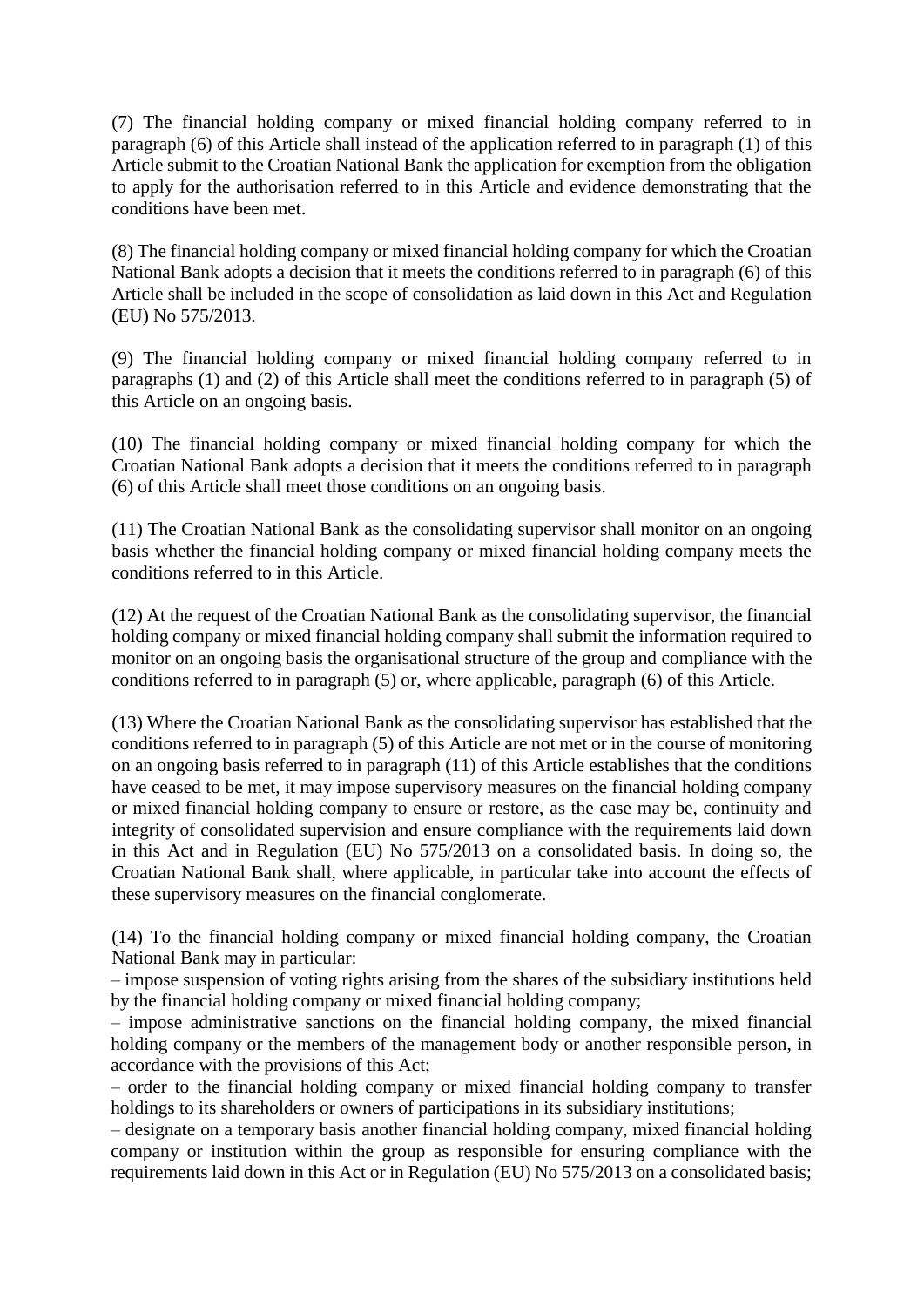– impose a restriction or prohibition of distributions or interest payments to shareholders; – order the sale or reduction of holdings in institutions or other financial sector entities; or – order the submission of a plan on return, without delay, to compliance with the requirements referred to in this Act or Regulation (EU) No 575/2013.

(15) In the case referred to in paragraph (14), the first indent of this Article, suspension of the voting rights means that neither the financial holding company or mixed financial holding company, nor any other person acting on its behalf, may exercise voting rights.

(16) In the case that its voting rights are suspended, and the financial holding company or mixed financial holding company nevertheless votes at the general meeting, such votes shall be null and void.

(17) Where the Croatian National Bank has established that the conditions referred to in paragraph (6) of this Article are no longer met, the financial holding company or mixed financial holding company shall submit an application for authorisation referred to in paragraph (1) or (2) of this Article.

(18) The Croatian National Bank shall decide on the application referred to in this Article within four months of receipt of a valid application and, at the latest, within six months of receipt of the application.

(19) Where the Croatian National Bank decides to refuse the application referred to in this Article, it may impose on the financial holding company or mixed financial holding company a measure referred to in paragraph (14) of this Article.

(20) In the case referred to in paragraph (1) of this Article, in conjunction with Article 11a of this Act, whenever the European Central Bank exercises and performs its supervisory powers and tasks, the Croatian National Bank shall act in accordance with the instructions given by the European Central Bank.

(21) The Croatian National Bank shall adopt subordinate legislation to further regulate:

– the documentation to be enclosed with the application for authorisation; and

– the content of the reports and notifications, the time limits and the method of reporting information required to monitor on an ongoing basis the compliance with the conditions referred to in this Article.

*Joint decision on the compliance with the conditions by the financial holding company or mixed financial holding company where the Croatian National Bank is the consolidating supervisor*

#### Article 73b

(1) The Croatian National Bank as the consolidating supervisor and the competent authorities of another Member State where the financial holding company or mixed financial holding company is established shall exchange information on each holding company.

(2) In the case referred to in paragraph (1) of this Article, the Croatian National Bank shall cooperate with the competent authorities of the Member State where the financial holding company or mixed financial holding company is established to reach a joint decision on the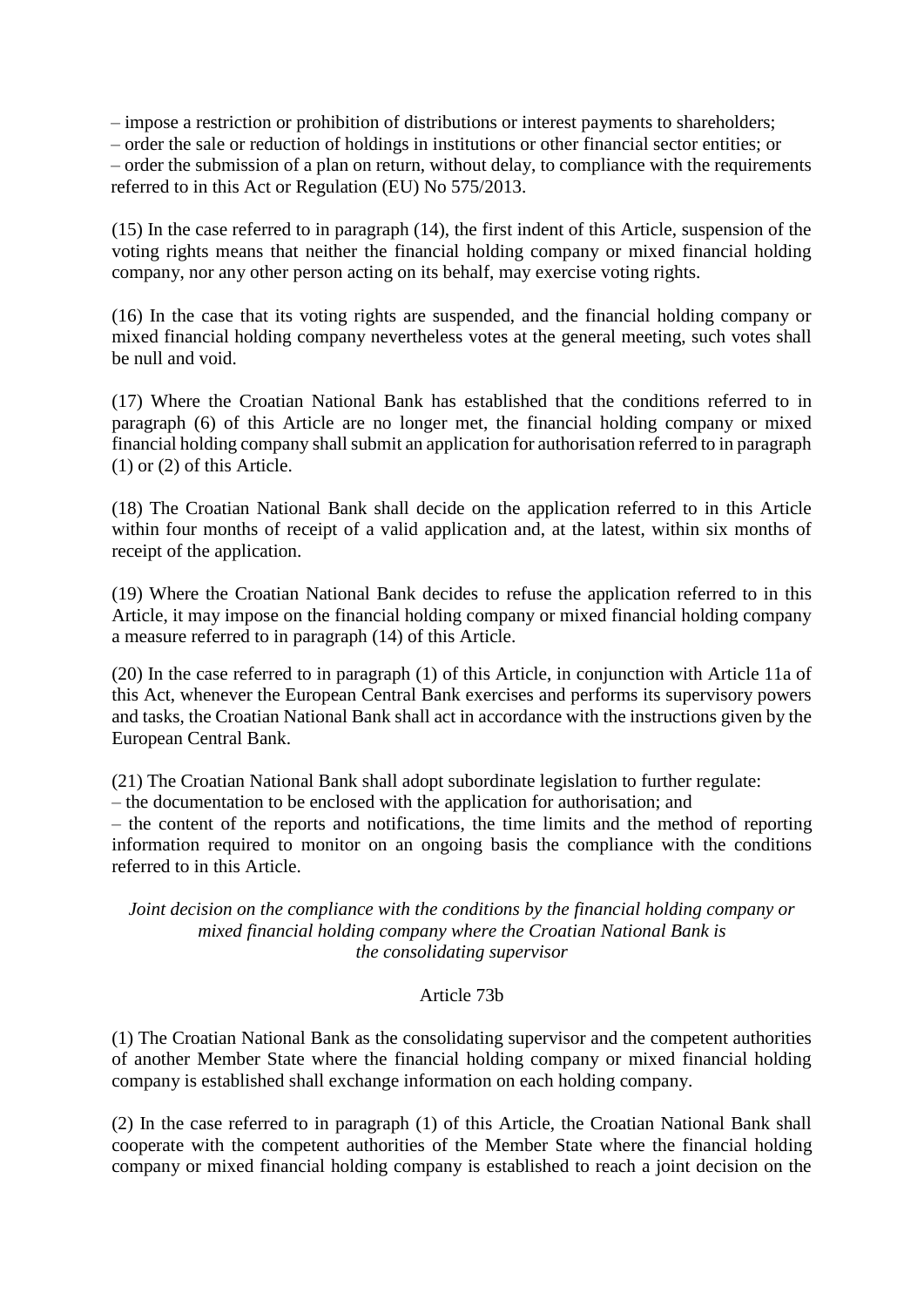compliance with the conditions and the imposition of the measures referred to in Article 73a of this Act.

(3) The Croatian National Bank as the consolidating supervisor shall assess the compliance with the conditions referred to in Article 73a, paragraph (5) of this Act and shall notify the competent authority of the Member State where the financial holding company or mixed financial holding company is established of the results of that assessment.

(4) The joint decision on the compliance with the conditions referred to in Article 73a, paragraph (5) of this Article or the imposition of the measures referred to in Article 73a, paragraph (14) of this Act shall be adopted within two months of the date when the competent authority of the Member State where the financial holding company or mixed financial holding company is established received the assessment referred to in paragraph (3) of this Article.

(5) The joint decision referred to in paragraph (4) of this Article must be written and fully reasoned. The Croatian National Bank as the consolidating supervisor shall deliver this decision to the financial holding company or mixed financial holding company.

(6) In the event of a disagreement on the joint decision referred to in this Article, the Croatian National Bank shall refrain from taking a decision.

(7) In the case referred to in paragraph (6) of this Article, the Croatian National Bank may consult the European Banking Authority.

(8) Where the European Banking Authority takes its decision within one month of receipt of the application for assistance, the joint decision shall be adopted in conformity with that decision. Where the decision of the European Banking Authority is not reached within one month of receipt of the application for assistance, the Croatian National Bank shall reach its own decision.

(9) The Croatian National Bank may not refer the matter to the European Banking Authority and request its assistance referred to in paragraph (7) of this Article after the expiry of a period of two months of the date when the competent authority of the Member State where the financial holding company or mixed financial holding company is established received the assessment referred to in paragraph (3) of this Article or after a joint decision has been reached.

(10) In the case of a mixed financial holding company, where the Croatian National Bank is not the coordinator determined in accordance with the regulations governing financial conglomerates, the Croatian National Bank shall request agreement from the coordinator before adoption of the joint decision referred to in this Article.

(11) In the case referred to in paragraph (10) of this Article, where the coordinator does not agree with the proposal of the joint decision, the Croatian National Bank shall refer the matter to the European Banking Authority or, where applicable, the European Insurance and Occupational Pensions Authority (EIOPA) and requests its assistance.

(12) A joint decision adopted in accordance with this Article shall be without prejudice to the obligations under regulations governing financial conglomerates and regulations governing the operation of insurance undertakings.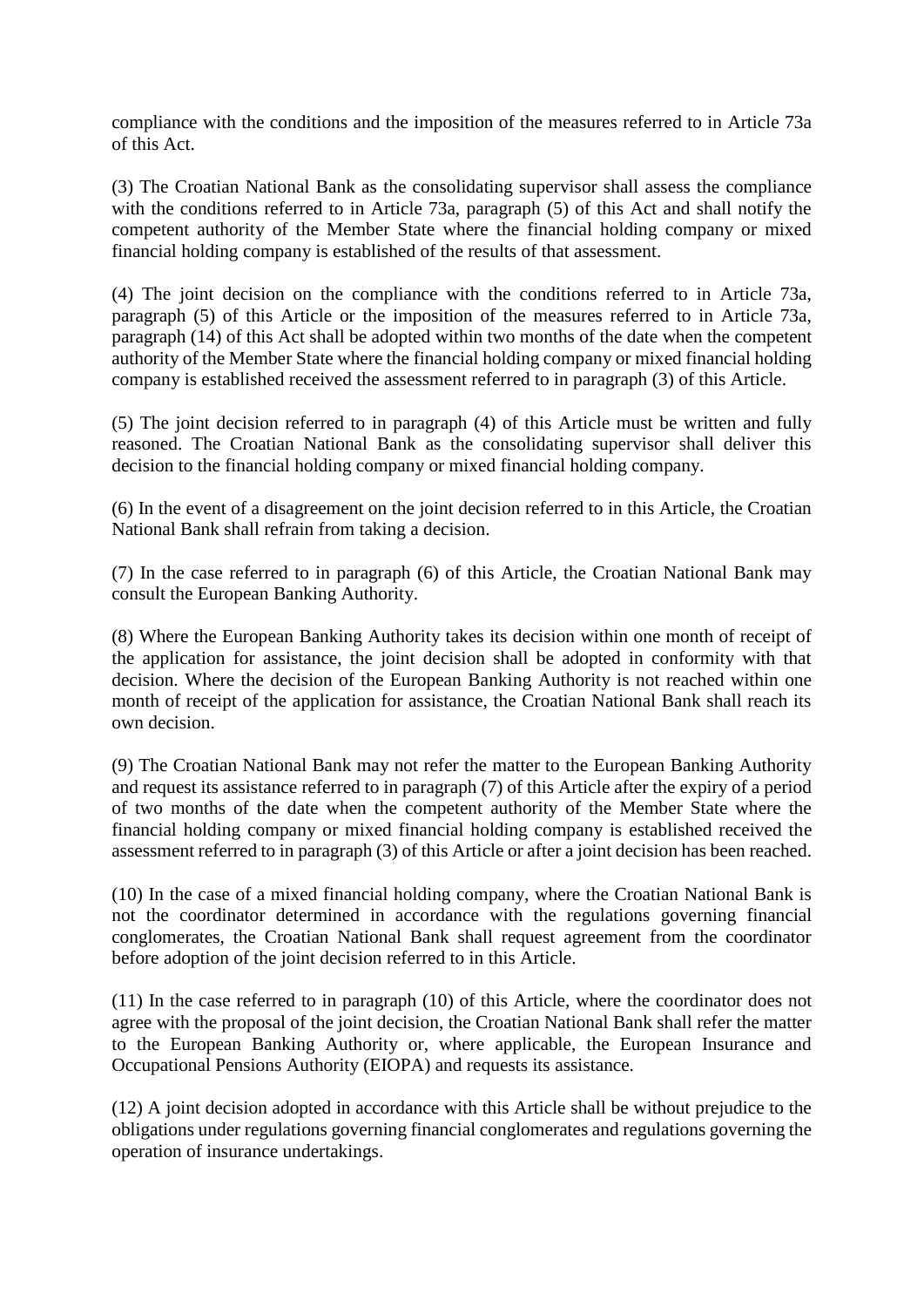(13) In the case referred to in paragraph (1) of this Article, in conjunction with Article 11a of this Act, whenever the European Central Bank exercises and performs its supervisory powers and tasks, the Croatian National Bank shall act in accordance with the instructions given by the European Central Bank.

# *Joint decision on the compliance with the conditions by the financial holding company or mixed financial holding company where the Croatian National Bank is not the consolidating supervisor*

### Article 73c

(1) Where the Croatian National Bank is not the consolidating supervisor of a financial holding company or mixed financial holding company established in the Republic of Croatia, the Croatian National Bank shall exchange information regarding that holding company with the consolidating supervisor.

(2) In the case referred to in paragraph (1) of this Article, the Croatian National Bank shall cooperate with the consolidating supervisor to reach a joint decision on the compliance with the conditions referred to in Article 73a, paragraph (5) of this Act and the imposition of the measures referred to in Article 73a, paragraph (14) of this Act.

(3) The joint decision referred to in paragraph (2) of this Article shall be reached within two months of receipt of the assessment prepared by the consolidating supervisor.

(4) If the joint decision referred to in paragraph (3) of this Article is reached, the Croatian National Bank shall adopt an appropriate decision and deliver it to a financial holding company or mixed financial holding company established in the Republic of Croatia.

(5) In the event of a disagreement on the joint decision referred to in paragraph (3) of this Article, the Croatian National Bank shall refrain from taking a decision and shall refer the matter to the European Banking Authority and request its assistance.

(6) Where the European Banking Authority takes its decision within one month of receipt of the application for assistance, the joint decision shall be adopted in conformity with that decision. Where the European Banking Authority does not take its decision within one month of receipt of the application for assistance, the Croatian National Bank shall take its own decision.

(7) The Croatian National Bank may not refer the matter to the European Banking Authority and request its assistance as referred to in paragraph (6) of this Article after the expiry of a period of two months of receipt of the assessment prepared by the consolidating supervisor or after a joint decision has been reached.

(8) In the case referred to in paragraph (1) of this Article, in conjunction with Article 11a of this Act, whenever the European Central Bank exercises and performs its supervisory powers and tasks, the Croatian National Bank shall act in accordance with the instructions given by the European Central Bank.

*Revocation of authorisation of financial holding companies and mixed financial holding companies*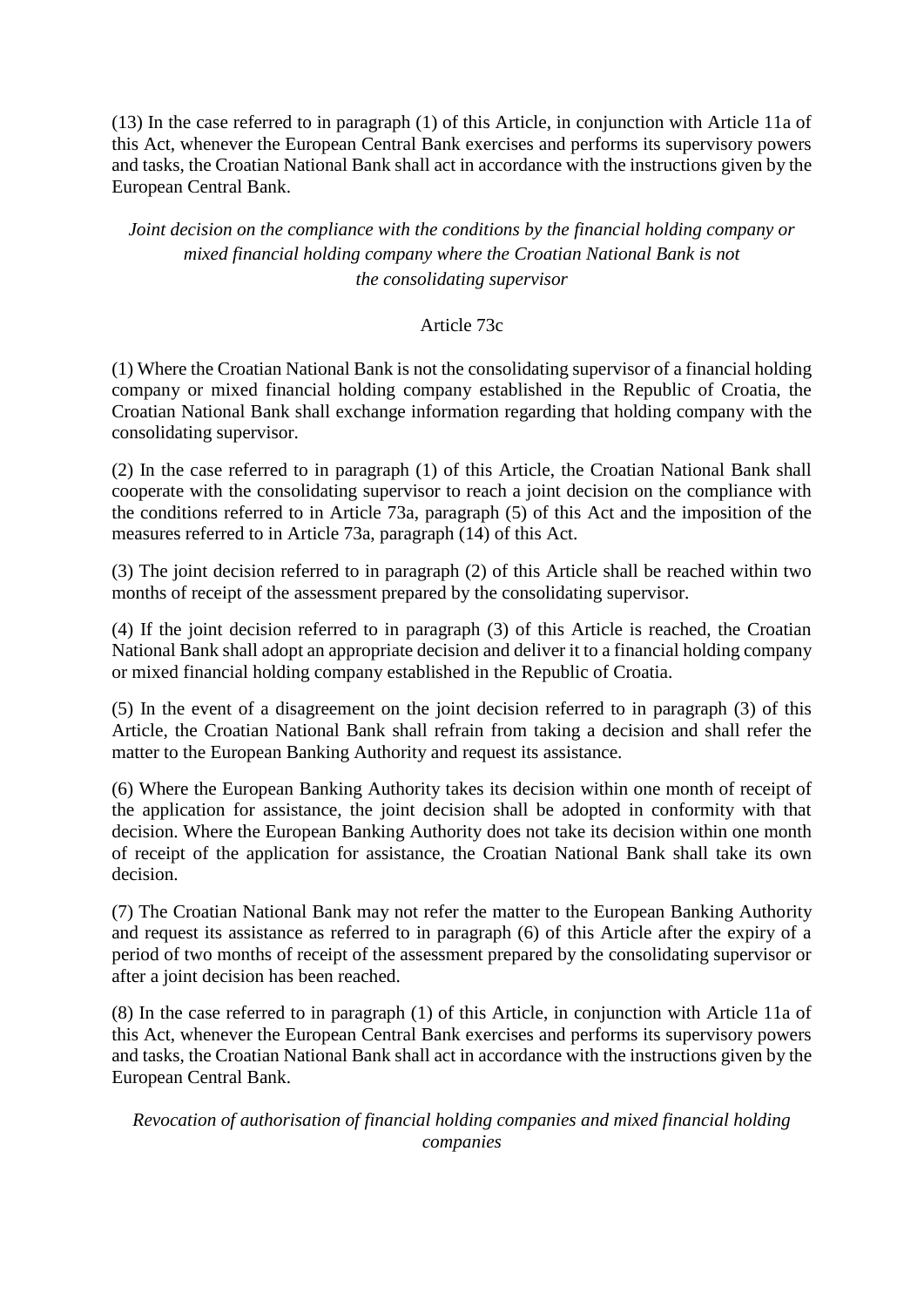#### Article 73d

(1) The Croatian National Bank shall revoke the authorisation referred to in Article 73a of this Article where an RC parent financial holding company, an RC parent mixed financial holding company, an EU parent financial holding company having its head office in the RC or an EU parent mixed financial holding company having its head office in the RC fails to take any action required to ensure compliance with the requirements set out in Part Three, Four, Six or Seven of Regulation (EU) No 575/2013 or the additional own funds requirements imposed by a decision of the Croatian National Bank under Articles 224 and 228 of this Act or the specific liquidity requirements under Articles 224 and 225 of this Act.

(2) In the case referred to in paragraph (1) of this Article, in conjunction with Article 11a of this Act, whenever the European Central Bank exercises and performs its supervisory powers and tasks, the Croatian National Bank shall act in accordance with the instructions given by the European Central Bank.

#### *Intermediate EU parent undertaking*

### Article 73e

(1) Two or more institutions having their head office in the European Union, which are part of the same third-country group, shall have a single intermediate EU parent undertaking that is established in the European Union (hereinafter referred to as 'intermediate EU parent undertaking').

(2) By way of derogation from paragraph (1) of this Article, the Croatian National Bank in cooperation with other authorities competent for the supervision of a member of a third-country group may decide that the third-country group may have two intermediate EU parent undertakings where they together determine that the establishment of a single intermediate EU parent undertaking would:

– be incompatible with a mandatory requirement for separation of activities imposed by the rules or where such a decision was adopted by the supervisory authorities of the third country where the ultimate parent undertaking of the third-country group has its head office; or

– render resolvability less efficient than in the case of two intermediate EU parent undertakings according to an assessment carried out by the competent resolution authority of the intermediate EU parent undertaking.

(3) A credit institution which has been granted the authorisation referred to in Article 60 of this Act and which is a member of a third-country group together with another institution having its head office in the EU shall:

1) have an intermediate EU parent undertaking; or

2) be designated as the intermediate parent undertaking.

(4) By way of derogation from paragraph (3) of this Article, a credit institution which has been granted the authorisation referred to in Article 60 of this Act and which is part of a third-country group shall not be required to have an intermediate EU parent undertaking or, in accordance with paragraph (3) of this Article, be designated as the intermediate parent undertaking where: – the total value of assets in the EU of all members of the third-country group is less than an amount equivalent to EUR 40 billion; or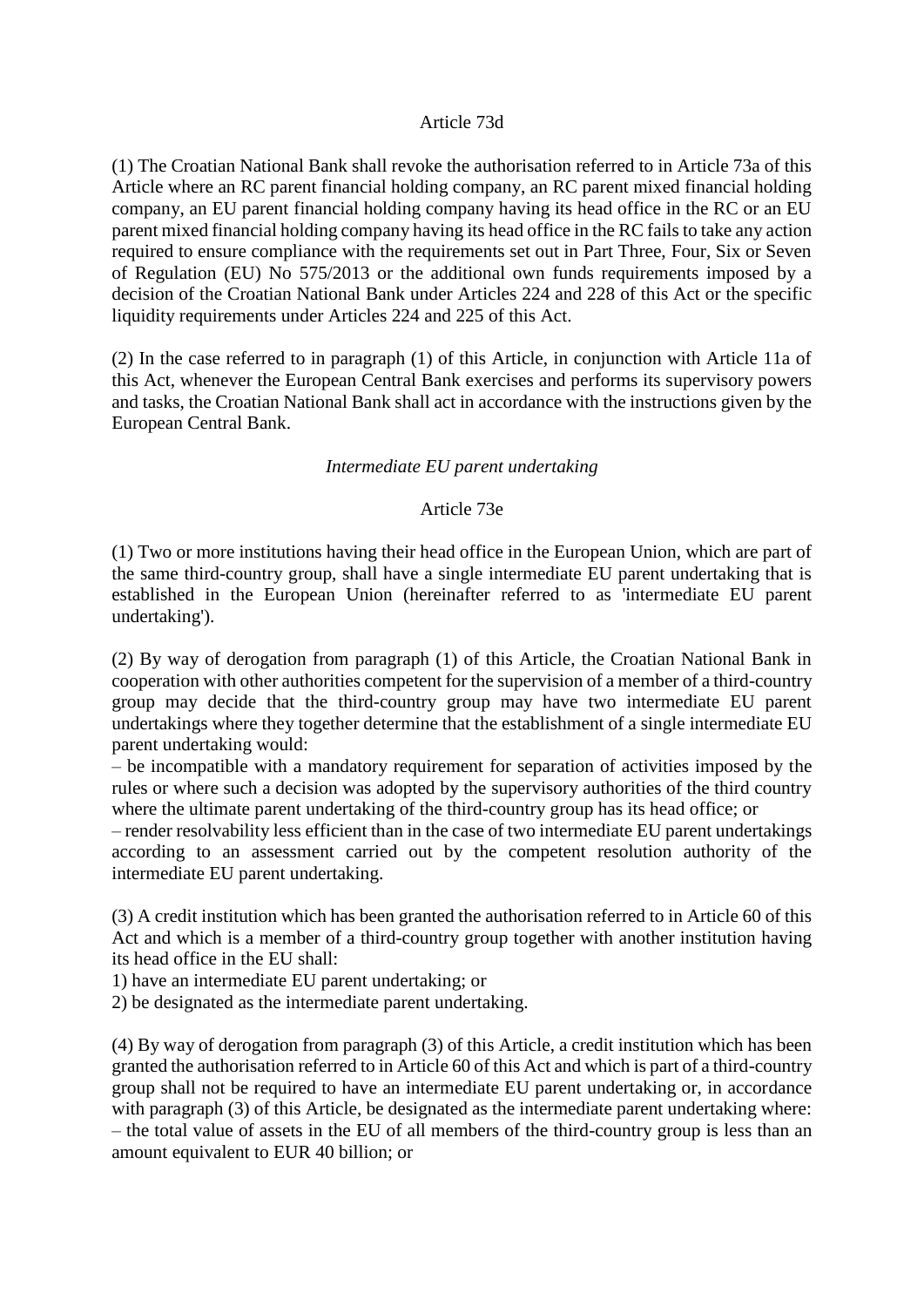– the credit institution which has been granted the authorisation referred to in Article 60 of this Act is the only institution in the third-country group which operates in the European Union.

(5) An intermediate EU parent undertaking may be a credit institution which has been granted the authorisation pursuant to Article 60 of this Act or a financial holding company or mixed financial holding company which has been granted the authorisation referred to in Article 73a of this Act.

(6) For the purposes of this Article, the total value of assets in the EU of the third-country group shall be the sum of the following:

– the total value of assets of each institution in the EU of the third country-group, as resulting from its consolidated balance sheet or as resulting from their individual balance sheet, where an institution's balance sheet is not consolidated; and

– the total value of assets of each branch of the third-country group authorised to establish a branch in the EU in accordance with this Act, the law governing the capital market or Regulation (EU) No 600/2014 of the European Parliament and of the Council.

(7) The Croatian National Bank shall notify the following information in respect of each thirdcountry group operating within the territory of the Republic of Croatia to the European Banking Authority:

– the names and the total value of assets of each credit institution belonging to a third-country group which operates within the territory of the Republic of Croatia;

– the names and the total value of assets corresponding to each branch which has been authorised to establish a branch of a third-country credit institution in accordance with this Act and the types of activities for which they have been granted authorisation;

– the name and the type of any intermediate EU parent undertaking having its head office in the Republic of Croatia and the name of the third-country group of which it is part.

(8) For the purposes of this Article, the term "institution" shall also include investment firms.

(9) In the case referred to in paragraph (1) of this Article, in conjunction with Article 11a of this Act, whenever the European Central Bank exercises and performs its supervisory powers and tasks, the Croatian National Bank shall act in accordance with the instructions given by the European Central Bank.".

#### Article 29

In Article 75, paragraph (8), the words "significant credit institution that" are replaced by the words "significant supervised entity that".

#### Article 30

In Article 88, paragraph (1), after the introductory sentence, new item (1) is inserted which reads:

"1) measures and instruments aimed at increasing the resilience and safeguarding the stability of the financial system as a whole (Article 144a);".

The former items  $(1)$  to  $(4)$  become items  $(2)$  to  $(5)$ .

In paragraph  $(2)$ , after the introductory sentence, new item  $(1)$  is inserted which reads: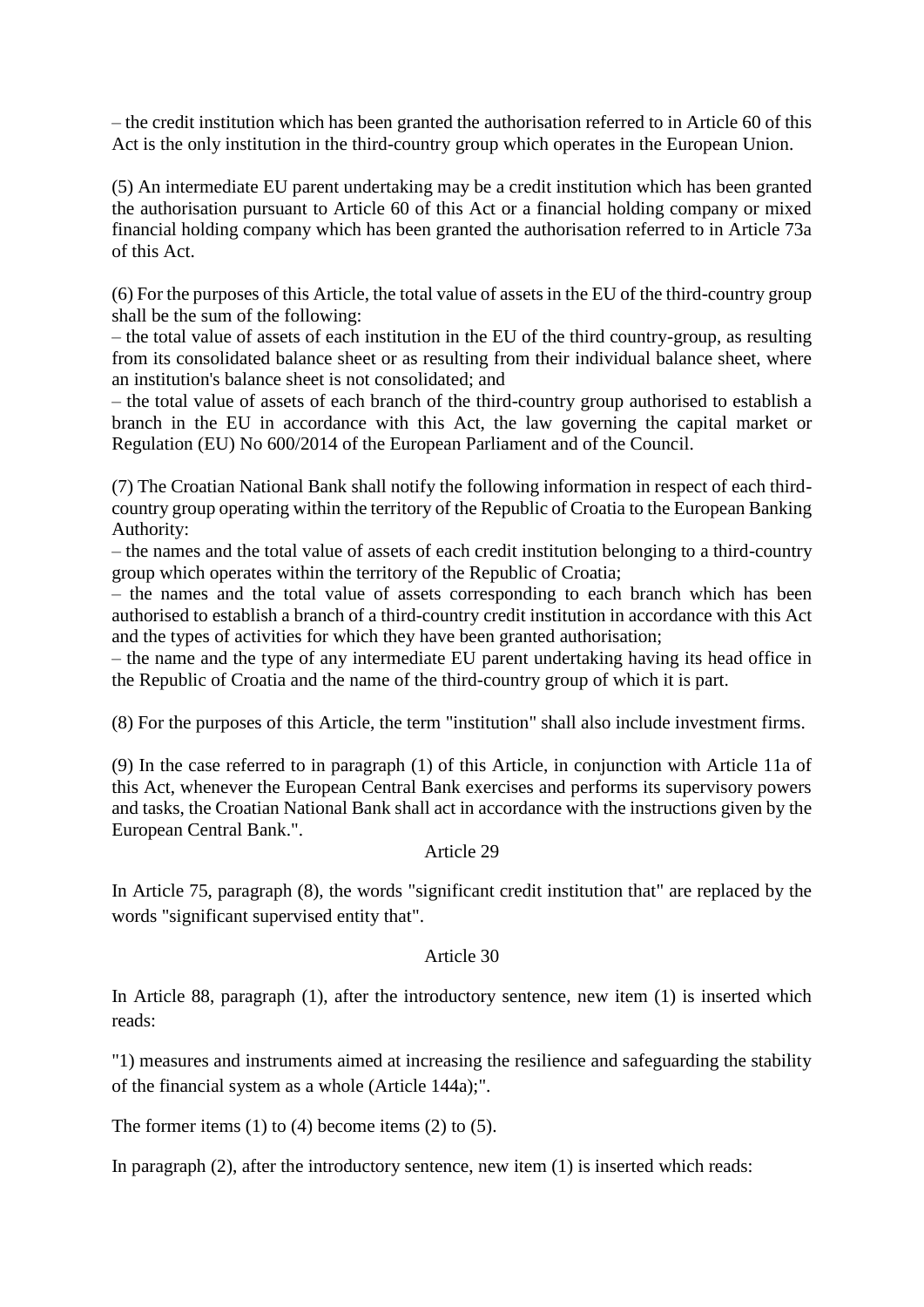"1) measures and instruments aimed at increasing the resilience and safeguarding the stability of the financial system as a whole (Article 144a);".

The former items  $(1)$  to  $(7)$  become items  $(2)$  to  $(8)$ .

#### Article 31

In Article 91, paragraph (1), item (4) is amended to read:

"4) where a competent court adopted a decision to initiate compulsory winding-up of the branch of the third-country credit institution.".

Item (5) is deleted.

#### Article 32

In Article 92, paragraph (1), after item (7), new item (7a) is inserted which reads:

"7a) measures and instruments aimed at increasing the resilience and safeguarding the stability of the financial system as a whole (Article 144a);".

In item (18) the words "Article 246 to 249, Articles 263 and 276 and Articles 345 to 357" are replaced by the words "Articles 246, 247 and 248.".

The word "and" at the end of item (20) is deleted.

Item (21) is amended to read:

"21) procedure for imposing periodic penalty payments and administrative sanctions (Articles 359a to 359r); and".

After item (21), item (22) is added which reads:

"24) misdemeanours and breaches of regulations (Articles 360 to 367)".

# Article 33

In Article 97, paragraph (2) is deleted.

The former paragraphs (3) to (5) become paragraphs (2) to (4).

The former paragraphs (6) and (7), which become paragraphs (5) and (6), are amended to read:

"(5) A parent credit institution in a group of credit institutions in the RC, a parent financial holding company referred to in Article 278 of this Act and a parent mixed financial holding company referred to in Article 278 of this Act, and their subsidiary undertakings in a group of credit institutions in the RC shall ensure that the organisational structure, procedures and systems within the group of credit institutions referred to in paragraph (2) of this Article are consistent and well-integrated in their subsidiaries that are not subject to this Act, including those established in offshore financial centres so as to enable these subsidiaries to collect any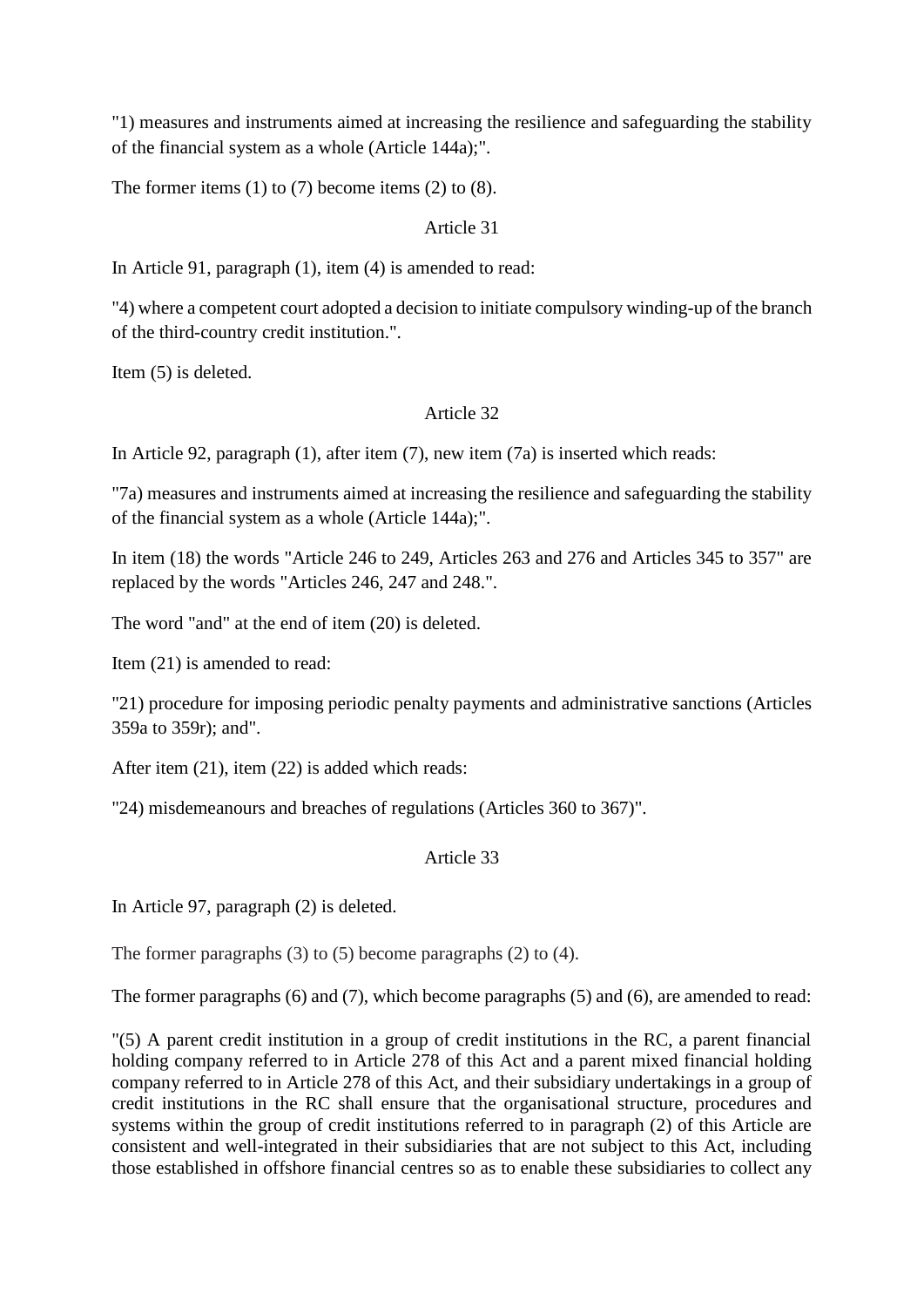data and information relevant for the purposes of supervision. Subsidiary undertakings that are not themselves subject to this Act shall comply with their sector-specific requirements on an individual basis.

(6) By way of derogation from paragraph (5) of this Article, obligations under Article 101 of this Act, in the part related to third-country subsidiaries, shall not apply to a parent credit institution in a group of credit institutions in the RC, a parent financial holding company referred to in Article 278 of this Act and a parent mixed financial holding company referred to in Article 278 of this Act, and their subsidiary undertakings in a group of credit institutions in the RC if they can demonstrate to the Croatian National Bank that the compliance with these requirements would be unlawful under the laws of the third country where the subsidiary is established.".

#### Article 34

After Article 97, Articles 97a and 97b and their titles are inserted which read:

#### "*Remuneration policies on a consolidated basis*

#### Article 97a

(1) By way of derogation from Article 97 of this Act, an RC parent credit institution or an EU parent credit institution having its head office in the RC shall not be required to apply on a consolidated basis the requirements referred to in Articles 100, 100a and 100b, and Article 50, paragraphs (1) and (2) of this Act governing remuneration policies, variable remuneration and the establishment of a remuneration committee or the subordinate legislation adopted under Article 100, paragraph (4) of this Act to either of the following:

1) subsidiary undertakings established in the Republic of Croatia or another Member State where they are subject to specific remuneration requirements in accordance with other European Union legal acts;

2) subsidiary undertakings established in a third country where they would be subject to specific remuneration requirements in accordance with other European Union legal acts if they were established in the European Union.

(2) Notwithstanding paragraphs (1) and (3) of this Article, an RC parent credit institution and an EU parent credit institution having its head office in the RC shall be required to apply to those subsidiary undertakings the provisions on the ratio between the variable and fixed components of the total remuneration referred to in Article 100a of this Act on a consolidated basis.

(3) By way of derogation from paragraph (1) of this Article, an RC parent credit institution or an EU parent credit institution having its head office in the RC shall ensure that the requirements referred to in Articles 100, 100a and 100b, and Article 50, paragraphs (1) and (2) of this Act governing remuneration policies, variable remuneration and the establishment of a remuneration committee, and the subordinate legislation adopted under Article 100, paragraph (4) of this Act, apply to staff members of subsidiaries that are not subject to this Act on an individual basis where the following conditions are met:

1) the subsidiary is either an asset management company, or

2) an undertaking that provides the following investment services and activities:

– execution of orders on behalf of clients;

– dealing on own account;

– portfolio management;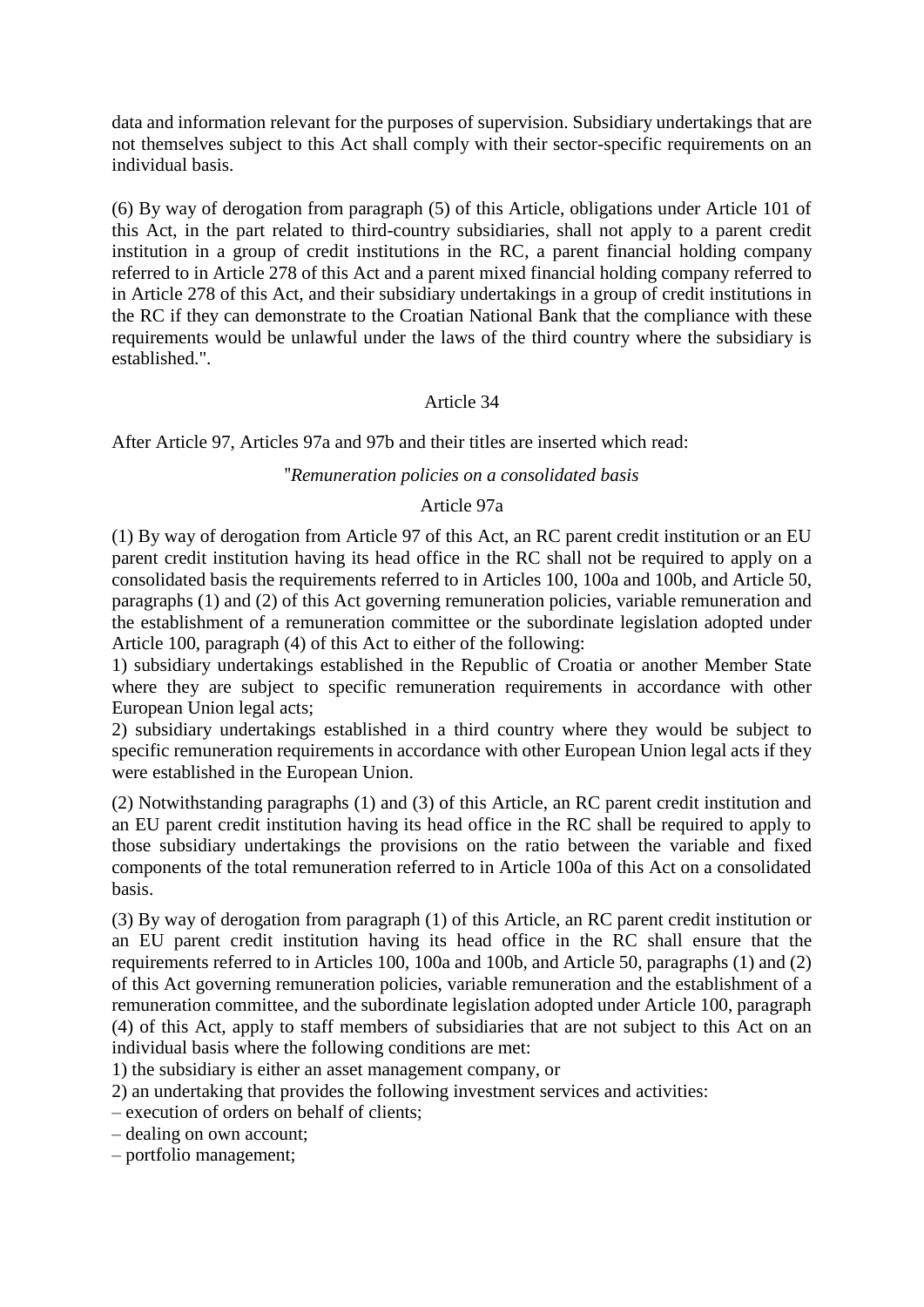– underwriting of financial instruments and/or placing of financial instruments on a firm commitment basis;

– placing of financial instruments without a firm commitment basis; and

3) those staff members of subsidiaries perform professional activities that have a direct material impact on the risk profile or the business of the institutions within the group.

### *Scope of application of SREP and supervisory measures*

#### Article 97b

The Croatian National Bank shall apply the review and evaluation process referred to in Title XVI of this Act and the supervisory measures referred to in Title XVIII of this Act in accordance with the level of application of the requirements referred to in Regulation (EU) No 575/2013, specified in Part One, Title II of that Regulation.".

#### Article 35

Article 100 and its title are amended to read:

#### "*Remuneration policies*

# Article 100

(1) A credit institution shall establish and implement remuneration policies proportionally to its size, internal organisation and the nature, scope and complexity of its activities.

(2) The provisions on deferral of variable remuneration, award of variable remuneration in instruments and retention and payout of discretionary pension benefits in the form of instruments referred to in the subordinate legislation adopted under paragraph (4) of this Article shall not apply to:

1) a credit institution which is not a large credit institution;

2) small remuneration of credit institution's staff members.

(3) A credit institution that contracts the payment of variable remuneration contrary to the provisions of this Act or the provisions of the subordinate legislation adopted under paragraph (4) of this Article may not pay the contracted variable remuneration and such contractual provisions shall be null and void.

(4) The Croatian National Bank shall adopt subordinate legislation to further regulate the rules, procedures and criteria regarding remuneration policies, and in particular:

– the definition and type of staff remuneration;

– the criteria for the determination of identified staff;

– requirements regarding staff remuneration and the method and scope of their implementation; and

– the method of and time limits for reporting to the Croatian National Bank on staff remuneration.".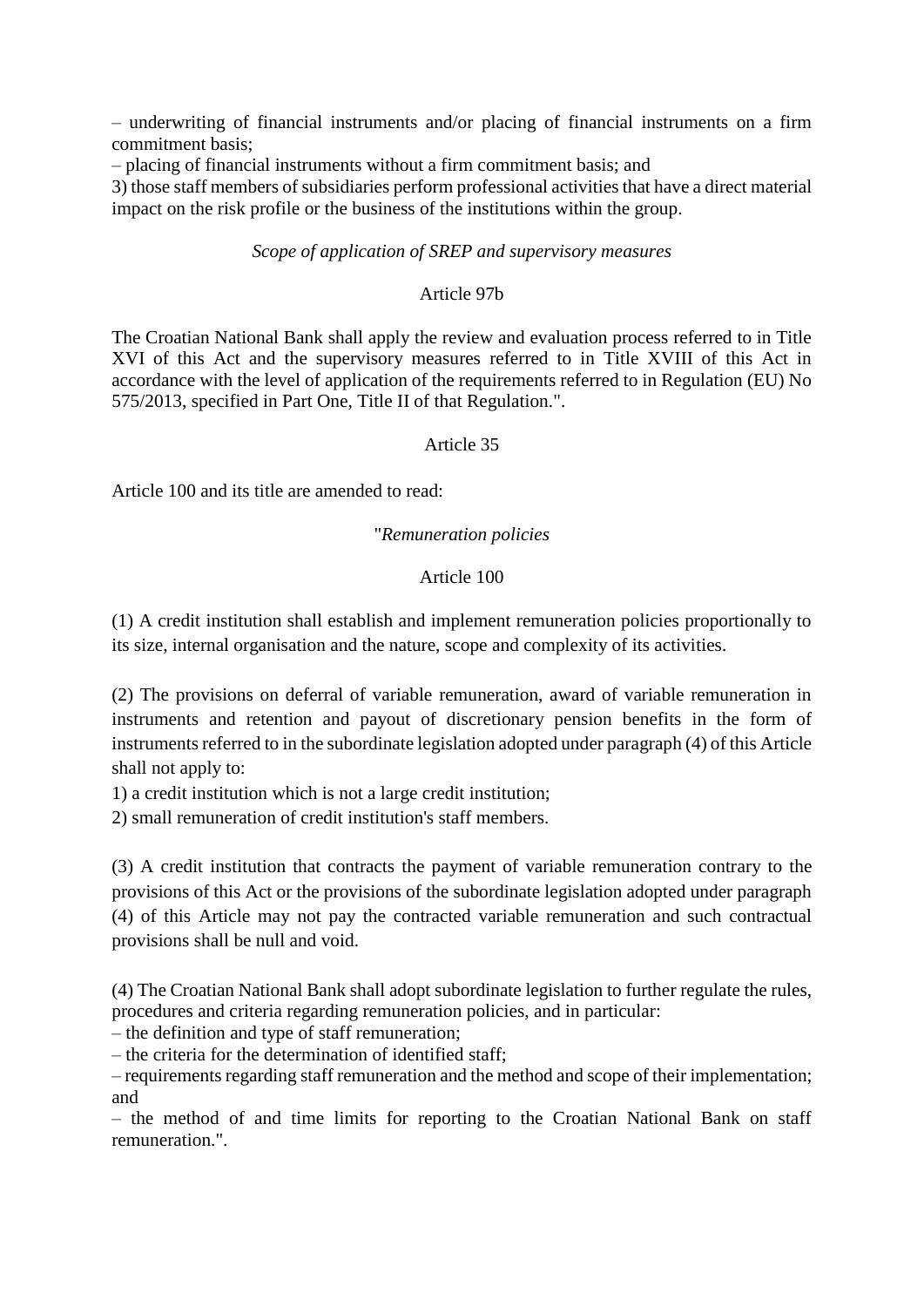# Article 36

In Article 100a, paragraph (2), item (5), the words "five working days" are replaced by the words "30 days".

# Article 37

In Article 101, paragraph (1), item (4) is amended to read:

"4) remuneration policies that are consistent with and promote sound and effective risk management and are gender neutral; and".

In paragraph (2), item (1), the fourth indent is amended to read:

"– rules on the management of the interest rate risk arising from non-trading book activities;".

Item (5) is deleted.

The former items  $(6)$  to  $(8)$  become items  $(5)$  to  $(7)$ .

# Article 38

In Article 103, after paragraph (5), paragraphs (6), (7) and (8) are added which read:

"(6) A credit institution shall consistently implement internal systems, use the standardised methodology or the simplified standardised methodology to identify, evaluate, manage and mitigate the risks arising from potential changes in interest rates that affect both the economic value of equity and the net interest income of an institution's non-trading book activities.

(7) The standardised methodology or the simplified standardised methodology shall be determined by a regulatory technical standard adopted by the European Commission.

(8) A credit institution shall implement internal systems to assess and monitor the risks arising from potential changes in credit spreads that affect both the economic value of equity and the net interest income of an institution's non-trading book activities.".

# Article 39

In Article 115, paragraphs (1) and (2), the words "that are significant in terms of their size, internal organisation and the nature, scale and complexity of their activities" are replaced by the words "that are not small and non-complex credit institutions".

Paragraph (3) is amended to read:

"(3) Credit institutions that are not small and non-complex credit institutions shall not solely rely on external credit ratings for assessing the creditworthiness of a client or financial instrument."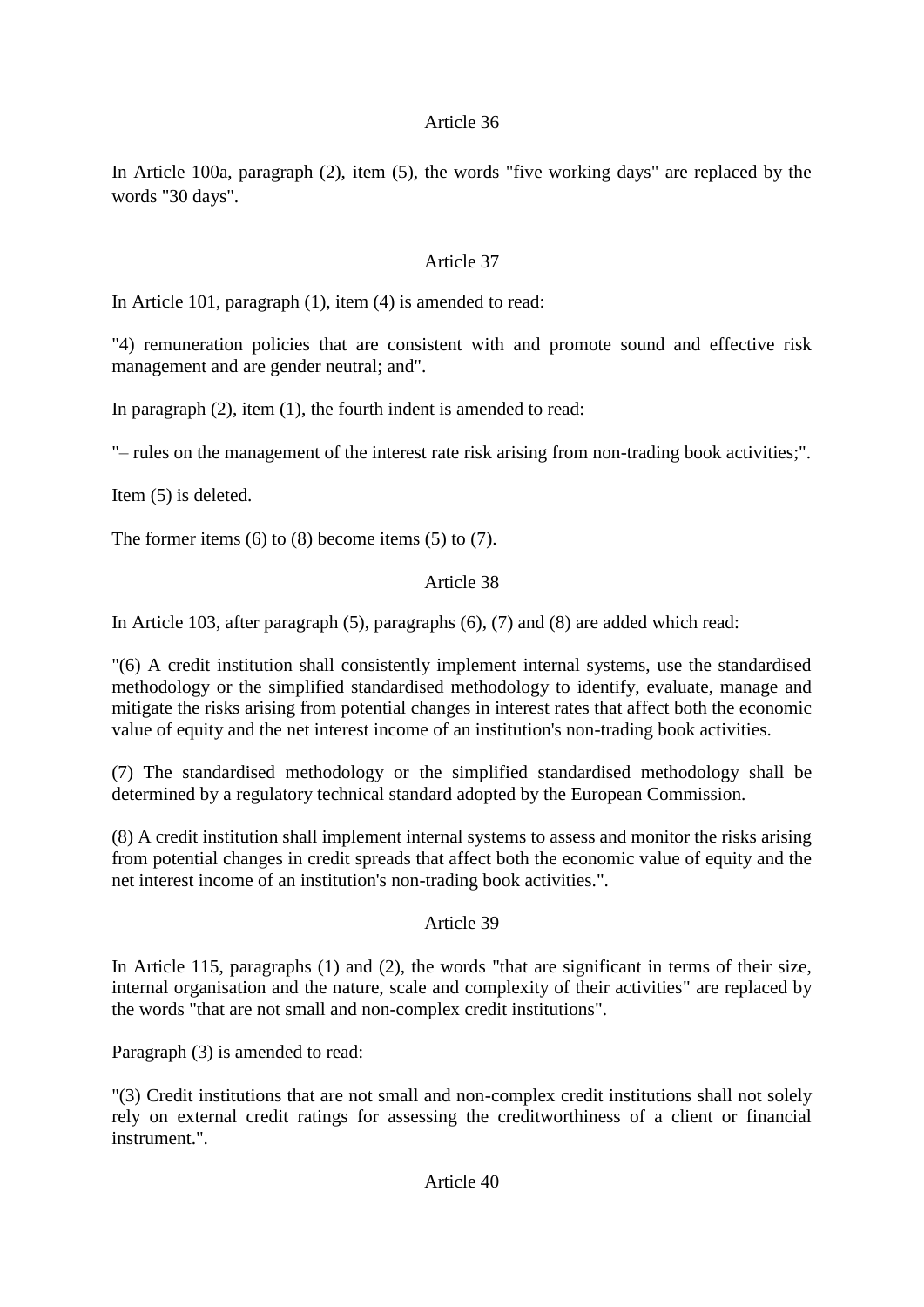After Article 115, Article 115a and its title are inserted which read:

"*Restriction on disposal of common equity tier 1 capital*

#### Article 115a

(1) Credit institutions shall not use common equity tier 1 capital that is maintained to meet the combined buffer requirement to meet:

– any of the requirements referred to in Article 92, paragraph (1), items (a), (b) and (c) of Regulation (EU) No 575/2013;

– the additional own funds requirements imposed by the Croatian National Bank pursuant to Article 228 of this Act to address risks other than the risk of excessive leverage; and

– the guidance communicated to them by the Croatian National Bank in accordance with Article 228a of this Act to address risks other than the risk of excessive leverage.

(2) Credit institutions shall not use common equity tier 1 capital that is maintained to meet one of the elements of its combined buffer requirement to meet the other applicable elements of its combined buffer requirement.

(3) Credit institutions shall not use common equity tier 1 capital that is maintained to meet the combined buffer requirement to meet:

– the requirements for own funds and eligible liabilities for G-SIIs referred to in Article 92a of Regulation (EU) No 575/2013;

– the requirements for own funds and eligible liabilities for non-EU G-SIIs referred to in Article 92b of Regulation (EU) No 575/2013;

– the minimum requirement for own funds and eligible liabilities imposed pursuant to Article 26 of the Act on the Resolution of Credit Institutions and Investment Firms or;

– the minimum requirement for own funds and eligible liabilities for resolution entities that are part of G-SIIs and Union material subsidiaries of non-EU G-SIIs.".

#### Article 41

In Article 117, paragraph (2) is deleted.

The former paragraph (3) becomes paragraph (2).

Article 42

In Article 118, paragraph (2) is deleted.

The former paragraph (3) becomes paragraph (2).

Article 43

In Article 119, paragraph (4) is amended to read: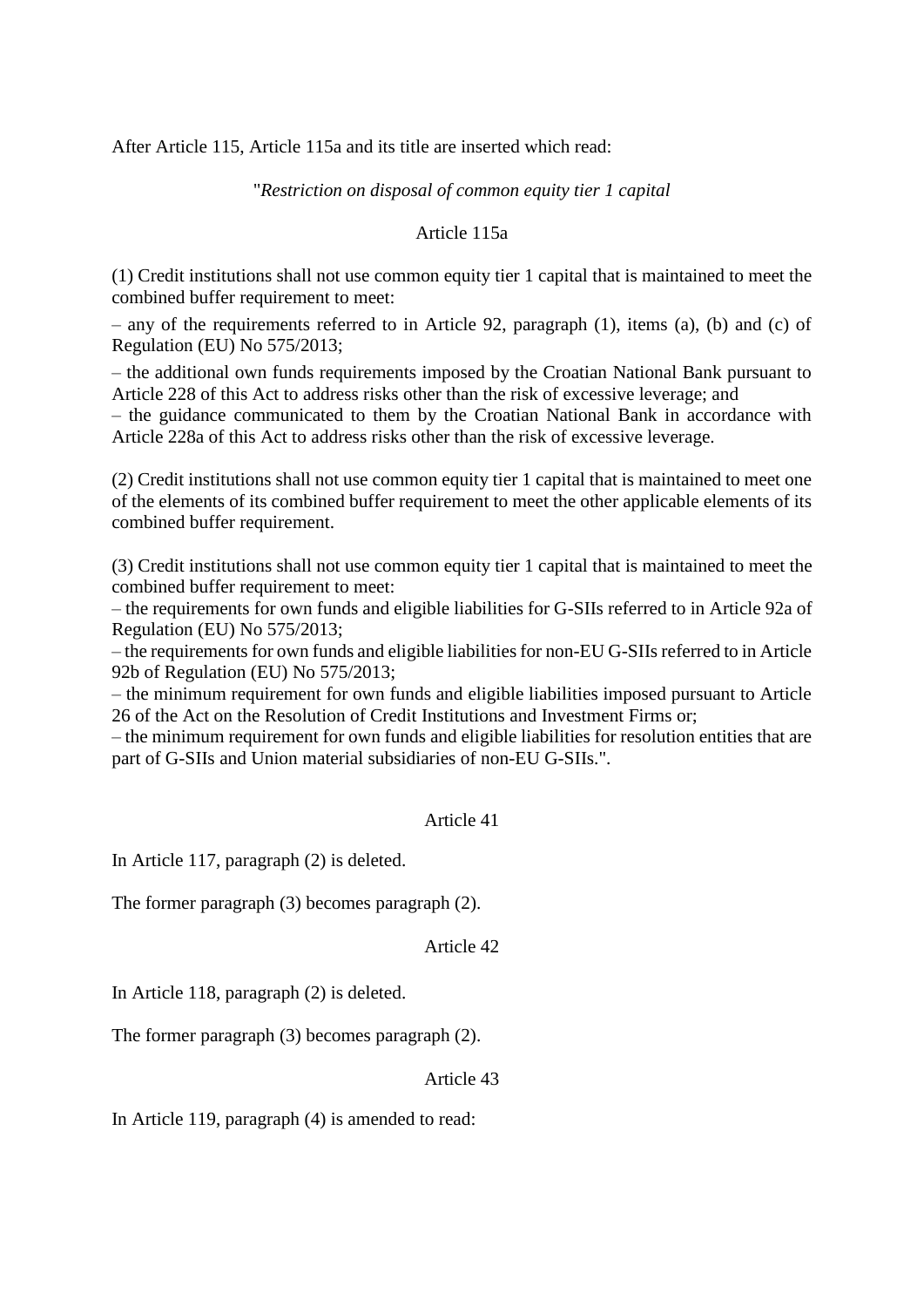"(4) The Croatian National Bank shall assess the intensity of cyclical systemic risk and the appropriateness of the countercyclical buffer rate for the Republic of Croatia on a quarterly basis, set or adjust the countercyclical buffer rate, if necessary, and adopt relevant subordinate legislation taking into account:

– the buffer guide referred to in paragraphs (2) and (3) of this Article;

– any current guidance maintained by the European Systemic Risk Board on the recognition and setting of the countercyclical buffer rate and any recommendations issued by that board on the setting of the countercyclical buffer rate; and

– other variables that the Croatian National Bank considers relevant for addressing cyclical systemic risk.".

#### Article 44

In Article 123, paragraph (3) is amended to read:

"(3) The Croatian National Bank shall notify each change of the countercyclical buffer rate and the information specified in paragraph (1) of this Article to the European Systemic Risk Board.".

#### Article 45

Article 129 is amended to read:

"(1) The Croatian National Bank shall be the designated authority responsible for setting the structural systemic risk buffer for credit institutions and for identifying the exposures and subsets of credit institutions to which the structural systemic risk buffer applies.

(2) In the case referred to in Article 11a, paragraph (7) of this Act, the Croatian National Bank shall perform macroprudential tasks together with the European Central Bank and shall in this case follow the instructions given by the European Central Bank with respect to setting the structural systemic risk buffer.

(3) The Croatian National Bank shall adopt subordinate legislation to further regulate:

– the rates and method of maintaining the structural systemic risk buffer referred to in paragraph (1) of this Article;

– the method of applying the structural systemic risk buffer referred to in Article 131 of this Act; and

– the method of calculating the structural systemic risk buffer.

(4) The Croatian National Bank shall adopt the subordinate legislation referred to in paragraph (3) of this Article to set the rate and method of maintaining a structural systemic risk buffer for all credit institutions or for one or more subsets of credit institutions, for all exposures or a subset of exposures as referred to in Article 131, paragraph (3) of this Act, in order to prevent or mitigate structural systemic risks not covered by Regulation (EU) No 575/2013 and Titles VII.2 and VII.4 of this Act.".

#### Article 46

In Article 130, paragraph (1) is amended to read: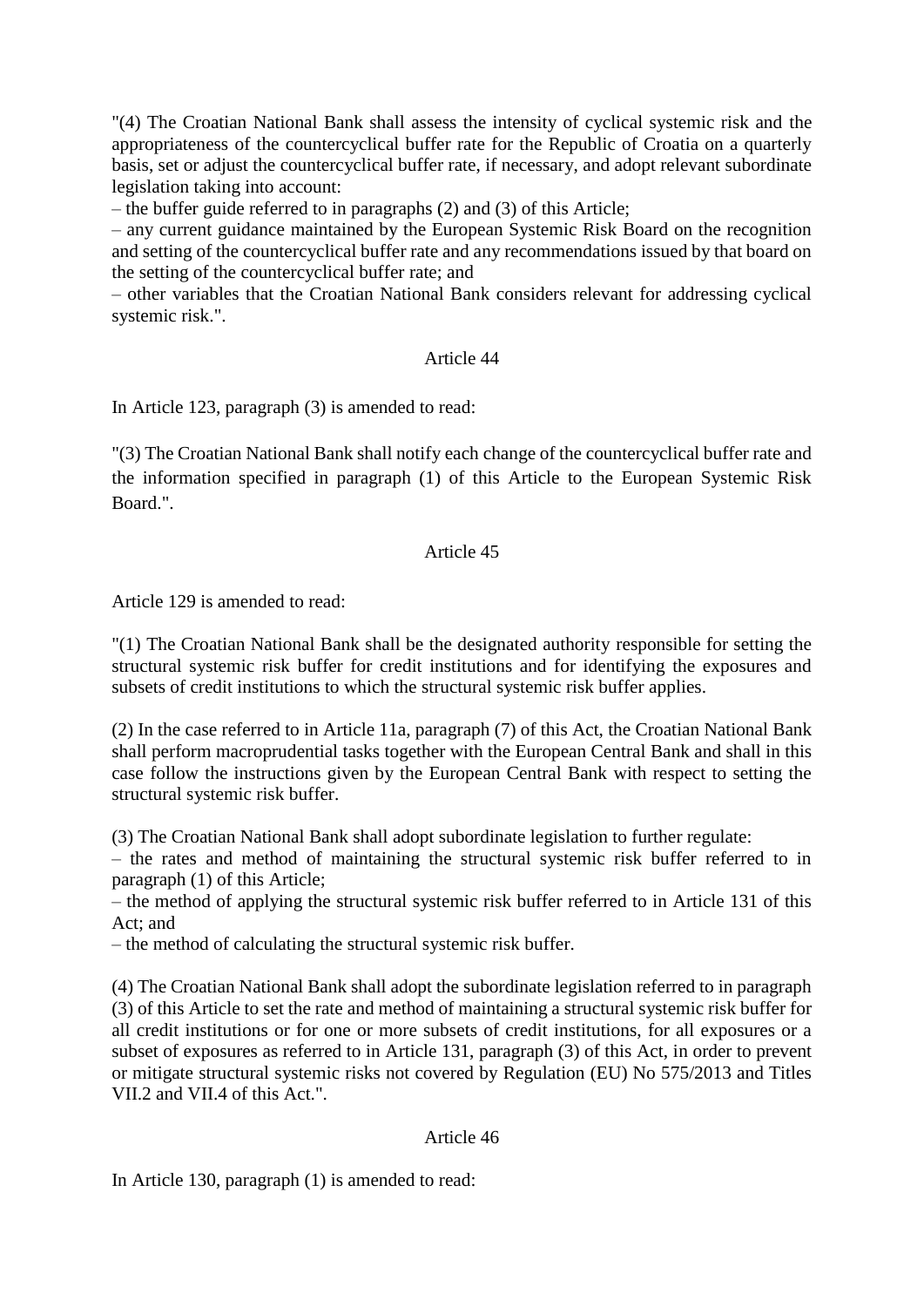"(1) Credit institutions shall be required to maintain a structural systemic risk buffer calculated in accordance with the subordinate legislation referred to in Article 129, paragraph (3) of this Act by common equity tier 1 capital in the amount and in the manner set by the Croatian National Bank.".

Paragraph (2) is deleted.

In former paragraph (3), which becomes paragraph (2), the words "paragraph (2)" are replaced by the words "paragraph (1)".

#### Article 47

Article 131 is amended to read:

"(1) In the subordinate legislation referred to in Article 129, paragraph (3) of this Act, the Croatian National Bank may specify that a structural systemic risk buffer shall apply to:

1) all exposures located in the Republic of Croatia;

2) the following sectoral exposures located in the Republic of Croatia:

– all retail exposures to natural persons which are secured by residential property;

– all exposures to legal persons which are secured by commercial immovable property;

– all exposures to legal persons excluding those specified in the second indent of this item;

– all exposures to natural persons excluding those specified in the first indent of this item;

3) all exposures located in other Member States, in accordance with Article 132, paragraph (12) of this Act and in accordance with paragraphs (5) and (6) of this Article;

4) sectoral exposures, as identified in item (2) of this paragraph, located in other Member States only to enable recognition of a buffer rate set by another Member State in accordance with Article 134 of this Act;

5) exposures located in third countries; or

6) subsets of any of the exposure categories identified in item (2) of this paragraph.

(2) The Croatian National Bank shall set the structural systemic risk buffer rate as multiples of 0.5 percentage points.

(3) The Croatian National Bank may set different structural systemic risk buffer rates for different subsets of credit institutions and of exposures.

(4) When setting a structural systemic risk buffer to be maintained the Croatian National Bank shall take account that this buffer does not entail disproportionate adverse effects on the whole or parts of the financial system of other Member States or of the European Union as a whole forming or creating an obstacle to the functioning of the internal market.

(5) Where the Croatian National Bank decides to apply the structural systemic risk buffer to exposures of credit institutions in other Member States, the buffer shall be set equally on all exposures located within the European Union.

(6) By way of derogation from paragraph (5) of this Article, the structural systemic risk buffer rate for exposures of credit institutions in a specific Member State may be different only where the Croatian National Bank has recognised the structural systemic risk buffer rate set by that Member State in accordance with Article 134 of this Act.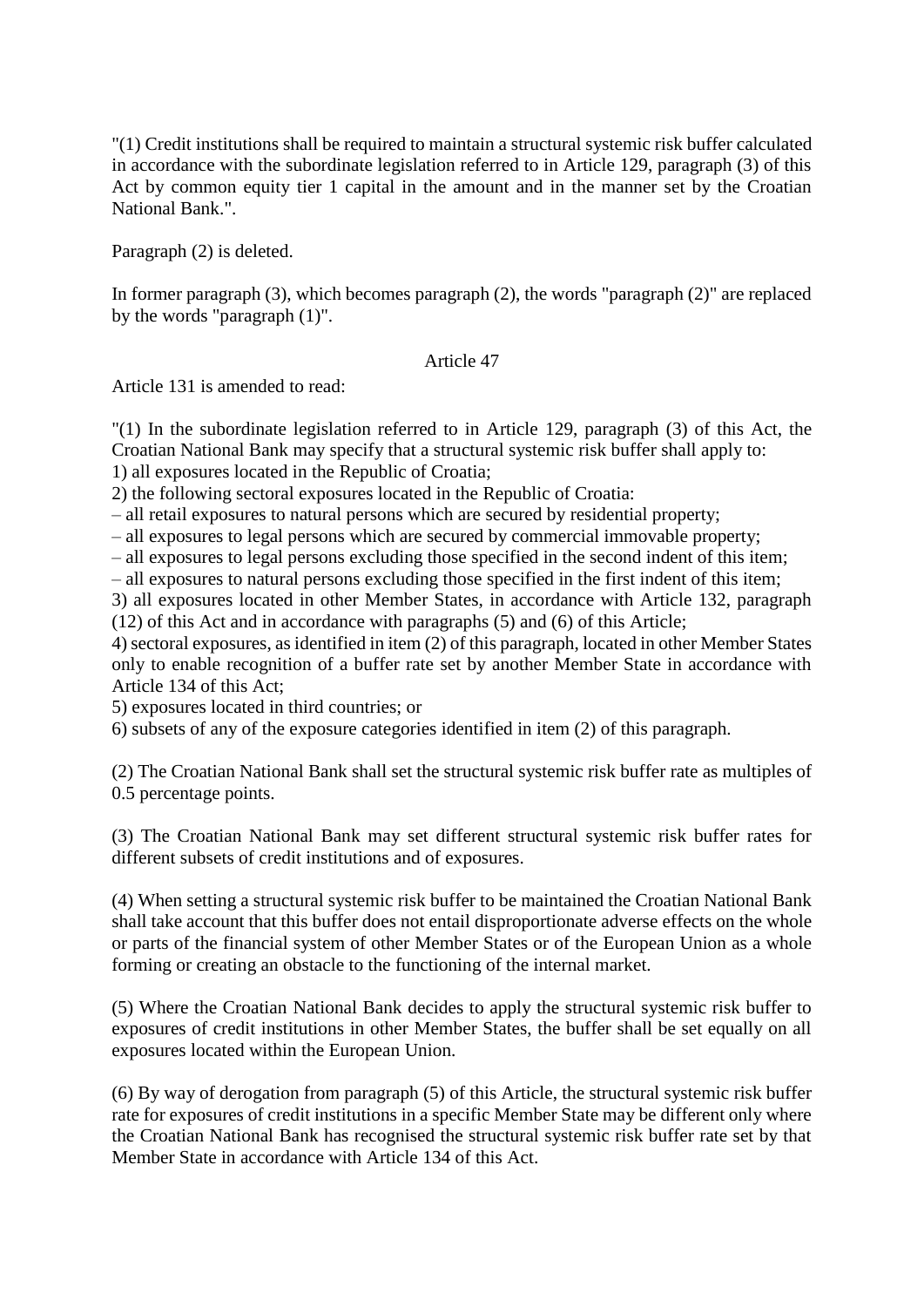(7) The Croatian National Bank shall review the structural systemic risk buffer at least every second year.".

```
Article 48
```
Article 132 is amended to read:

"(1) Where the structural systemic risk buffer rate or rates that the Croatian National Bank intends to set on any set or subset of exposures referred to in Article 131, paragraph (1) of this Act subject to one or more rates of that buffer does not result in a combined systemic risk buffer rate higher than 3% for any of those exposures, the Croatian National Bank shall notify thereof the European Systemic Risk Board one month before the publication of the decision referred to in Article 133 of this Act.

(2) The recognition of a structural systemic risk buffer rate set by another Member State in accordance with Article 134 of this Act shall not count towards the 3% threshold referred to in paragraph (1) of this Article.

(3) Where the credit institution to which one or more structural systemic risk buffer rates apply is a subsidiary the parent of which is established in another Member State, the Croatian National Bank shall forward the notification referred to in paragraph (1) of this Article to the competent and designated authorities of that Member State.

(4) The notification referred to in paragraph (1) of this Article shall describe in detail:

1) the systemic or macroprudential risk in the Republic of Croatia;

2) the reasons why the dimension of the systemic or macroprudential risks threatens the stability of the financial system in the Republic of Croatia justifying the structural systemic risk buffer rate;

3) the justification for why the Croatian National Bank considers the proposed structural systemic risk buffer likely to be proportionate and effective to mitigate the risk;

4) an assessment of the likely positive or negative impact of the structural systemic risk buffer on the internal market, based on information which is available;

5) the structural systemic risk buffer rate or rates that the Croatian National Bank intends to impose, the exposures to which the rate or rates apply and the credit institutions to which these rates apply;

6) where the structural systemic risk buffer rate applies to all exposures, a justification of why the Croatian National Bank considers that the structural systemic risk buffer is not duplicating the functioning of the O-SII buffer.

(5) Where the decision of the Croatian National Bank to set the structural systemic risk buffer rate results in a decrease or no change from the previously set buffer rate, the Croatian National Bank shall act in accordance with paragraphs (1) to (4) of this Article.

(6) Where the Croatian National Bank intends to set a structural systemic risk buffer rate or rates on any set or subset of exposures referred to in Article 131, paragraph (1) of this Act subject to one or more structural systemic risk buffers, which results in a combined structural systemic risk buffer rate at a level higher than 3% and up to 5% for any of those exposures, the Croatian National Bank shall in the notification referred to in paragraph (1) of this Article request an opinion of the European Commission.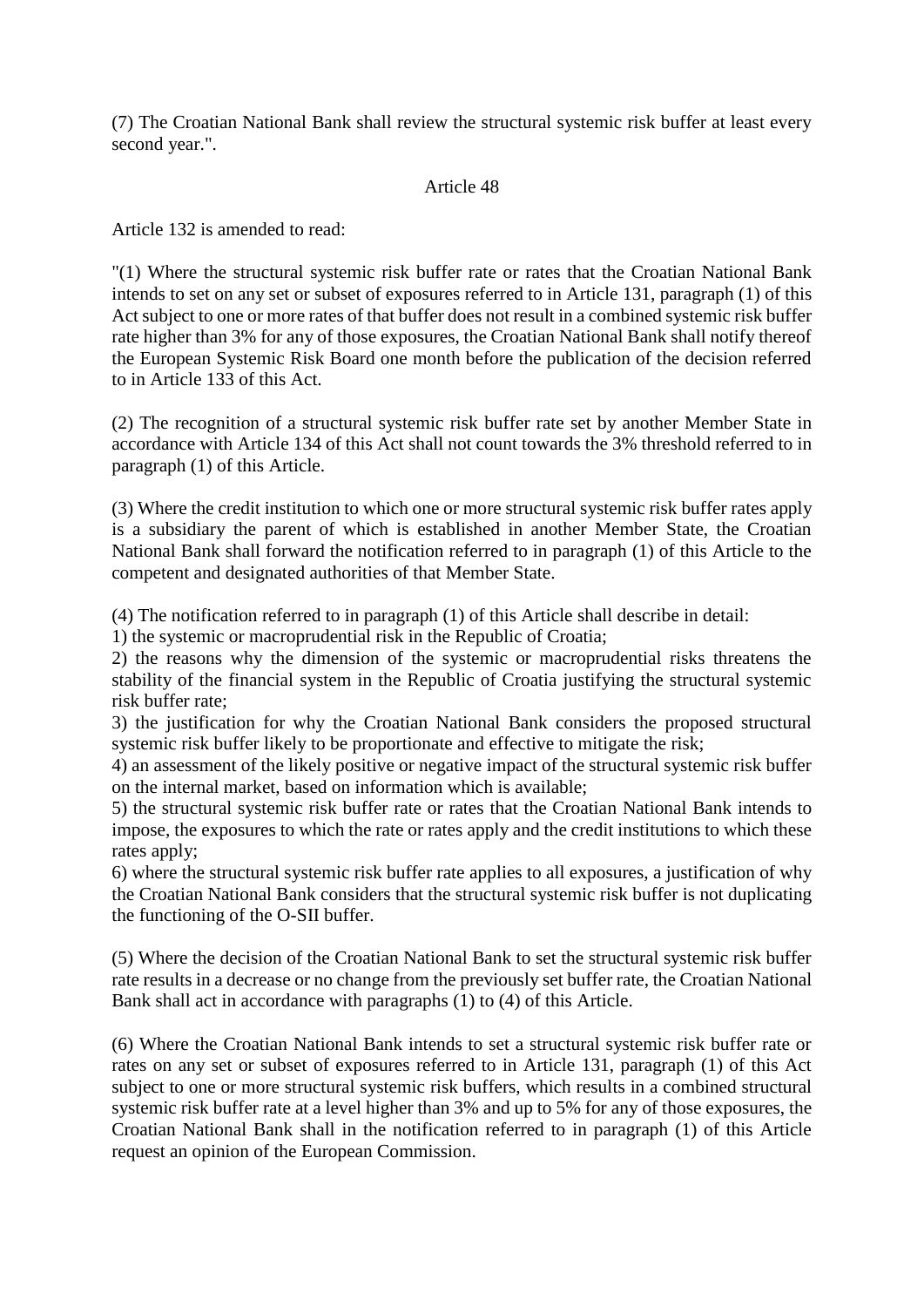(7) The Croatian National Bank may apply the intended structural systemic risk buffer rate if it obtained a positive opinion from the European Commission. Where the opinion of the European Commission is negative, the Croatian National Bank shall adopt a decision in compliance with that opinion or give reasons for not doing so.

(8) In the case referred to in paragraph (6) of this Article, where the credit institution to which one or more structural systemic risk buffer rates apply is a subsidiary the parent of which is established in another Member State, the Croatian National Bank shall in the notification referred to in paragraph (3) of this Article forward the recommendation of the European Commission and the European Systemic Risk Board.

(9) In the case referred to in paragraph (6) of this Article, where the relevant authorities of the other Member State responsible for subsidiaries and parent undertakings express disagreement with the proposed structural systemic risk buffer rate or rates applicable to that credit institution and where the European Commission and the European Systemic Risk Board issue a negative recommendation, the Croatian National Bank may not implement the decision on the structural systemic risk buffer, but it may refer the matter to the European Banking Authority and request its assistance in accordance with Article 19 of Regulation (EU) No 1093/2010.

(10) The Croatian National Bank shall suspend the adoption of a decision on the buffer until the European Banking Authority has taken a decision referred to in paragraph (9) of this Article and shall adopt a decision accordingly.

(11) The Croatian National Bank may express disagreement when a relevant authority of another Member State notifies it of the structural systemic risk buffer referred to in paragraph (6) of this Article that applies to a subsidiary credit institution from that Member State whose parent is established in the Republic of Croatia.

(12) Where the Croatian National Bank intends to set a structural systemic risk buffer rate or rates on any set or subset of exposures referred to in Article 131, paragraph (1) of this Act subject to one or more structural systemic risk buffers, which results in a combined structural systemic risk buffer rate at a level higher than 5% for any of those exposures, the Croatian National Bank shall, before adopting that decision, request the authorisation of the European Commission.

(13) The Croatian National Bank may apply the rate referred to in paragraph (12) of this Article after the European Commission authorises the implementation of that rate."

# Article 49

Article 133 is amended to read:

"(1) After setting one or more structural systemic risk buffer rates in accordance with Article 132 of this Act, the Croatian National Bank shall publish a decision on the application of the structural systemic risk buffer in the Official Gazette and announce it on its website.

(2) The publication referred to in paragraph (1) of this Article shall include at least the following information:

1) the structural systemic risk buffer rate;

2) the credit institutions to which the structural systemic risk buffer applies;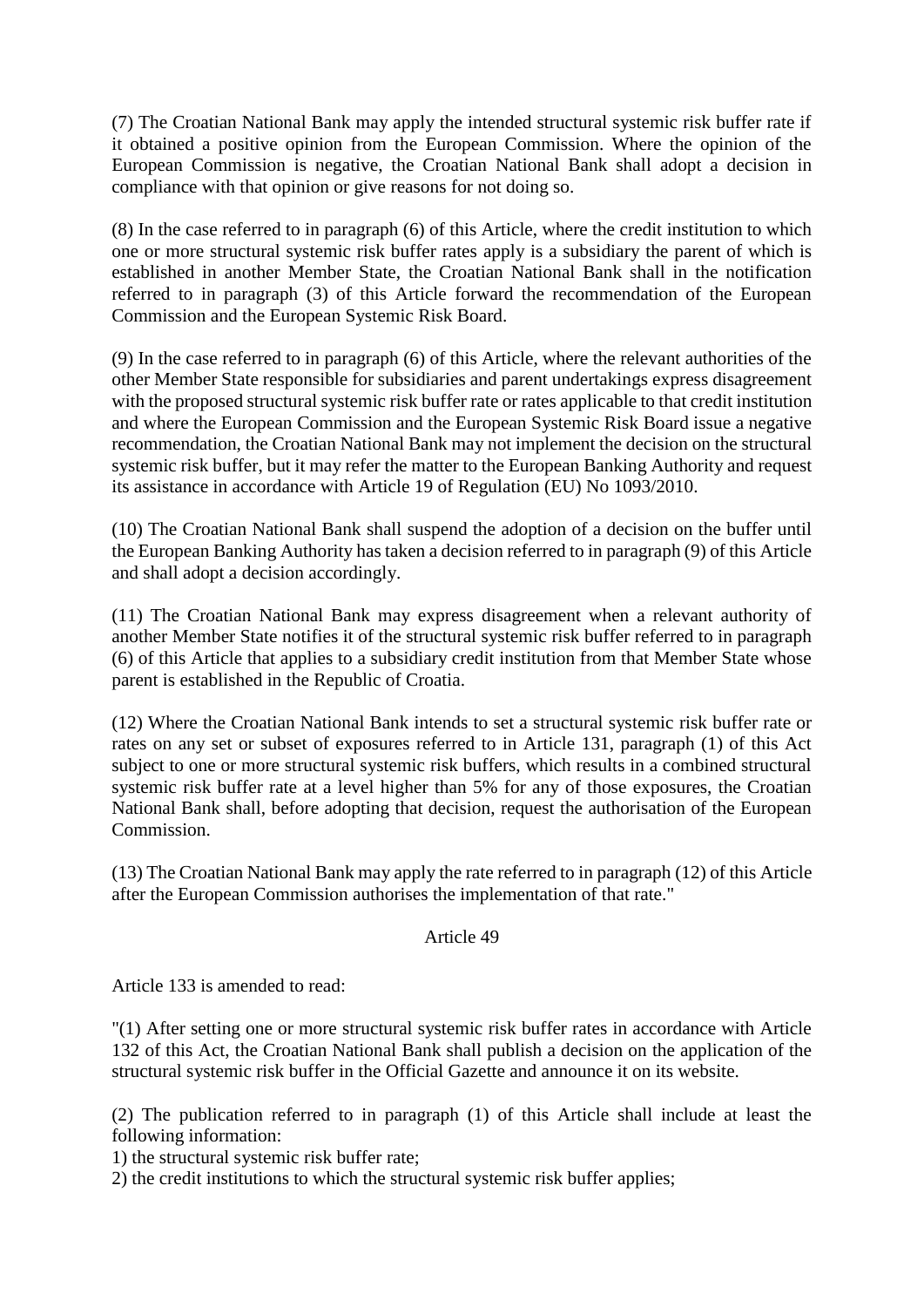3) the exposures to which the structural systemic risk buffer rate or rates apply;

4) a justification for setting the structural systemic risk buffer rate or rates, except in cases where it could jeopardise the stability of the financial system;

5) the date from which the credit institutions shall apply a particular structural systemic risk buffer rate or rates; and

6) the names of the countries where exposures located in those countries are recognised in the systemic risk buffer.

(3) The decision referred to in paragraph (1) of this Article shall contain the structural systemic risk buffer rate, indication of the credit institutions to which the structural systemic risk buffer applies, the date from which it shall be applied and the names of the countries to which the structural systemic risk buffer applies.".

# Article 50

In Article 134, paragraph (2) is amended to read:

"(2) In the case referred to in paragraph (1) of this Article, the Croatian National Bank shall publish that decision in the Official Gazette and announce it on its website and shall notify the European Systemic Risk Board thereof."

After paragraph (3), new paragraph (4) is inserted which reads:

"(4) Where the Croatian National Bank, in accordance with paragraph (1) of this Article, recognises a structural systemic risk buffer rate, that structural systemic risk buffer may be cumulative with the structural systemic risk buffer applied in accordance with Articles 129 to 132 of this Act, provided that the buffers address different risks. Where the buffers address the same risks, credit institutions shall apply only the higher buffer.".

The former paragraph (4) becomes paragraph (5).

#### Article 51

In Article 135, paragraphs (3) to (7) are amended to read:

"(3) G-SIIs may be any of the following:

1) a group headed by an EU parent credit institution having its head office in the RC, an EU parent financial holding company having its head office in the RC, or an EU parent mixed financial holding company having its head office in the RC; or

2) a credit institution that is not a subsidiary of an EU parent credit institution, of an EU parent financial holding company or of an EU parent mixed financial holding company.

(4) Each G-SII shall, on a consolidated basis, maintain a G-SII buffer which shall correspond to the sub-category referred to in Article 136, paragraph (5) of this Act to which the G-SII is allocated. That buffer shall consist of common equity tier 1 capital.

(5) The Croatian National Bank shall notify to the European Systemic Risk Board the names of the G-SIIs and the respective sub-category to which each G-SII is allocated and shall publicly disclose this information on its website.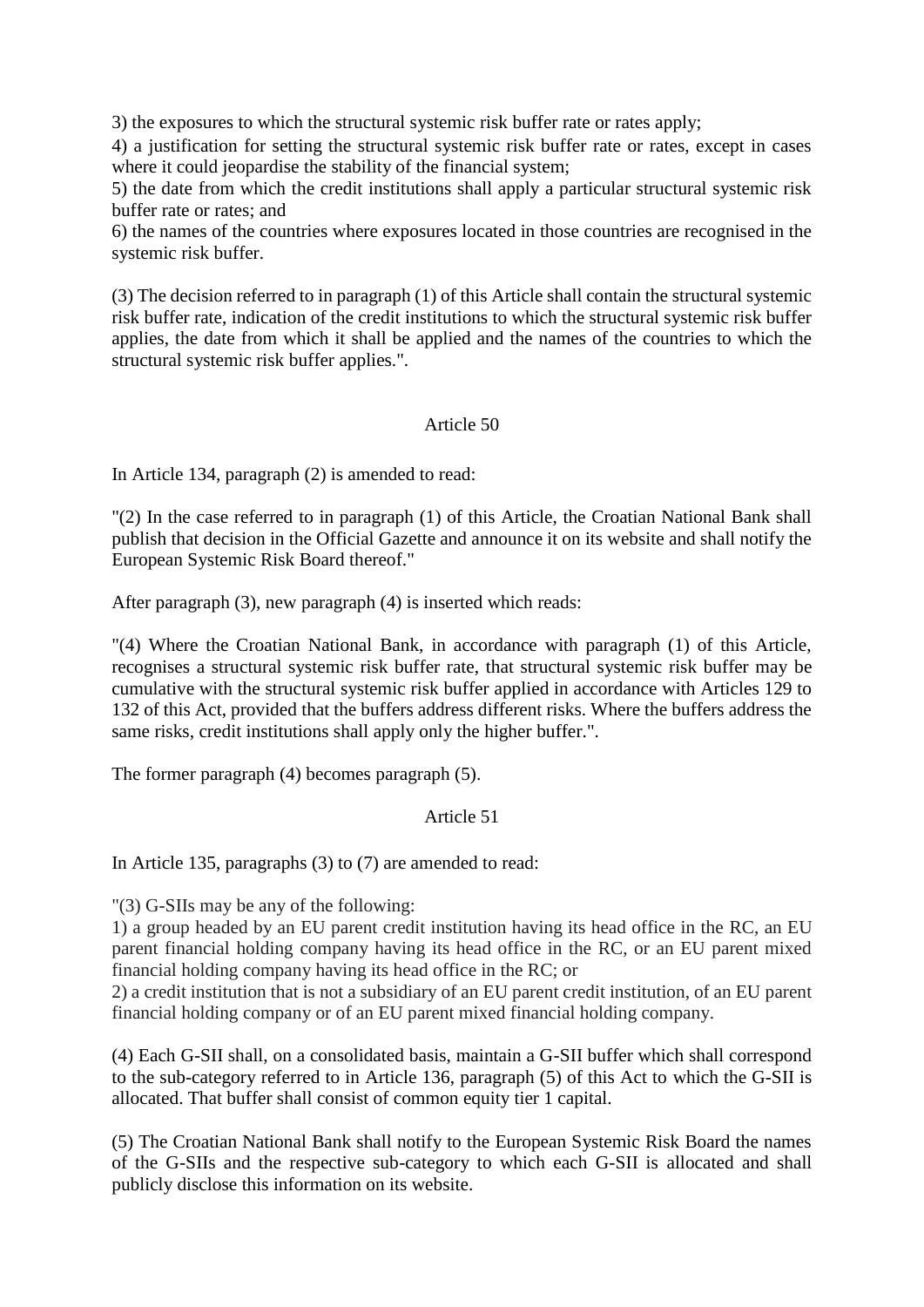(6) The notification referred to in paragraph (5) of this Article shall contain full reasons why supervisory judgment has been exercised or not in accordance with Article 136, paragraph (10), items  $(1)$ ,  $(2)$  and  $(3)$  of this Act.

(7) The Croatian National Bank shall identify a G-SII and the respective sub-category to which it is allocated by adopting a decision.".

#### Article 52

Article 136 is amended to read:

"(1) The identification methodology for G-SIIs shall be based on the following categories, each of which shall receive an equal weighting and shall consist of quantifiable indicators:

1) size of the group;

2) interconnectedness of the group with the financial system;

3) substitutability of the services or of the financial infrastructure provided by the group;

4) complexity of the group;

5) cross-border activity of the group, including cross-border activity between the Republic of Croatia and other Member States and between the Republic of Croatia and a third country.

(2) An additional identification methodology for G-SIIs shall be based on the following categories:

1) the categories referred to in paragraph (1), items (1) to (4) of this Article;

2) cross-border activity of the group, excluding the group's activities across participating Member States as referred to in Article 4 of Regulation (EU) No 806/2014 of the European Parliament and of the Council.

(3) Each category referred to in paragraph (2) of this Article shall receive an equal weighting and shall consist of quantifiable indicators. For the categories referred to in paragraph (2), item (1) of this Article, the indicators shall be the same as the corresponding indicators determined pursuant to paragraph (1) of this Article.

(4) The additional identification methodology for G-SIIs referred to in paragraph (2) of this Article shall produce an additional overall score for each assessed entity as referred to in Article 135, paragraph (3) of this Act, on the basis of which the Croatian National Bank may take one of the measures referred to in paragraph (10), item (3) of this Article.

(5) The methodology referred to in paragraphs (1) to (4) of this Article shall produce an overall score for each entity referred to in Article 135, paragraph (3) of this Act that is being assessed, which allows G-SIIs to be identified and allocated into one of at least five sub-categories as described in paragraphs (6), (7), (8) and (9) of this Article.

(6) Based on the overall scores under the identification methodology for G-SIIs, the Croatian National Bank shall determine the lowest boundary and the boundaries between each subcategory.

(7) The cut-off scores between adjacent sub-categories shall be defined clearly and shall adhere to the principle that there is a constant linear increase of systemic significance between each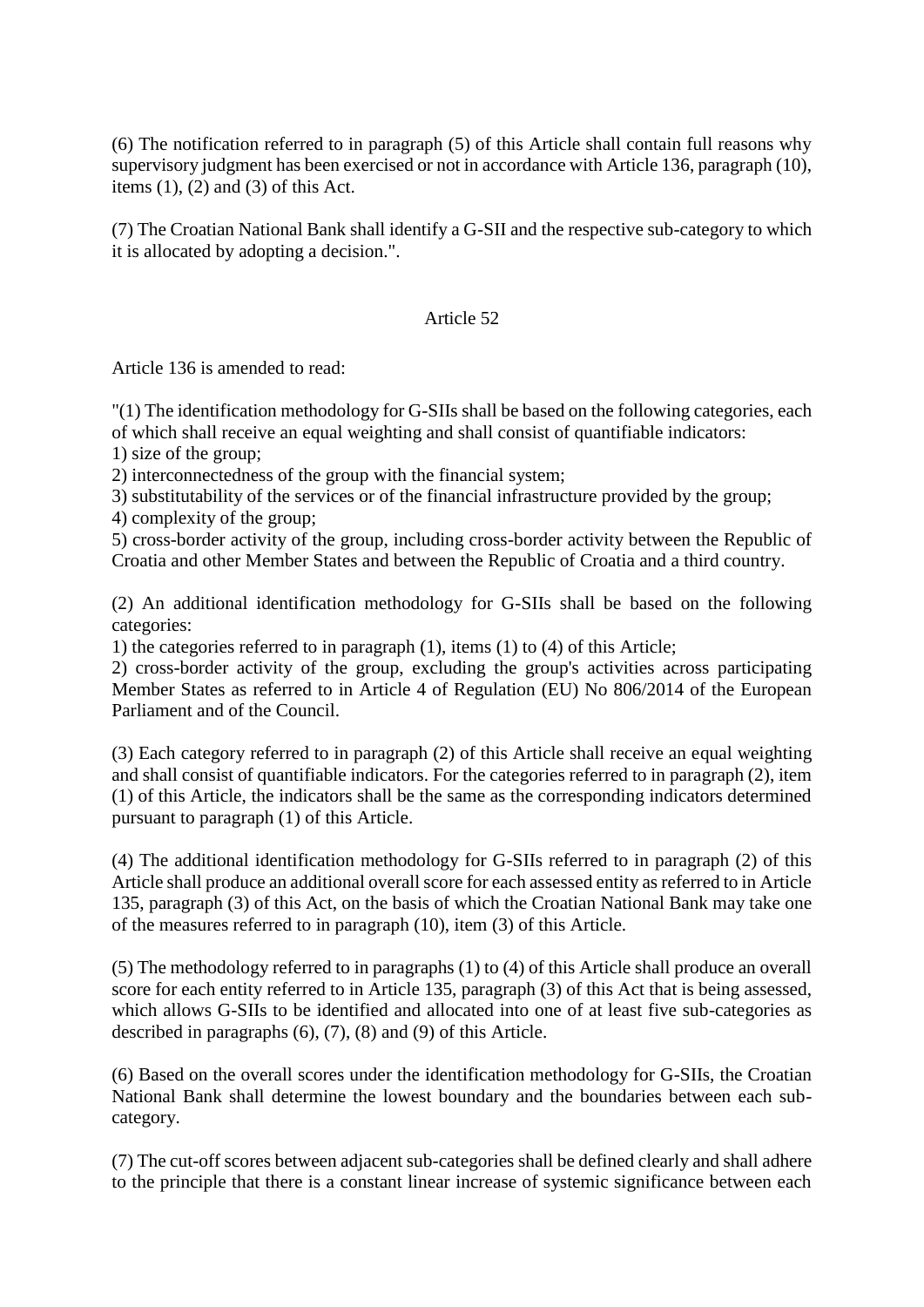sub-category, resulting in a linear increase in the requirement of additional common equity tier 1 capital.

(8) Systemic significance is the expected impact exerted by the G-SII's distress on the global financial market.

(9) G-SIIs shall maintain a G-SII buffer in such a way that the lowest sub-category is assigned a G-SII buffer of 1% of the total risk exposure amount and the buffer assigned to each next sub-category shall increase in gradients of at least 0.5% of the total risk exposure amount.

(10) Regardless of the results of the methodology referred to in this Article, the Croatian National Bank may, in the exercise of sound supervisory judgement:

1) re-allocate a G-SII from a lower sub-category to a higher sub-category;

2) allocate an entity as referred to in Article 135, paragraph (3) of this Act that has an overall score as referred to in paragraph (5) of this Article that is lower than the cut-off score of the lowest sub-category to that sub-category or to a higher sub-category, thereby designating it as a G-SII;

3) taking into account the Single Resolution Mechanism, on the basis of the result derived in paragraph (2) of this Article, re-allocate a G-SII from a higher sub-category to a lower subcategory.

(11) The Croatian National Bank shall review annually the identification of G-SIIs and the G-SII allocation into the respective sub-categories.

(12) The Croatian National Bank shall report the result of the review referred to in paragraph (11) of this Article to the G-SII concerned and the European Systemic Risk Board and shall publicly disclose on its website the updated list of identified G-SIIs and the sub-category into which each identified G-SII is allocated.".

#### Article 53

Article 137 is amended to read:

"(1) The Croatian National Bank shall identify, on an individual, sub-consolidated or consolidated basis, as applicable, other systemically important credit institutions (O-SIIs) in the Republic of Croatia.

(2) The Croatian National Bank shall be the designated authority for identifying O-SIIs.

(3) O-SIIs may be any of the following:

1) a group of credit institutions headed by an EU parent credit institution having its head office in the RC, an EU parent financial holding company having its head office in the RC, or an EU parent mixed financial holding company having its head office in the RC;

2) a group of credit institutions headed by an RC parent credit institution, an RC parent financial holding company, or an RC parent mixed financial holding company; or 3) a credit institution.

(4) The Croatian National Bank shall set an O-SII buffer rate, on a consolidated, subconsolidated or individual basis, as applicable, of up to 3% of the total risk exposure amount, taking into account the criteria for the identification of the O-SII.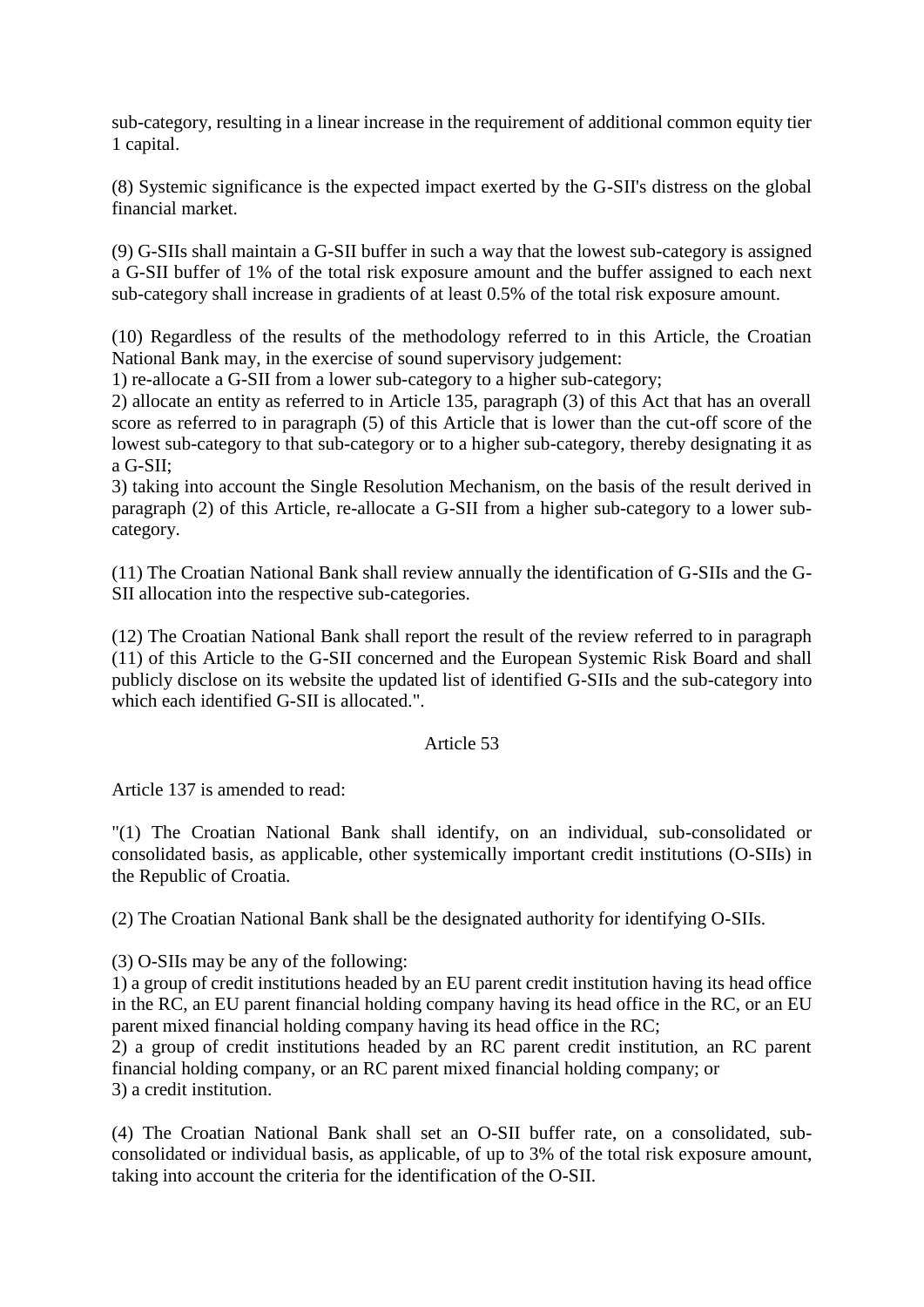(5) The O-SII buffer shall consist of common equity tier 1 capital.

(6) In the case referred to in Article 11a of this Act, the Croatian National Bank shall perform macroprudential tasks together with the European Central Bank and shall in this case follow the instructions given by the European Central Bank with respect to setting the O-SII buffer rate.

(7) Each O-SII shall maintain an O-SII buffer in the amount set by the Croatian National Bank taking into account paragraph (9) of this Article and Article 139 of this Act.

(8) By way of derogation from paragraph (4) of this Article, the Croatian National Bank may set an O-SII buffer higher rate than 3% of the total risk exposure amount for each O-SII, on a consolidated, sub-consolidated or individual basis, as applicable, subject to the authorisation of the European Commission.

(9) By way of derogation from paragraph (4) of this Article and Article 129 of this Act, where an O-SII is a subsidiary of either a G-SII or an O-SII which is either a credit institution or a group headed by an EU parent institution, and subject to an O-SII buffer on a consolidated basis, the buffer that applies on an individual or sub-consolidated basis for the O-SII shall not exceed the lower of:

1) the sum of the higher of the G-SII or the O-SII buffer rate applicable to the group on a consolidated basis and 1% of the total risk exposure amount; and

2) 3% of the total risk exposure amount or the rate the European Commission has authorised to be applied to the group on a consolidated basis in accordance with paragraph (8) of this Article.

(10) The Croatian National Bank shall notify the European Systemic Risk Board of the names of the O-SIIs, the respective sub-category to which each O-SII is allocated, and the O-SII buffer rates and shall publicly disclose this information on its website.

(11) The notification referred to in paragraph (10) of this Article shall contain full reasons why supervisory judgment has been exercised or not in accordance with Article 136, paragraph (10), items  $(1)$ ,  $(2)$  and  $(3)$  of this Act.

(12) The Croatian National Bank shall by a decision identify O-SIIs and the buffer rate for each O-SII.".

#### Article 54

In Article 138, paragraph (3) is amended to read:

"(3) Before setting or resetting an O-SII buffer, the Croatian National Bank shall notify thereof the European Systemic Risk Board one month before the publication of the decision referred to in Article 137, paragraph (4) of this Act or three months before the publication of the decision referred to in Article 137, paragraph (8) of this Act.".

After paragraph (3), new paragraph (4) is inserted which reads:

"(4) The notification referred to in paragraph (3) of this Article shall describe in detail: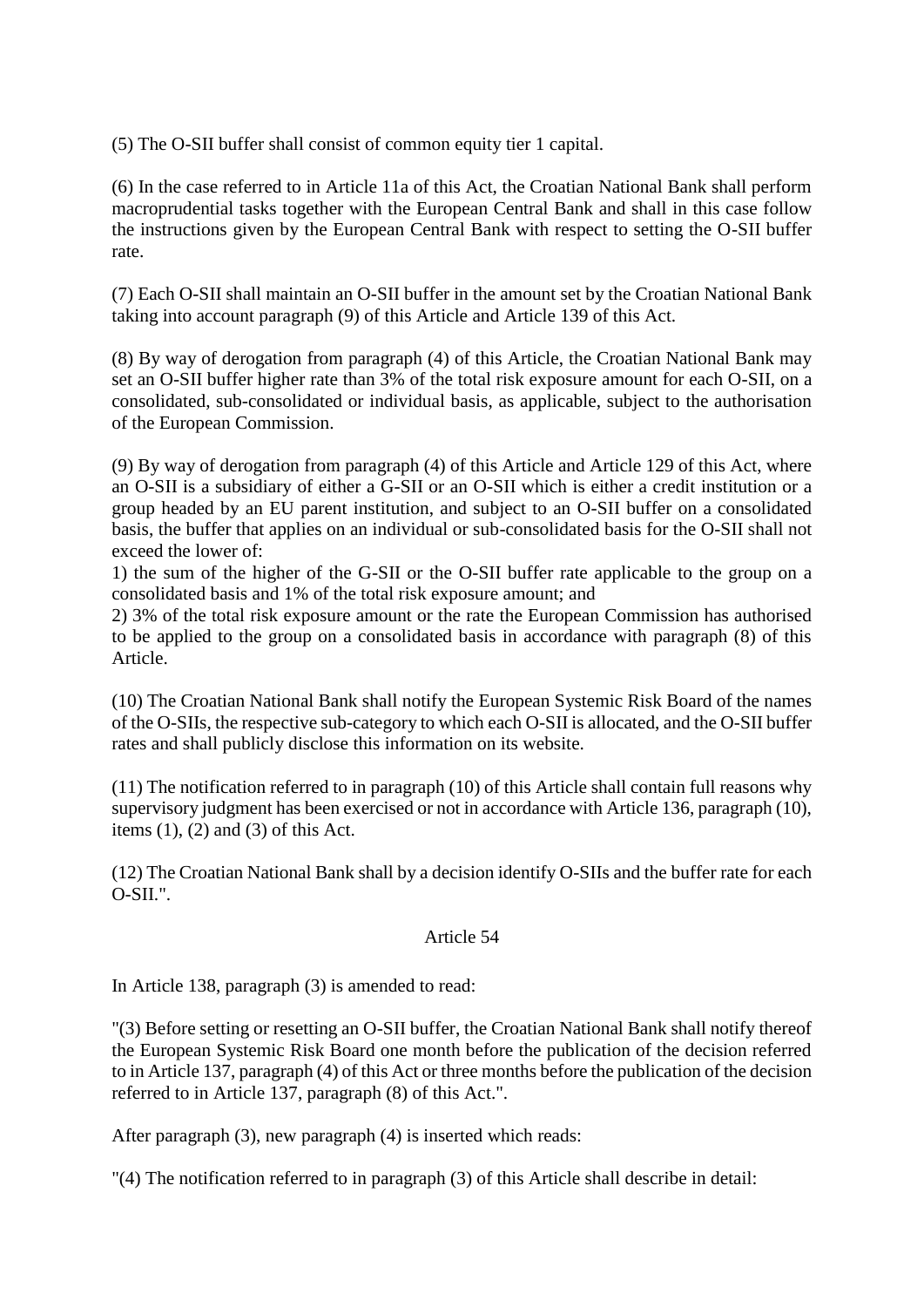1) the justification for why the Croatian National Bank considers the proposed O-SII buffer likely to be proportionate and effective to mitigate the risk;

2) an assessment of the likely positive or negative impact of the O-SII buffer on the internal market, based on information which is available;

3) the O-SII buffer rate that the Croatian National Bank intends to prescribe.".

The former paragraph (4), which becomes paragraph (5), is amended to read:

"(5) The Croatian National Bank shall review annually the identification of O-SIIs. The Croatian National Bank shall report the result of that review to the O-SII concerned and the European Systemic Risk Board and shall publicly disclose on its website the updated list of the O-SIIs and the O-SII buffer rate.".

The former paragraph (5) is deleted.

Paragraph (6) is amended to read:

"(6) The Croatian National Bank shall disclose on its website the important elements of the identification methodology for O-SIIs and for setting the O-SII buffer rate.".

#### Article 55

The title of Article 139 is amended to read: "*Correlation between a structural systemic risk buffer, a G-SII buffer and an O-SII buffer".*

Article 139 is amended to read:

"(1) Where a group of credit institutions in the RC, on a consolidated basis, is subject to a G-SII buffer and to an O-SII buffer, the higher buffer shall apply to this group of credit institutions on a consolidated basis.

(2) Where a credit institution is subject to a structural systemic risk buffer, set in accordance with Title VII.3 of this Act, that buffer shall be cumulative with the O-SII buffer or the G-SII buffer that is applied in accordance with Title VII.4 of this Act.

(3) In the case referred to in paragraph (2) of this Article, where the sum of the structural systemic risk buffer rate set in accordance with Article 131 of this Act and the O-SII buffer rate set in accordance with Article 137 of this Act or the G-SII buffer rate set in accordance with Article 136 of this Act to which the same credit institution is subject to would be higher than 5%, the Croatian National Bank shall request the authorisation of the European Commission in accordance with Article 137 of this Act.

(4) The Croatian National Bank may set the buffer rates referred to in paragraph (3) of this Article the sum of which would be higher than 5% of the total risk exposure amount only subject to the authorisation of the European Commission.".

Article 56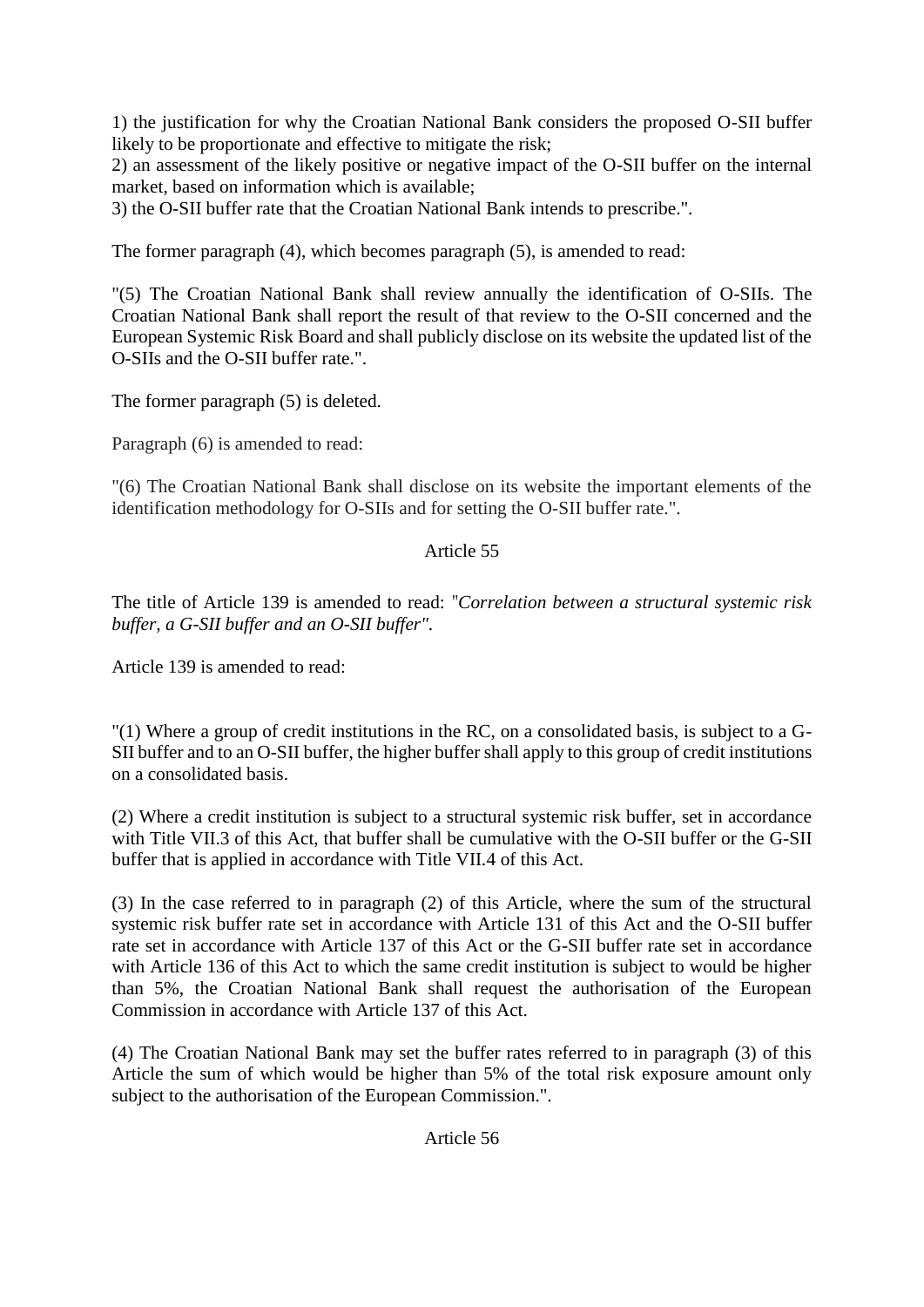In Article 140, paragraph (2) is amended to read:

"(2) A credit institution that fails to meet the combined buffer requirement shall calculate the maximum distributable amount (MDA) in accordance with the subordinate legislation referred to in paragraph (10) of this Article and shall, without delay, notify the Croatian National Bank of that maximum distributable amount.".

After paragraph (5), new paragraph (6) and paragraphs (7), (8) and (9) are inserted which read:

"(6) A credit institution that meets the leverage ratio buffer requirement pursuant to Article 92, paragraph (1a) of Regulation (EU) No 575/2013 shall not make a distribution in connection with tier 1 capital to an extent that would decrease its tier 1 capital to a level where the leverage ratio buffer requirement is no longer met.

(7) A credit institution that fails to meet the leverage ratio buffer requirement shall calculate the leverage ratio related maximum distributable amount (L-MDA) in accordance with the subordinate legislation referred to in paragraph (10) of this Article and shall, without delay, notify the Croatian National Bank of that maximum distributable amount.

(8) The credit institution referred to in paragraph (7) of this Article shall not undertake any of the following actions before it has calculated the leverage ratio related maximum distributable amount (L-MDA):

1) make a distribution in connection with common equity tier 1 capital;

2) create an obligation to pay variable remuneration or discretionary pension benefits or pay variable remuneration if the obligation to pay was created at a time when the credit institution failed to meet the leverage ratio buffer requirement referred to in paragraph (6) of this Article; and

3) make payments on additional tier 1 instruments.

(9) Where a credit institution fails to meet or exceed its leverage ratio buffer requirement, it shall not distribute more than the leverage ratio related maximum distributable amount (L-MDA) calculated in accordance with the subordinate legislation referred to in paragraph (10) of this Article through any action referred to in paragraph (8) of this Article."

The former paragraph (6), which becomes paragraph (10), is amended to read:

"(10) The Croatian National Bank shall adopt subordinate legislation to further regulate the method of calculating the maximum distributable amount (MDA) and the leverage ratio related maximum distributable amount (L-MDA).".

#### Article 57

After Article 140, Articles 140a and 140b and their titles are inserted which read:

#### "*Failure to meet the combined buffer requirement*

#### Article 140a

Within the meaning of Article 140, paragraphs (1) to (5) of this Act, a credit institution shall be considered as failing to meet the combined buffer requirement where it does not have own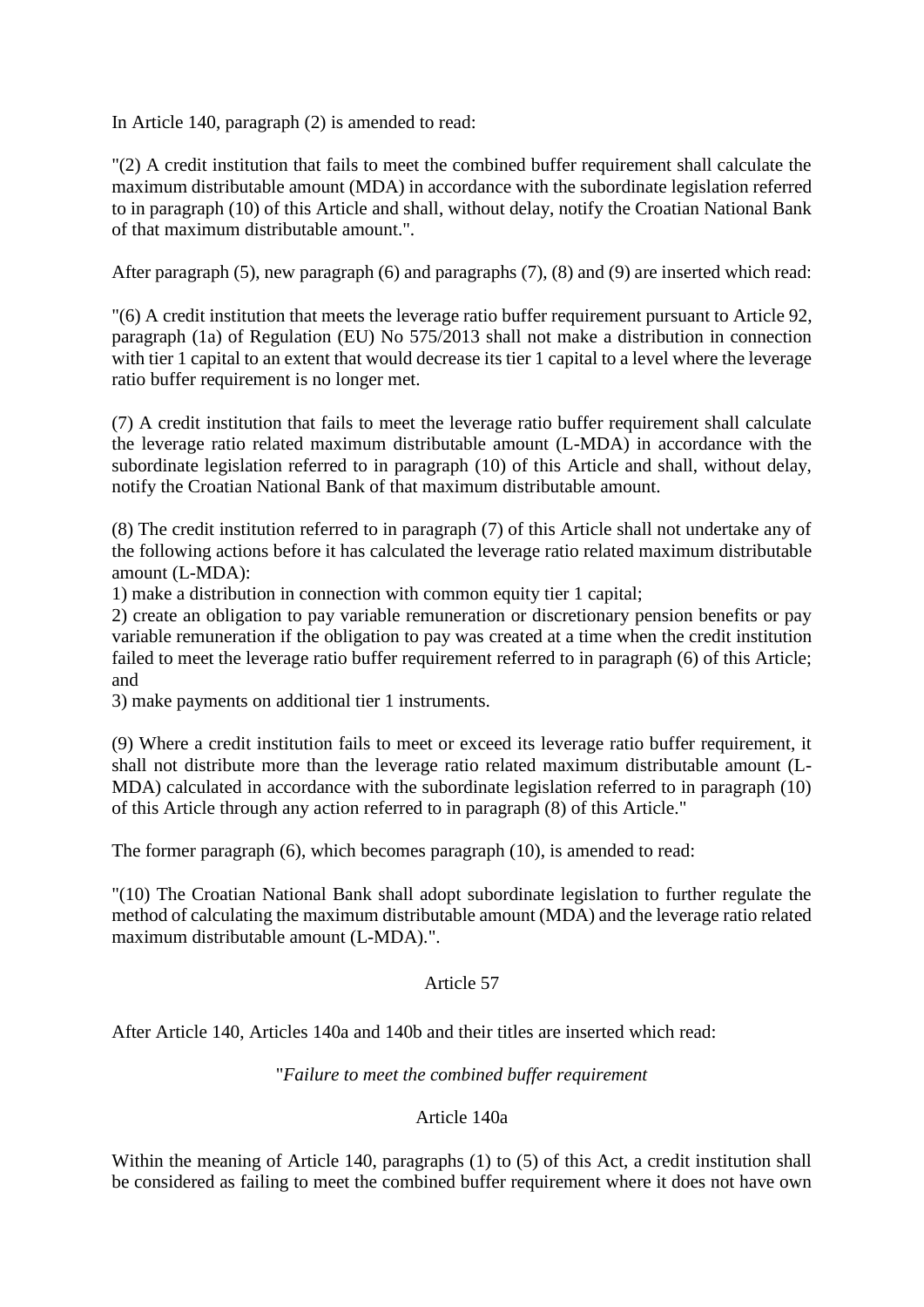funds in an amount and of the quality needed to meet at the same time the combined buffer requirement and each of the following requirements:

– referred to in Article 92, paragraph (1), item (a) of Regulation (EU) No 575/2013 and the additional own funds requirement imposed by the Croatian National Bank under Article 228 of this Act used to cover risks other than the risk of excessive leverage;

– referred to in Article 92, paragraph (1), item (b) of Regulation (EU) No 575/2013 and the additional own funds requirement imposed by the Croatian National Bank under Article 228 of this Act used to cover risks other than the risk of excessive leverage; and

– referred to in Article 92, paragraph (1), item (c) of Regulation (EU) No 575/2013 and the additional own funds requirement imposed by the Croatian National Bank under Article 228 of this Act used to cover risks other than the risk of excessive leverage.

#### *Failure to meet the leverage ratio buffer requirement*

# Article 140b

Within the meaning of Article 140, paragraphs (6) to (9) of this Act, a credit institution shall be considered as failing to meet the leverage ratio buffer requirement where it does not have own funds in an amount and of the quality needed to meet at the same time the leverage ratio buffer requirement and each of the following requirements:

– referred to in Article 92, paragraph (1), item (d) of Regulation (EU) No 575/2013 and the additional own funds requirement imposed by the Croatian National Bank under Article 228 of this Act used to cover the risk of excessive leverage; and

– referred to in Article 92, paragraph (1a) of Regulation (EU) No 575/2013 and the additional own funds requirement imposed by the Croatian National Bank under Article 228 of this Act used to cover the risk of excessive leverage.".

# Article 58

The title of Article 142 is amended to read: "*Distributions in the case of failure to meet the combined buffer and the leverage ratio buffer requirement*".

In Article 142, paragraph (1), in the introductory sentence, after the words "combined buffer" the words "or the leverage ratio buffer" are added, and the words "paragraph (3)" are replaced by the words "paragraphs (3) and (7)".

In item  $(3)$ , the words "paragraphs  $(2)$  and  $(6)$ " are replaced by the words "paragraphs  $(2)$ ,  $(6)$ and (10)".

In paragraph (2), after the words "maximum distributable amount", the words "(MDA) and the leverage ratio related maximum distributable amount (L-MDA)" are added.

#### Article 59

In Article 143, paragraph (1), after the words "combined buffer" the words "or the leverage ratio buffer" are added.

### Article 60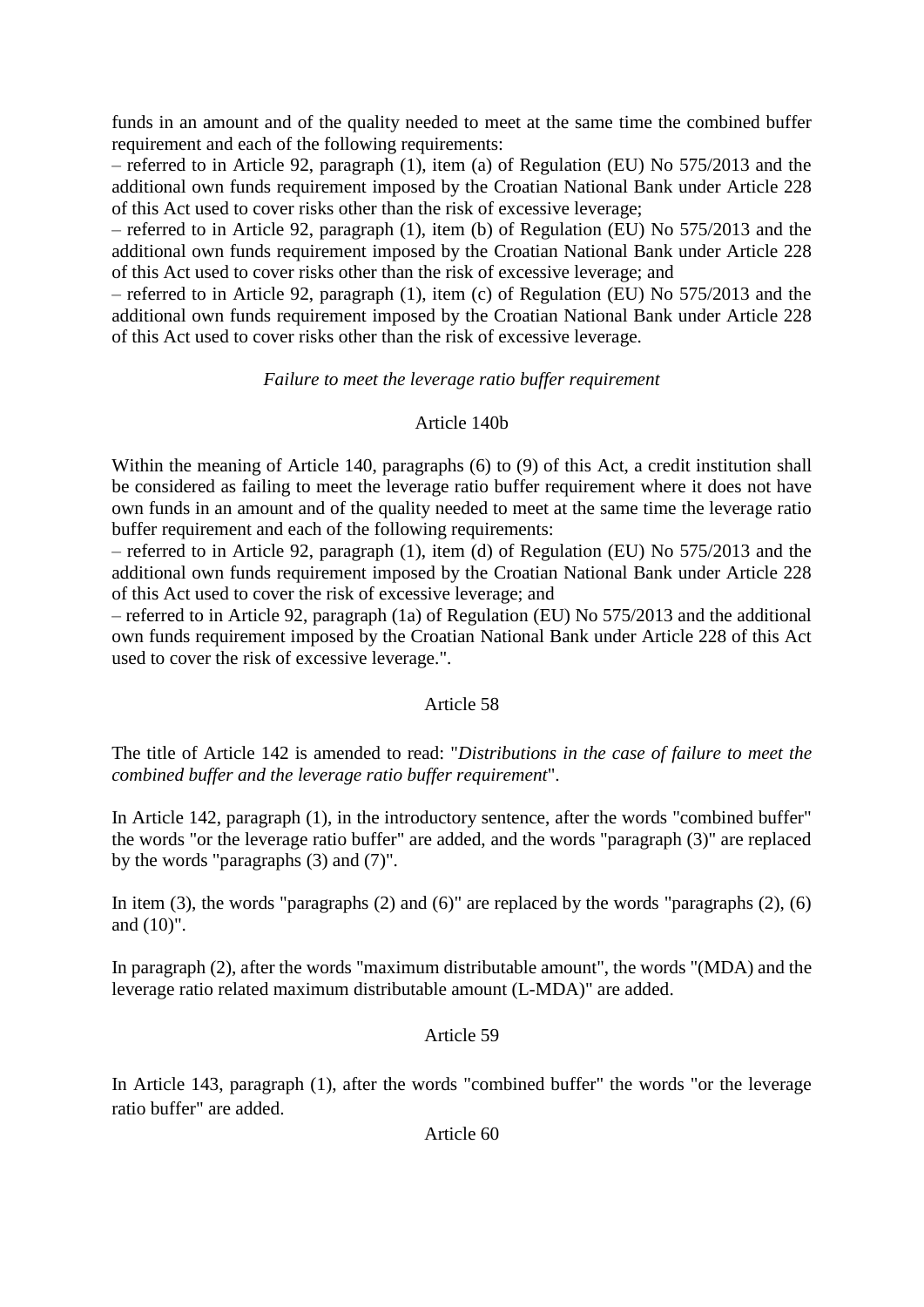The title of Article 143a is amended to read: "*Capital conservation measures in case the combined buffer and the leverage ratio buffer requirement is not met on a consolidated basis*".

## Article 61

In Article 144a, subparagraph (1) is amended to read:

"– the highest allowed ratio of the approved loan amount to the collateral value".

## Article 62

After Article 145a, Article 145b and its title are inserted which read:

"Calculation of *large exposures secured by immovable property"*

### Article 145b

In accordance with Article 402, paragraphs (1) and (2) of Regulation (EU) No 575/2013, for the calculation of exposure values for the purposes of Article 395 of Regulation (EU) No 575/2013, a credit institution may not reduce the value of an exposure or any part of an exposure that is fully secured by residential property in accordance with Article 125, paragraph (1) of Regulation (EU) No 575/2013, or fully secured by commercial immovable property in accordance with Article 126, paragraph (1) of Regulation (EU) No 575/2013, by the pledged amount of the market value or the mortgage lending value of the property concerned.".

# Article 63

In Article 146, paragraph (1), item (4) is amended to read:

"4) legal persons in which the credit institution holds a participation".

After item (4), new items (5) and (6) are inserted which read:

"5) legal persons in which members of the credit institution's management board, supervisory board or its procurators have a qualifying holding;

6) legal persons in which members of the credit institution's management board, supervisory board or its procurators are members of senior management or members of the management board, supervisory board, board of directors or executive directors;".

The former item (5), which becomes item (7), is amended to read:

"7) legal persons whose members of the management board, supervisory board, board of directors or executive directors or procurators are at the same time members of the credit institution's management or supervisory board or its procurators;".

The former items (6) and (7) become items (8) and (9).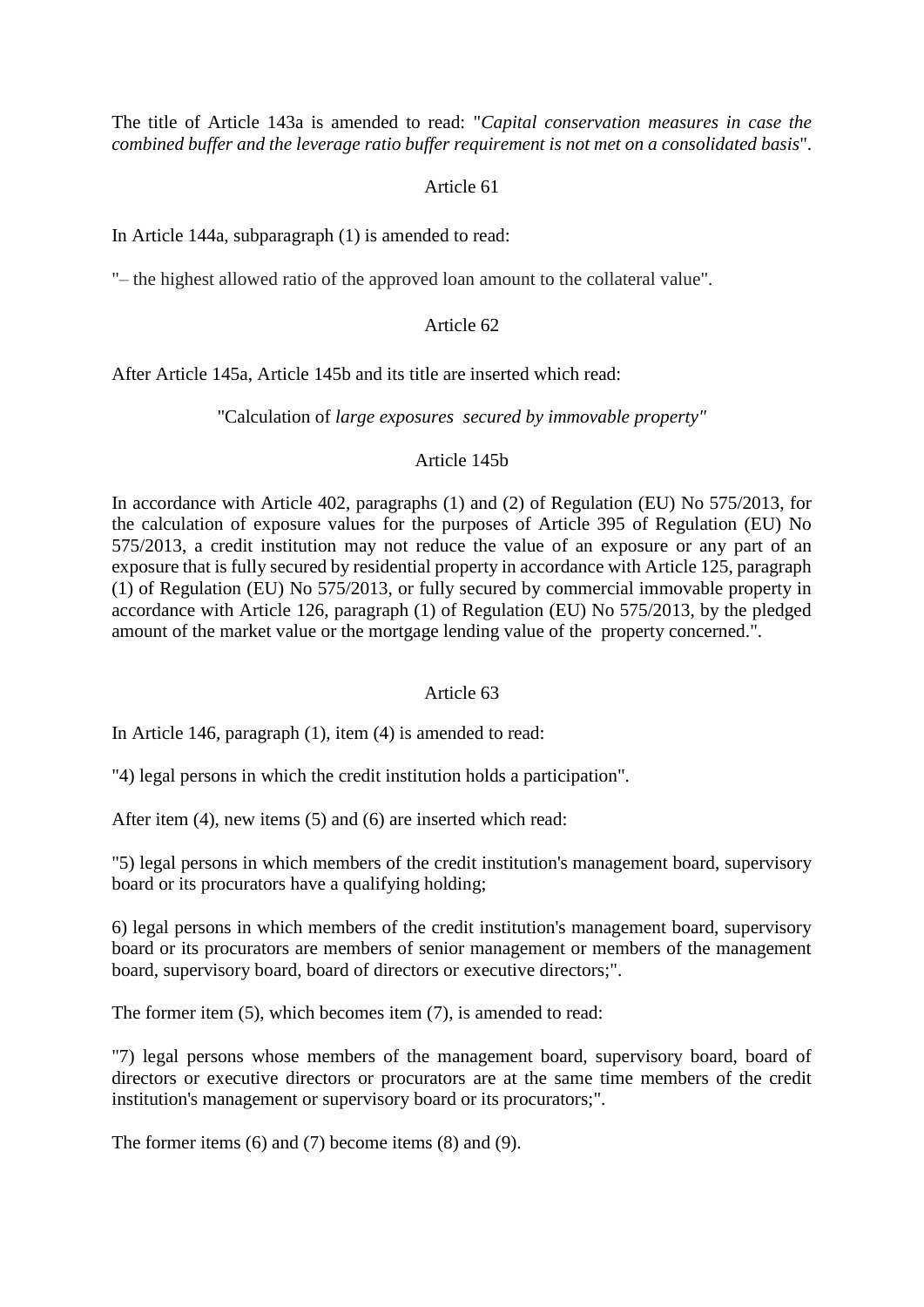In the former item  $(8)$ , which becomes item  $(10)$ , the words "referred to in items  $(1)$  to  $(7)$ " are replaced by the words "referred to in items (1) to (9)".

In paragraph (2), the words "items (1) to (7)" are replaced by the words "items (1) to (9)".

### Article 64

In Article 149, after paragraph (7), paragraph (8) is added which reads:

"(8) In the case referred to in Article 11a of this Act, whenever the European Central Bank exercises and performs its supervisory powers and tasks, the Croatian National Bank shall cooperate with the European Central Bank in the decision-making procedure for approval referred to in this Article. In this case the Croatian National Bank shall act in accordance with the instructions given by the European Central Bank.".

## Article 65

Article 152 is amended to read:

"(1) The Croatian National Bank shall collect information in accordance with Article 450, paragraph (1), items (g), (h), (i) and (k) of Regulation (EU) No 575/2013 and the data about the gender pay gap.

(2) The Croatian National Bank shall use the data referred to in paragraph (1) of this Article to detect benchmark remuneration trends and practices of credit institutions.".

### Article 66

In Article 154, paragraph (9), item (2), the words "subsequent bankruptcy could have" are replaced by the words "compulsory winding-up proceedings could have".

# Article 67

In Article 154c, paragraph (6) is amended to read:

"(6) Where it is assessed in the decision referred to in paragraph (1) of this Article that the measures referred to in Article 154a, paragraphs (5) to (10) of this Act need to be implemented on a credit institution in the Republic of Croatia which is a member of a group, based on that decision, the Croatian National Bank shall reach a decision and deliver it to the member of the group of credit institutions in the EU for which the Croatian National Bank is the competent authority.".

### Article 68

In Article 163, paragraph (1), in the introductory sentence, the words "at the latest within four months, and an O-SII" are deleted.

In paragraph (3), the words "at the latest within five months, and an O-SII credit institution" are deleted.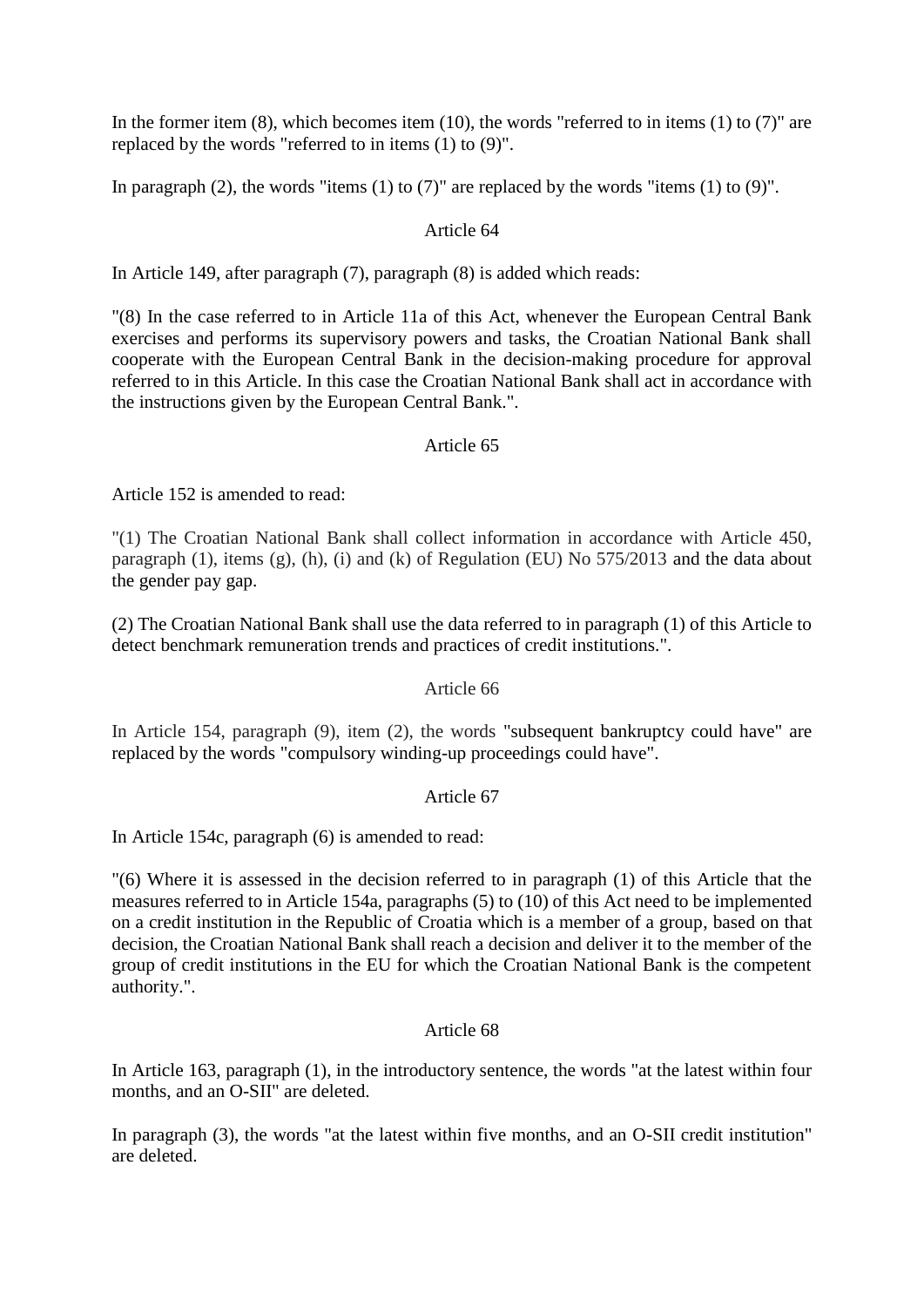#### Article 69

In Article 172, after paragraph (4), paragraphs (5) and (6) are added which read:

"(5) If an audit firm fails to notify the Croatian National Bank of the facts referred to in paragraph (1) of this Article, the Croatian National Bank may order the credit institution to appoint a new audit firm.

(6) The Croatian National Bank shall notify the authority competent for the supervision of persons certified to provide audit services under the law governing audits of the fact referred to in paragraph (5) of this Article.".

### Article 70

In Article 175, paragraph (2), the words "the content of a supervisory examination programme," are deleted.

## Article 71

In Article 178, paragraph (1), item (3), the word "and" is deleted.

After item (3), new item (4) is added which reads:

"4) financial holding companies and mixed financial holding companies referred to in Title III.2a of this Act; and".

The former item (4) becomes item (5).

# Article 72

In Article 180, paragraph (1), in the introductory sentence, the words "the legality of the credit institution's operation, including" are deleted.

Item b) is deleted.

The former item c) becomes item b).

In paragraph (3), after the words "principle of proportionality" a comma is inserted and the words "in accordance with the criteria disclosed under Article 215, paragraph (1), item (3) of this Act." are added.

After paragraph (5), paragraphs (6) to (10) are inserted which read:

"(6) The Croatian National Bank may adjust the method of exercising supervision for credit institutions with similar risk profiles (e.g. similar business models or geographical location of exposure) to credit institutions that are or might be exposed to similar risks or pose a similar risk to the financial system. The Croatian National Bank may, in exercising supervision of such credit institutions, also take into account the specific risks to the individual credit institution.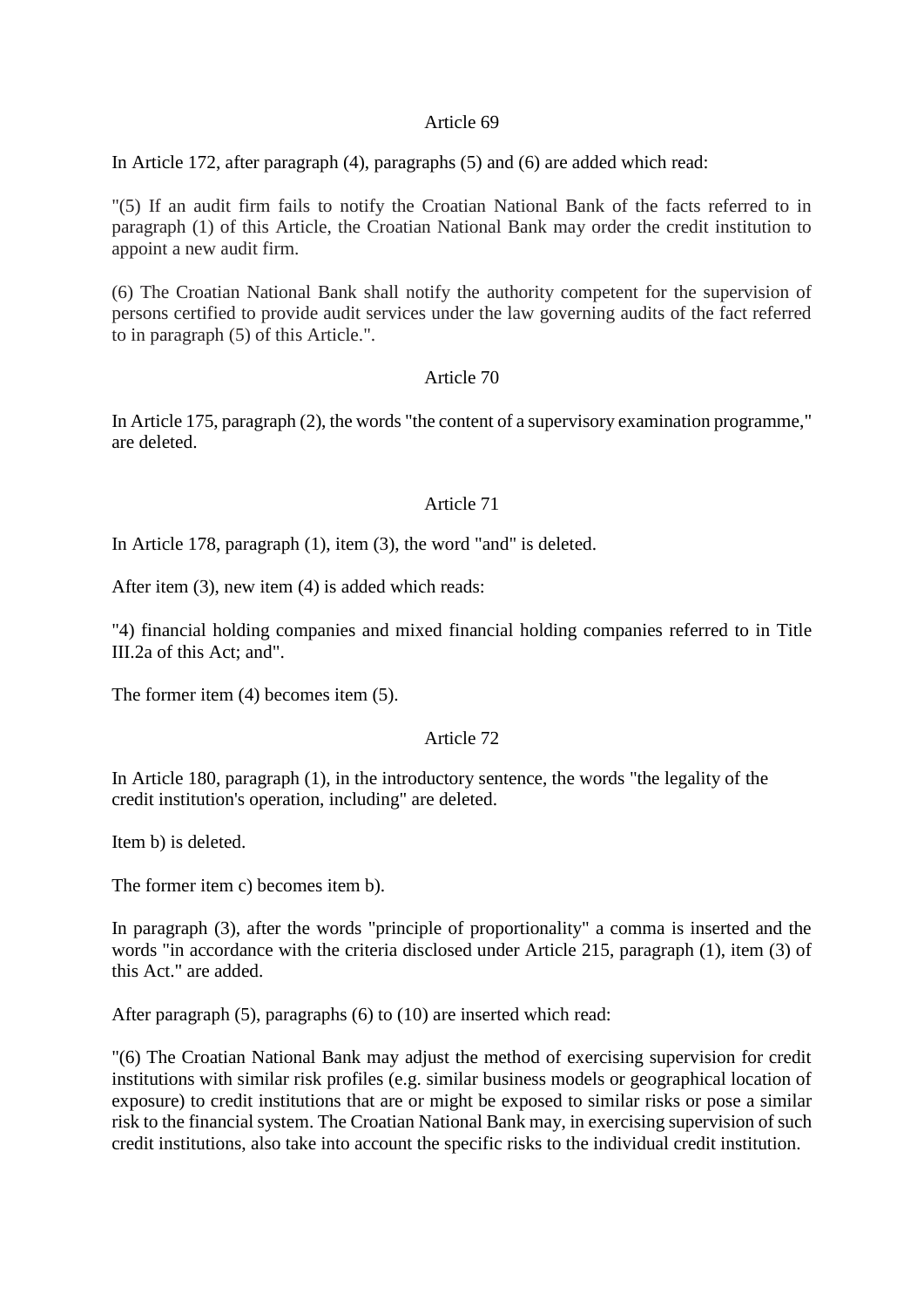(7) The adjustment of the method of exercising supervision referred to in paragraph (6) of this Article shall not prevent the imposition of supervisory measures referred to in Article 224 of this Act on each individual credit institution covered by the methodology, which correspond to the risks to which the credit institution is exposed or might be exposed.

(8) If, in the exercise of supervision, and in particular in the assessment of governance arrangements, the business model, or the activities of a credit institution, the Croatian National Bank determines the circumstances that indicate the existence of reasonable grounds to suspect that, in connection with that credit institution, money laundering or terrorist financing is being or has been committed or attempted, or there is increased risk thereof, the Croatian National Bank shall notify the European Banking Authority and the competent supervisor responsible for supervision in the area of the prevention of money laundering and terrorist financing, and shall notify their common assessment to the European Banking Authority.

(9) In the case referred to in paragraph (8) of this Article, the Croatian National Bank shall impose, if it deems it necessary, appropriate supervisory measures on a credit institution.

(10) In the case referred to in paragraph (6) of this Article, the Croatian National Bank shall adopt subordinate legislation to lay down additional prudential requirements and other limits determining special conditions for the operation of credit institutions.".

## Article 73

In Article 181, paragraph (1), item (10) is amended to read:

"10) the exposure of credit institutions to the interest rate risk arising from non-trading book activities.".

In paragraph (5), item (1) is amended to read:

"1) the exposure of credit institutions to the interest rate risk arising from non-trading book activities, and shall impose supervisory measures in the following cases:

- where an institution's economic value of equity set out in the manner as referred to in Article 103, paragraph (6) of this Act declines by more than 15% of its tier 1 capital as a result of a sudden and unexpected change in interest rates as set out in any of the six supervisory shock scenarios applied to interest rates; and
- where an institution's net interest income set out in the manner as referred to in Article 103, paragraphs (6) and (7) of this Act experiences a large decline as a result of a sudden and unexpected change in interest rates as set out in any of the two supervisory shock scenarios applied to interest rates.".

After paragraph (5), paragraphs (6) and (7) are added which read:

"(6) By way of derogation from paragraph (5), item (1) of this Article, the Croatian National Bank shall not impose supervisory measures where, based on the review and evaluation, it establishes that:

- the credit institution's management of interest rate risk arising from non-trading book activities is adequate; and
- the credit institution is not excessively exposed to interest rate risk arising from nontrading book activities.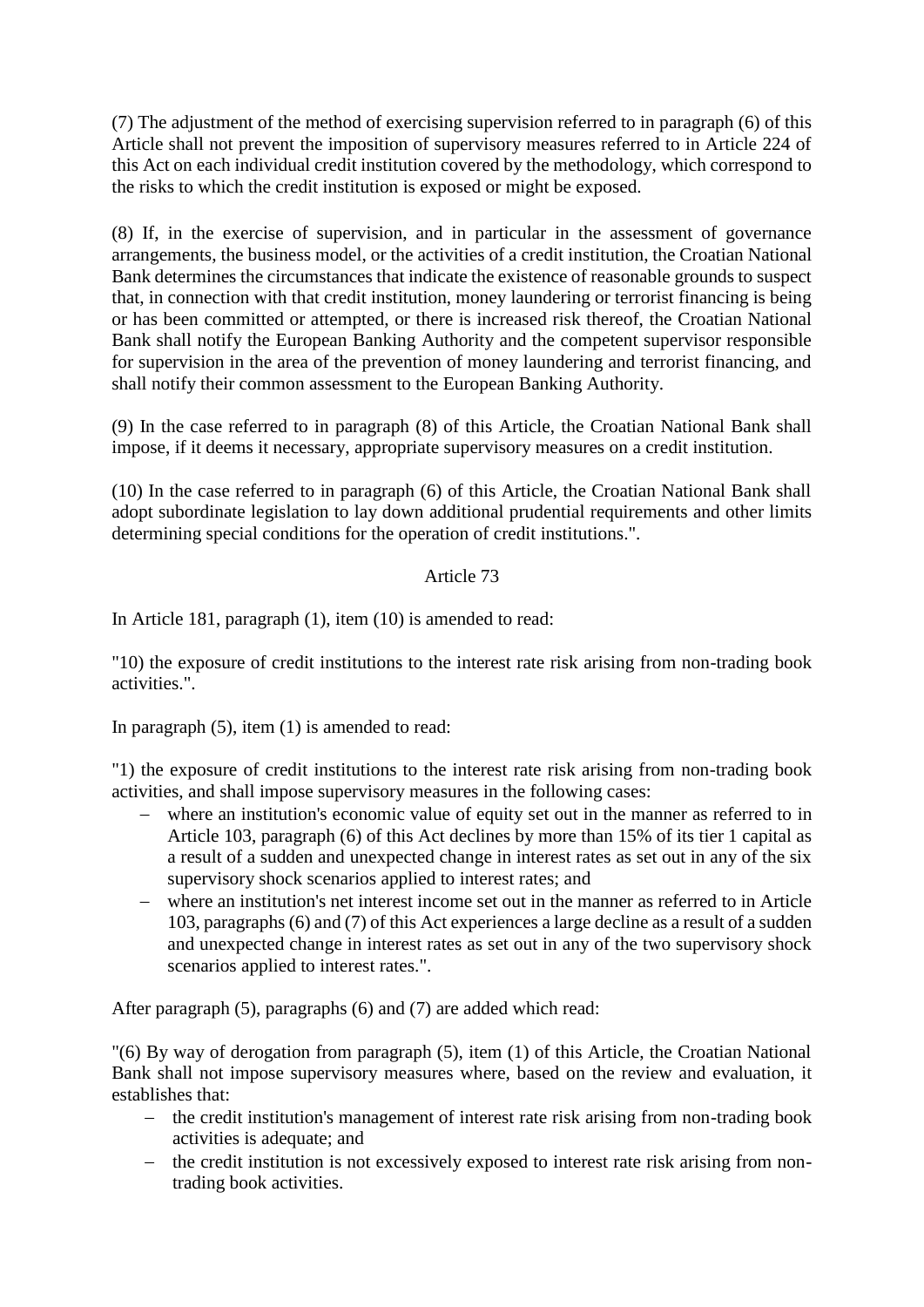(7) For the purposes of paragraphs (5) and (6) of this Article, in addition to the supervisory measures referred to in Article 224 of this Act, the Croatian National Bank may impose on a credit institution to use specific modelling and parametric assumptions, which are additional relative to the assumptions to be reflected by the credit institution in its calculation of the economic value of equity in the context of the methodologies referred to in Article 103, paragraphs (6) and (7) of this Act.".

# Article 74

In Article 182, after paragraph (1), new paragraphs (2) and (3) are added which read:

"(2) The supervisory examination programme referred to in paragraph (1) of this Article shall contain:

1) a description of the manner in which the Croatian National Bank will exercise supervision and the manner in which it will allocate the resources at its disposal;

2) the names of credit institutions in which the Croatian National Bank intends to carry out enhanced supervision and the manner in which this enhanced supervision will be carried out; and

3) a plan of on-site examinations of credit institutions, including their branches and subsidiaries having their head offices in other Member States, in accordance with Articles 194, 281 and 291 of this Act.

(3) The supervisory examination programme of the Croatian National Bank shall include:

1) credit institutions the results of stress testing of which, whether such testing is conducted by the credit institution or the Croatian National Bank or examination findings of which point to significant risks that might affect their financial stability or point to a breach of the provisions of this Act or Regulation (EU) No 575/2013; and

2) any other credit institution for which the Croatian National Bank deems it to be necessary.".

The former paragraphs (2) and (3) become paragraphs (4) and (5).

# Article 75

In Article 190, paragraph (1), after the words "items (1) and (2)", the comma and the words "as well as after the assessment of a credit institution referred to in item (4) of the same paragraph" are deleted.

In paragraph (3), the words "or weaknesses and deficiencies in the credit institution's operation that would require the imposition of supervisory measures" are deleted.

Paragraph (4) is amended to read:

"(4) By way of derogation from the provisions of paragraph (1) of this Article, the Croatian National Bank shall not issue the report in the procedures it is implementing with the aim to assess the internal approaches and their planned change, and carrying out the ongoing review of permitted internal approaches.".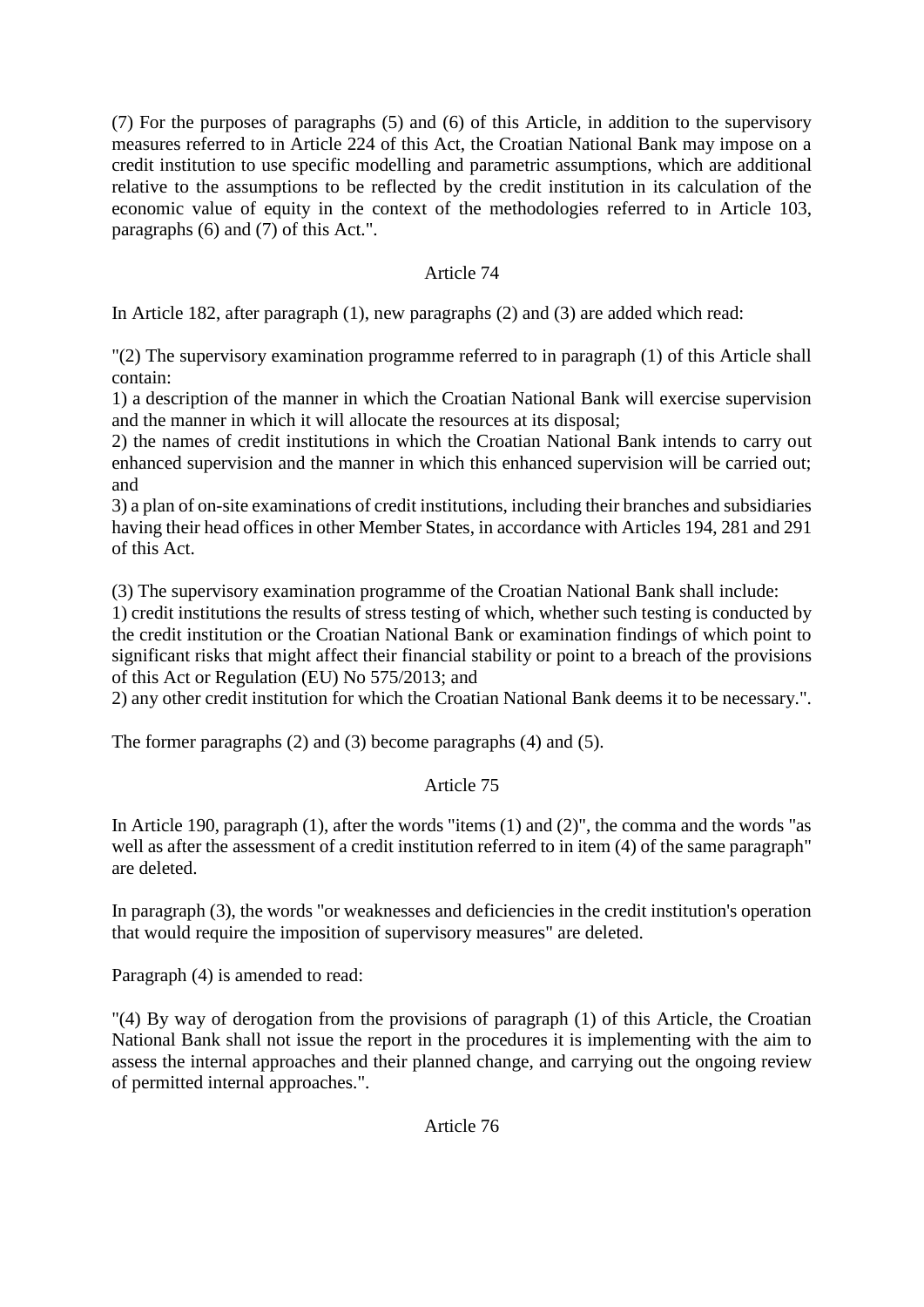In Article 196, paragraph (1), the words "referred to in Article 332 of this Act" are replaced by the words "referred to in the regulations governing compulsory winding-up of credit institutions".

In paragraph (3), the words "in accordance with Article 332 of this Act" are replaced by the words "referred to in the regulations governing compulsory winding-up of credit institutions".

### Article 77

In Article 199, before the words "The Croatian National Bank", a paragraph designation is inserted which reads: "(1)".

After paragraph (1), paragraph (2) is added which reads:

"(2) For the purpose of ensuring that all activities of a third-country group in the European Union are subject to comprehensive supervision, preventing the avoidance of the application of requirements applicable to such groups under this Act and Regulation (EU) No 575/2013 and preventing any adverse effects on financial stability of the European Union in exercising supervision of the operation of a branch of a third-country credit institution, the Croatian National Bank shall cooperate with other competent authorities responsible for the supervision of any member of that group.".

## Article 78

In Article 206, paragraph (3), item (2), the words "bankruptcy proceedings have been initiated or are in progress" are deleted and the word "proceedings" is replaced by the word "proceeding".

In paragraph (4), after the words "Regulation (EU) No 575/2013", a comma is inserted and the words "Regulation (EU) 2019/2033" are added.".

### Article 79

In Article 208, paragraph (1), item (3) is amended to read:

"3) authorities carrying out reorganisation measures, as defined in the regulation governing compulsory winding-up of credit institutions, for the purpose of maintaining financial stability".

In item (4), the words "or bankruptcy of credit institutions" are deleted.

In item (7), after the word "schemes;", the word "and" is deleted.

After item (8) the full stop is deleted and items (9), (10) and (11) are inserted which read:

"9) authorities responsible for supervising credit and financial institutions subject to the application of regulations governing the prevention of money laundering and terrorist financing for compliance with those regulations;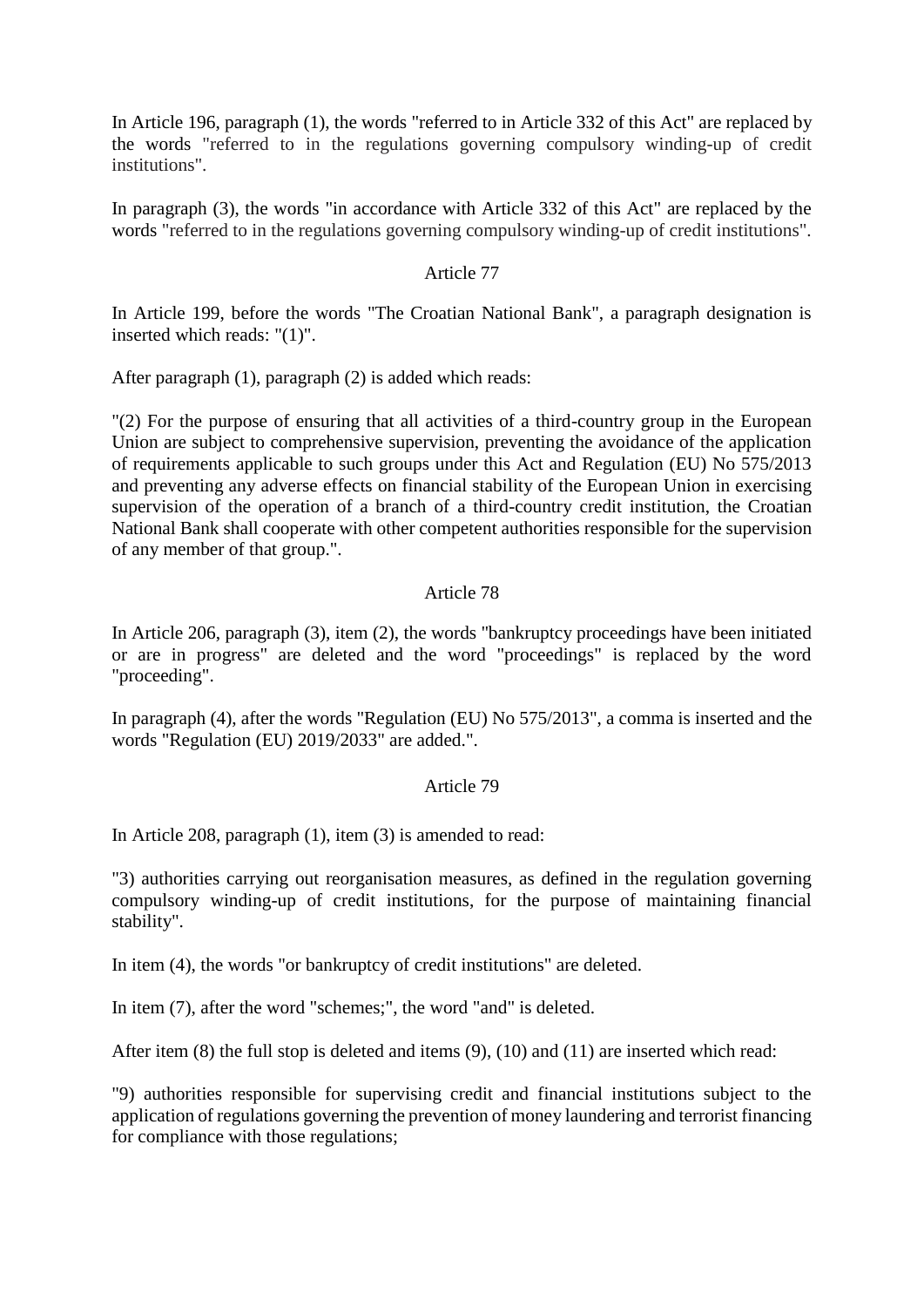10) financial intelligence units pursuant to regulations governing the prevention of money laundering and terrorist financing; and

11) authorities responsible for the application of rules governing the structural separation within a banking group.".

# Article 80

In Article 209, paragraph (1), the introductory sentence is amended to read:

"The Croatian National Bank shall exchange confidential information with the authorities in the Republic of Croatia or other Member States responsible for supervising:".

In item (1), after the words "winding up", the words "or bankruptcy" are deleted.

# Article 81

After Article 212, Article 212a and its title are inserted which read:

# "*Transmission of information to international bodies*

# Article 212a

(1) The Croatian National Bank shall, at the request of the International Monetary Fund, for the purposes of carrying out its tasks, the World Bank, for the purposes of assessments for the Financial Sector Assessment Program, the Bank for International Settlements, for the purposes of quantitative impact studies or the Financial Stability Board, for the purposes of its surveillance function, submit aggregate or such information that individual credit institutions cannot be identified, where the following conditions are met:

1) the request is duly justified because it was made for the purpose of performing the conferred statutory mandate;

2) the request is sufficiently precise as to the nature, scope and format of the required information, and the means of its disclosure or transmission;

3) the requested information is strictly necessary for the performance of the specific tasks of the requesting body and does not go beyond its statutory tasks;

4) the information is transmitted or disclosed exclusively to the persons directly involved in the performance of the tasks for the purpose of which the data are submitted; and

5) the persons having access to the information are subject to the duty to protect the confidentiality of information which is in its content equal to that referred to in Article 206 of this Act.

(2) Where by the request referred to in paragraph (1) of this Article other information is requested, different than the one specified in that paragraph, the Croatian National Bank may only make other information available at its premises.

(3) Where the disclosure of information under the request referred to in this Article involves processing of personal data, the requesting body shall comply with the requirements laid down in the regulations governing personal data protection.".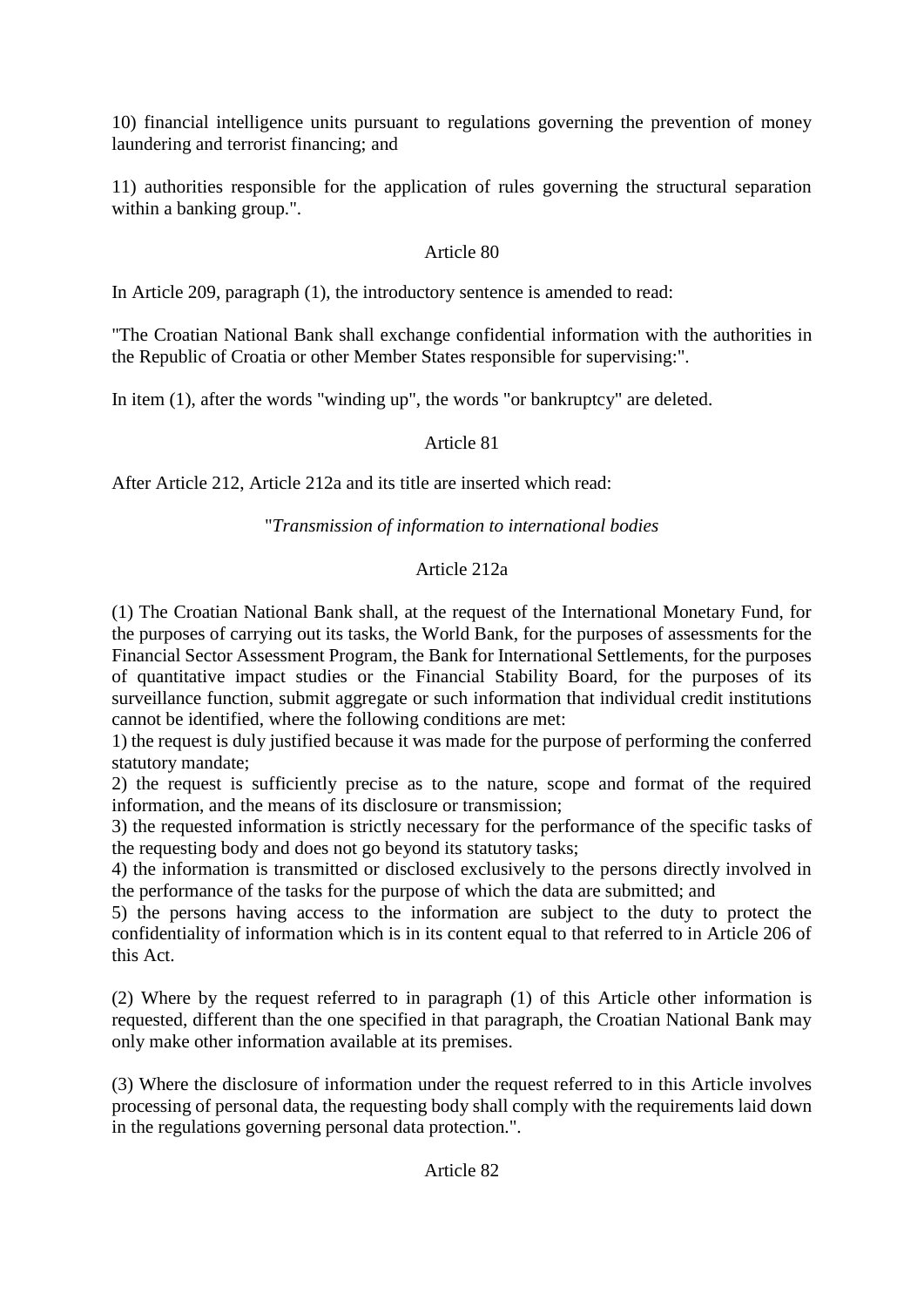In Article 214, paragraph (1), item (1), after the words "of this Act;", "and" is deleted.

In item (2), after the words "of this Act", the full stop is deleted and the word "and" are inserted.

After item (2), item (3) is inserted which reads:

"3) the regulations governing what shall not constitute the taking of deposits or other repayable funds from the public referred to in Article 7, paragraph (3) of this Act.".

Paragraphs (2) and (3) are amended to read:

"(2) The Croatian National Bank shall notify the European Banking Authority of all the authorisations for branches of third-country credit institutions, and shall submit the following data on:

- any subsequent changes to such authorisations;
- total assets and liabilities of the branches in accordance with the time limits of reporting within which the branches are subject to reporting to the Croatian National Bank;
- $\theta$  the name of the third-country group to which a branch belongs.

(3) In accordance with Article 73a of this Act, the Croatian National Bank shall establish a list of financial holding companies and mixed financial holding companies referred to in Article 73a, paragraphs (5) and (8) of this Act and financial holding companies, mixed financial holding companies, institutions and members of the group referred to in Article 73a, paragraph (14), subparagraph (4) of this Act and shall communicate it to the relevant competent authorities of the other Member States, the European Banking Authority and the European Commission.".

In paragraph (5), item (4) is amended to read:

"4) data collected in accordance with Articles 152 and 152a of this Act".

In item (12), the words "paragraph (5)" are replaced by the words "paragraphs (5) and (6)".

In item (14), after the words "Member States;", "and" is deleted.

In item (15), after the words "of this Act", the full stop is deleted and the word "and" are inserted.

After item (15), item (16) is inserted which reads:

"16) the regulations governing what shall not constitute the taking of deposits or other repayable funds from the public referred to in Article 7, paragraph (3) of this Act.".

### Article 83

In Article 215, paragraph (1), item (3), after the words "Article 181 of this Act", the words "and the criteria for applying the principle of proportionality as referred to in Article 180, paragraph (3) of this Act" are added.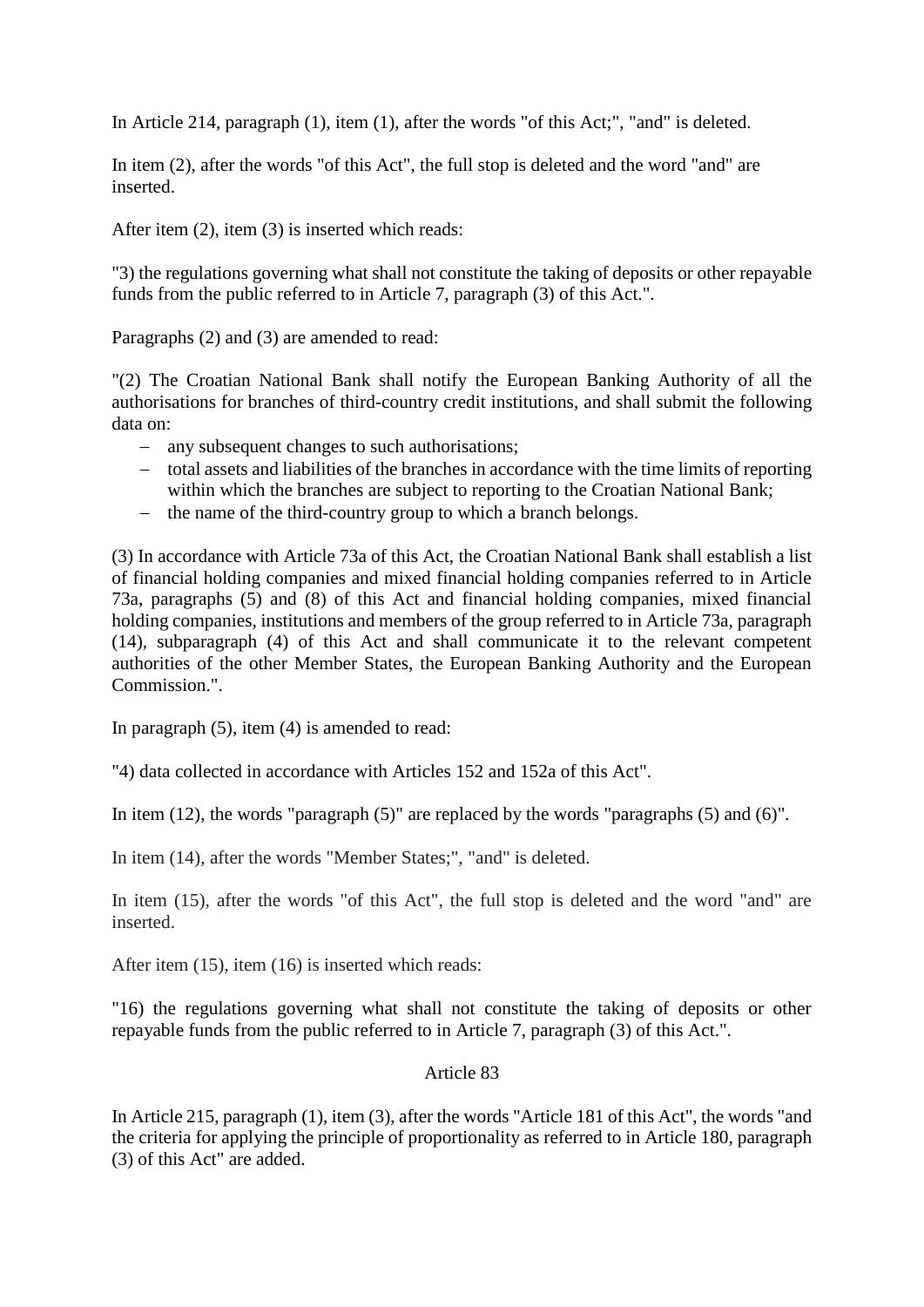In paragraph (12), in the introductory sentence, the Croatian words translated as "administrative sanctions" are replaced by other Croatian words, with no relevance to the English translation.

### Article 84

In Article 216e, paragraph (2) is amended to read:

"(2) The Croatian National Bank shall without delay deliver the support agreement referred to in paragraph (1) of this Article to the resolution authorities.".

### Article 85

Article 219 is amended to read:

"Where a credit institution fails to fulfil the commitments taken under a memorandum of understanding within the time limit and in the manner laid down in the memorandum, the Croatian National Bank shall adopt a decision to impose supervisory measures.".

### Article 86

In Article 220, paragraph (3) is amended to read:

"(3) A credit institution may, no later than 30 working days before the expiry of the time limit referred to in paragraph (2) of this Article, apply for an extension of that time limit by a reasoned request. If the time limit referred to in paragraph (2) of this Article is 30 working days or shorter, the credit institution may not apply for an extension of that time limit. The Croatian National Bank shall decide on the extension at the latest by the expiry of the time limit laid down in the decision.".

### Article 87

In Article 224, paragraph (1), item (12), after the words "products and systems" a comma is inserted and the words "including the activities related to outsourcing" are added.

Item (20) is amended to read:

"20) order a credit institution to have additional own funds, in the form set by the Croatian National Bank, in excess of the requirements set out in Regulation (EU) No 575/2013, under the conditions referred to in Article 228 of this Act;".

Item (22) is amended to read:

"22) impose more frequent or additional reporting requirements, including reporting on capital and liquidity positions and leverage, under the conditions referred to in Article 226 of this Act;".

After item (32), new item (32a) is inserted which reads: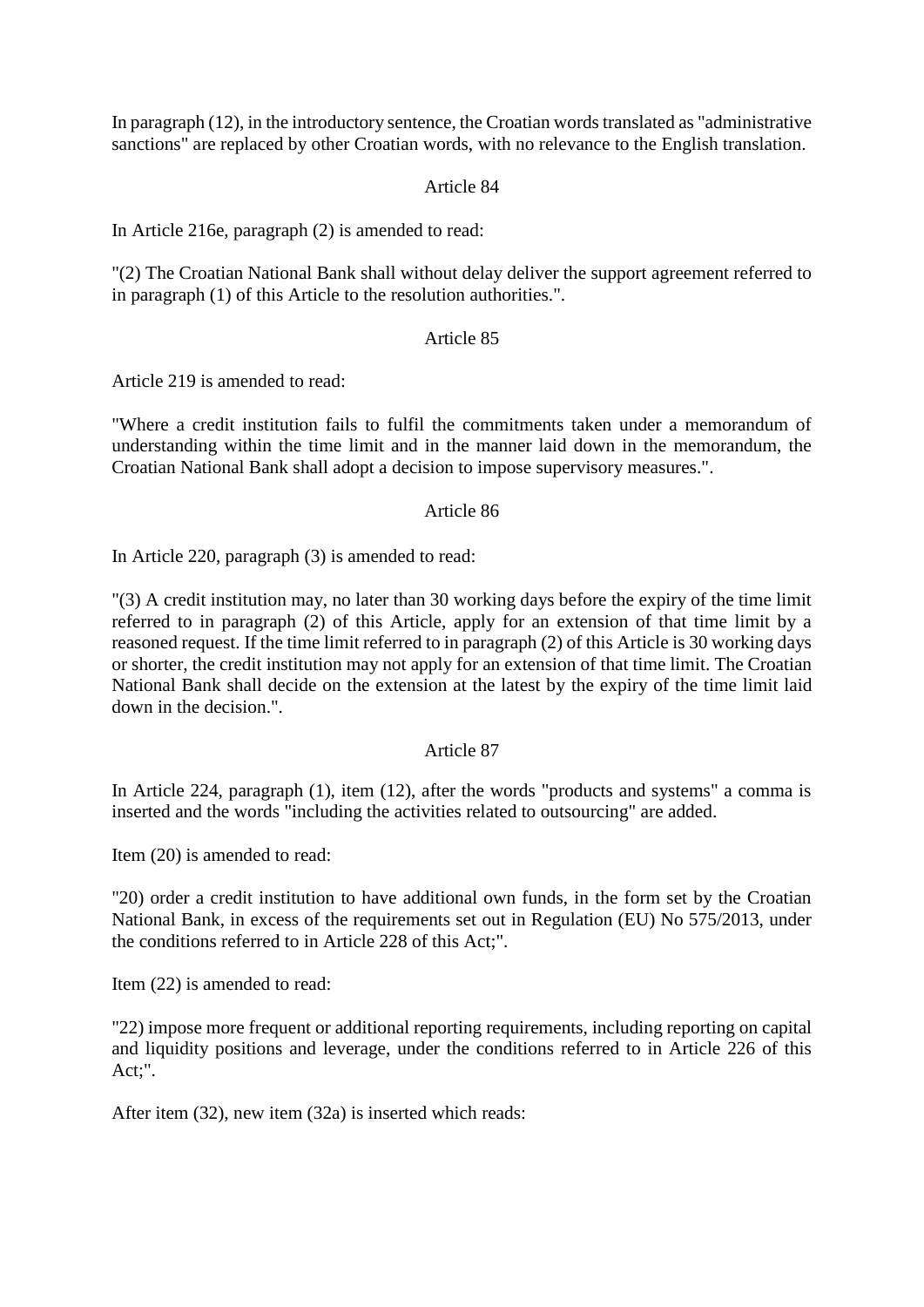"32a) order that the credit institution that meets the conditions referred to in Article 4, paragraph (1), item (145) from (a) to (h) of Regulation (EU) No 575/2013 is not to be considered a small and non-complex institution;".

Paragraphs (3), (4) and (5) are amended to read:

"(3) Where the Croatian National Bank assesses that the internal systems implemented by a credit institution for the purpose of evaluating the risks referred to in Article 103, paragraphs (6) and (7) of this Act are not satisfactory, it shall require the credit institution to use the standardised methodology referred to in that Article.

(4) Where the Croatian National Bank assesses that the simplified standardised methodology is not adequate to capture interest rate risk arising from non-trading book activities of a specific small and non-complex credit institution, it shall require the use of the standardised methodology referred to in Article 103, paragraphs (6) and (7) of this Act.

(5) The Croatian National Bank, in agreement with the resolution authority, may also impose the measures referred to in paragraph (1) of this Article in the case when a breach of the minimum requirement for own funds and eligible liabilities is determined.".

### Article 88

In Article 225, paragraph (2), item (4) is deleted.

## Article 89

After Article 225, Article 225a and its title are inserted which read:

"*More frequent and additional reporting to the Croatian National Bank*

# Article 225a

(1) The supervisory measure referred to in Article 224, paragraph (1), item (22) of this Act may only be imposed on a credit institution by the Croatian National Bank in the following circumstances:

1) where the relevant measure is appropriate and proportionate with regard to the purpose for which the information is required; and

2) the information requested is not duplicative.

(2) For the purposes of paragraph (1), item (2) of this Article, in the cases referred to in Articles 180 to 220 of this Act, any information request shall be deemed as duplicative where the same or substantially the same information has already been otherwise reported to the Croatian National Bank or may be produced by the Croatian National Bank.

(3) For the purposes of paragraph (2) of this Article, information shall not be deemed as already submitted to the Croatian National Bank where the Croatian National Bank has previously received it in a different format or level of granularity and that different format or granularity does not allow the Croatian National Bank to produce information of the same quality and reliability as that produced on the basis of more frequent or additional reporting.".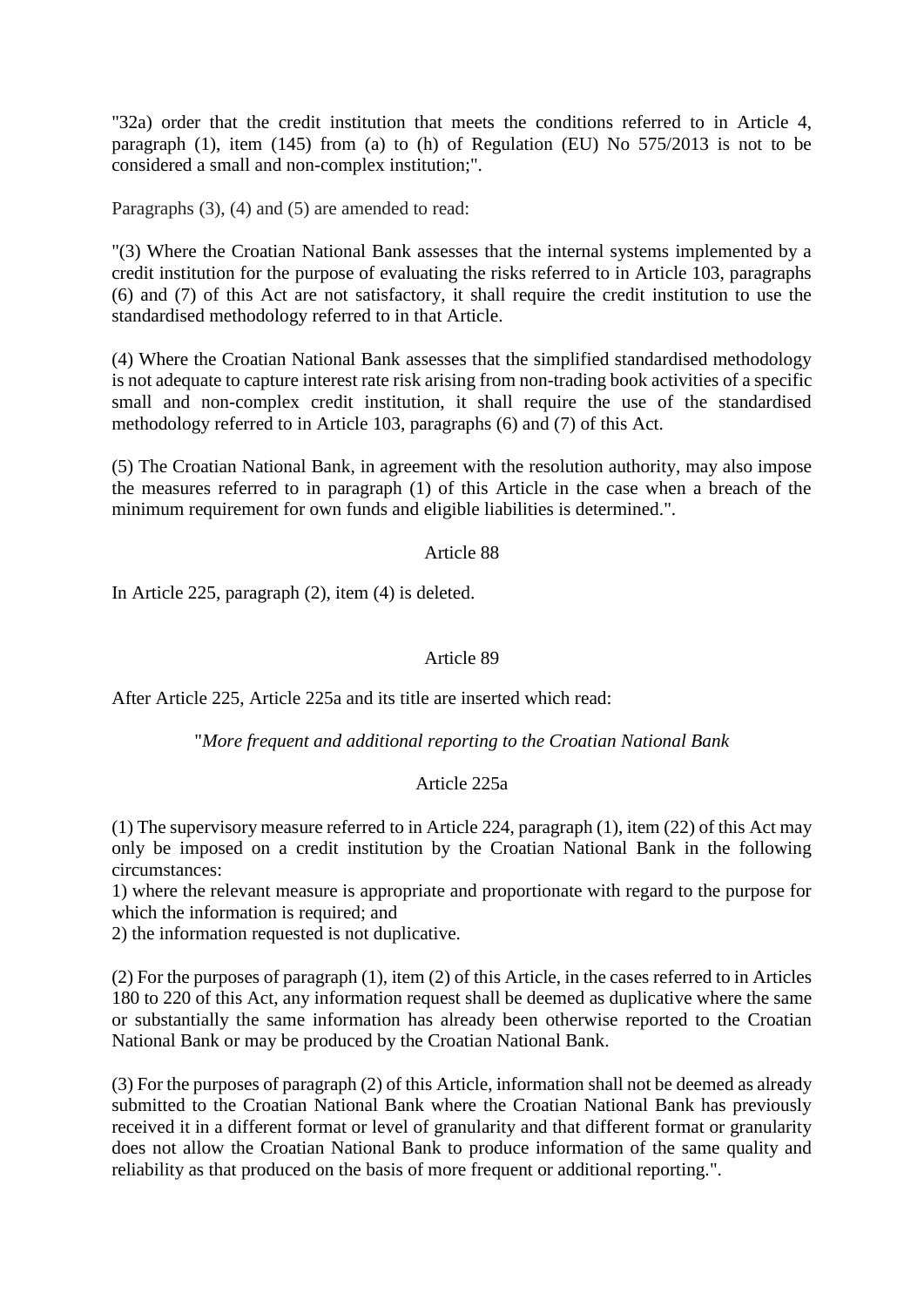#### Article 90

The title of Article 228 is amended to read: "*Additional own funds requirement in excess of the minimum level".*

Article 228 is amended to read:

(1) The supervisory measure of additional own funds requirement, referred to in Article 224, paragraph (1), item (20) of this Act, shall be imposed on a credit institution by the Croatian National Bank in the following circumstances:

1) where risks or elements of risk are not covered or not sufficiently covered by own funds requirements, as specified in paragraph (3) of this Article, by the own funds requirements set out in Parts Three, Four and Seven of Regulation (EU) No 575/2013 or in Chapter 2 of Regulation (EU) 2017/2402;

2) where a credit institution has not established or does not consistently implement adequate governance arrangements in accordance with the provisions of Article 101 of this Act and risk management regulations and it is unlikely that other supervisory measures would be sufficient to ensure that those requirements can be met within an appropriate timeframe;

3) where a credit institution has not established or does not consistently implement sound strategies and procedures to assess the adequacy of internal capital in accordance with the provisions of Article 113 of this Act and risk management regulations and it is unlikely that other supervisory measures would be sufficient to ensure that those requirements can be met within an appropriate timeframe;

4) where a credit institution has not established or does not consistently implement sound administrative and accounting procedures and adequate internal control systems for identifying, managing, monitoring and reporting large exposures in accordance with the provisions of Article 393 of Regulation (EU) No 575/2013 and it is unlikely that other supervisory measures would be sufficient to ensure that those requirements can be met within an appropriate timeframe;

5) where the supervision referred to in Article 181, paragraph (4) of this Act reveals that the valuation adjustments taken for positions or portfolios in the trading book are not sufficient to enable the credit institution to sell or hedge out its positions within a short period without incurring material losses under normal market conditions;

6) where the supervision referred to in Article 188, paragraphs (5) and (6) of this Act reveals that the non-compliance with the requirements for the application of the respective approach will likely lead to inadequate own funds requirements;

7) where a credit institution repeatedly fails to ensure or maintain an adequate level of additional own funds determined in accordance with Article 228a of this Act;

8) where other credit institution-specific situations are established that are deemed to raise material supervisory concerns.

(2) The Croatian National Bank shall only impose on the credit institution the additional own funds requirement supervisory measure referred to in Article 224, paragraph (1), item (20) of this Act where it assesses that there is need to cover the risks to which the credit institution is exposed, regardless of whether the risks are incurred by the credit institution due to its activities or whether they reflect the impact of certain economic and market developments on the risk profile of that credit institution.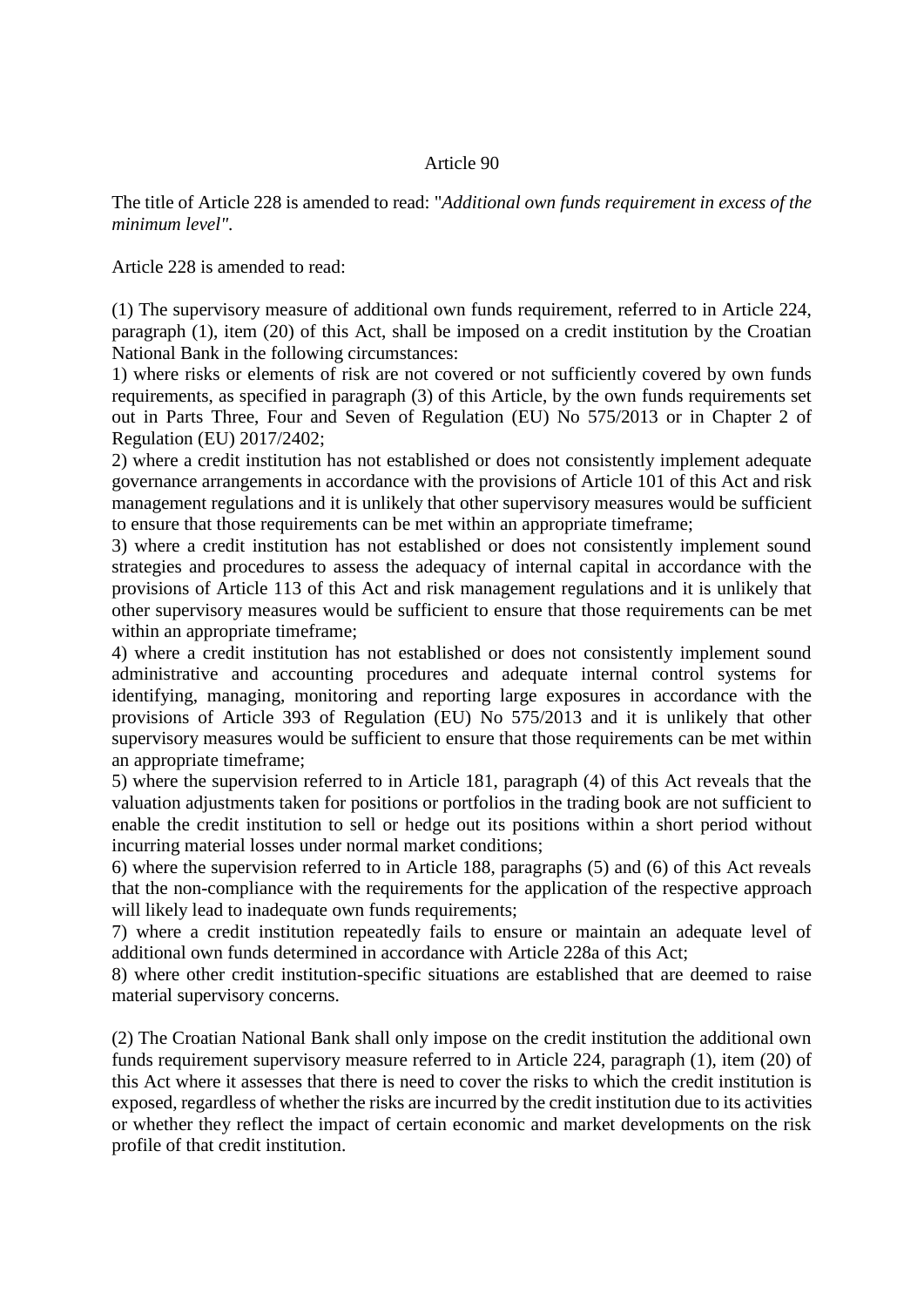(3) Within the meaning of paragraph (1), item (1) of this Article, risks or elements of risk shall only be considered as not covered or not sufficiently covered by the own funds requirements where the amounts, types and distribution of own funds considered adequate by the Croatian National Bank, taking into account the supervisory review of the assessment carried out by the credit institution in accordance with Article 113, paragraph (2) of this Act, are higher than the own funds requirements set out in Parts Three, Four and Seven of Regulation (EU) No 575/2013 and in Chapter 2 of Regulation (EU) 2017/2402.

(4) When carrying out the assessment referred to in paragraph (3) of this Article, the Croatian National Bank shall assess, taking into account the risk profile of each individual credit institution, the risks to which the credit institution is exposed, including:

- credit institution-specific risks or elements of such risks that are explicitly excluded from or not explicitly addressed in Parts Three, Four and Seven of Regulation (EU) No 575/2013 and in Chapter 2 of Regulation (EU) 2017/2402;
- credit institution-specific risks or elements of such risks likely to be underestimated despite compliance with the applicable requirements set out in Parts Three, Four and Seven of Regulation (EU) No 575/2013 and in Chapter 2 of Regulation (EU) 2017/2402.

(5) To the amount (extent) that risks or elements of risk are subject to transitional arrangements or grandfathering provisions laid down in this Act or in Regulation (EU) No 575/2013, the Croatian National Bank shall not consider risks or elements of such risks referred to in paragraph (4), subparagraph (2) of this Article likely to be underestimated despite compliance with the applicable requirements set out in Parts Three, Four and Seven of Regulation (EU) No 575/2013 and in Chapter 2 of Regulation (EU) 2017/2402.

(6) The Croatian National Bank shall cover all risks or elements of risks identified as material pursuant to the assessment referred to in paragraph (3) of this Article that are not covered or not sufficiently covered by the own funds requirements set out in Parts Three, Four and Seven of Regulation (EU) No 575/2013 and in Chapter 2 of Regulation (EU) 2017/2402.

(7) Within the meaning of paragraph (6) of this Article, interest rate risk arising from nontrading book positions shall be considered material by the Croatian National Bank in the cases referred to in Article 181, paragraph (5), item (1) of this Act, unless the Croatian National Bank determines that:

- the credit institution's management of interest rate risk arising from non-trading book activities is adequate; and
- the credit institution is not excessively exposed to interest rate risk arising from nontrading book activities.

(8) The Croatian National Bank shall impose on the credit institution additional own funds, except to cover the risk of excessive leverage, in the amount that is the difference between the capital considered adequate pursuant to paragraph (3) of this Article and the relevant own funds requirements set out in Parts Three and Four of Regulation (EU) No 575/2013 and in Chapter 2 of Regulation (EU) 2017/2402.

(9) The Croatian National Bank shall impose on the credit institution additional own funds to cover the risk of excessive leverage not sufficiently covered by Article 92, paragraph (1), item (d) of Regulation (EU) No 575/2013, as the difference between the required capital assessed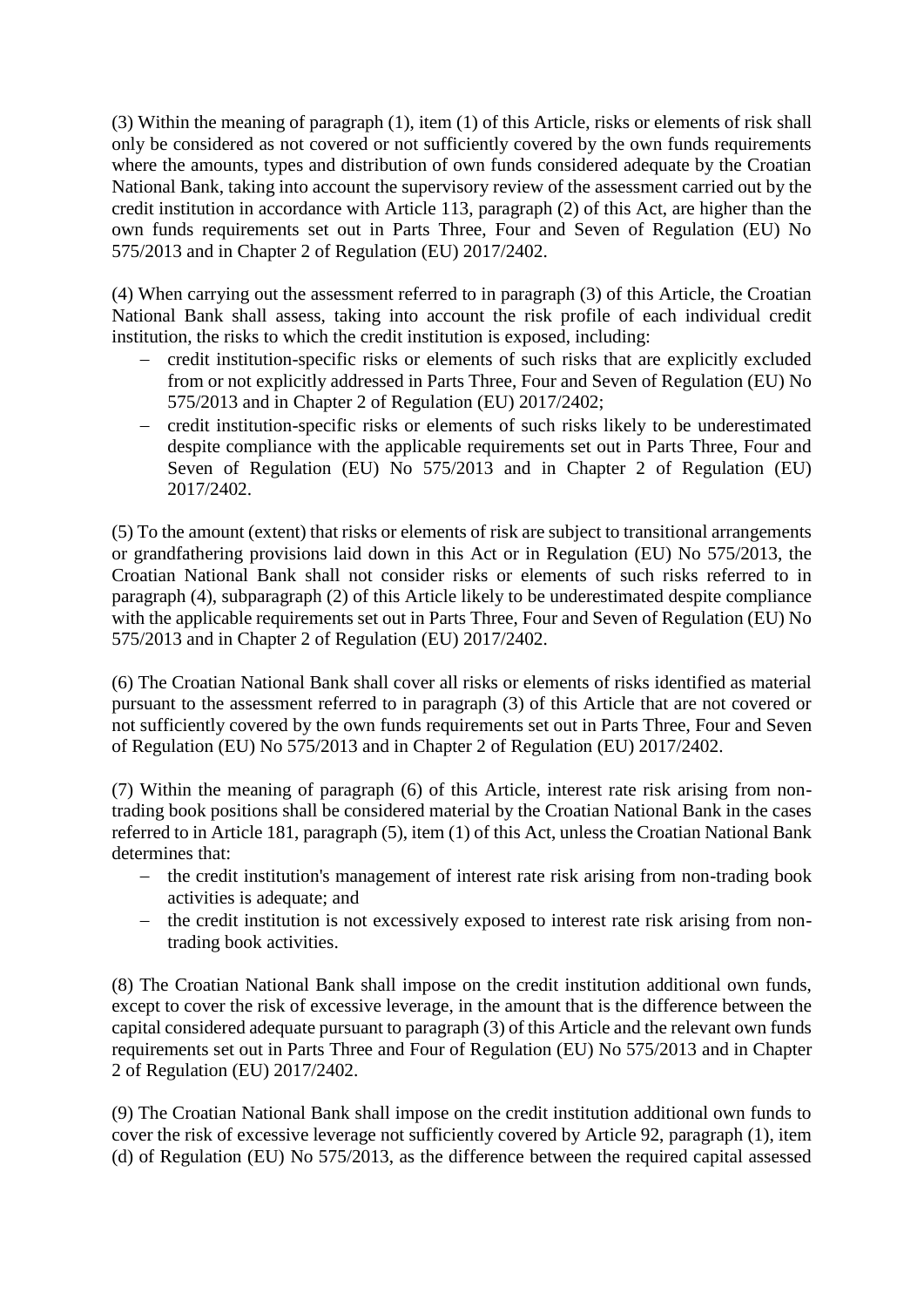pursuant to paragraph (3) of this Article and the own funds requirements set out in Parts Three and Seven of Regulation (EU) No 575/2013.

(10) The credit institution shall maintain the additional own funds requirement imposed under Article 224, paragraph (1), item (20) of this Act, not including the own funds requirement imposed to cover the risk of excessive leverage, with own funds as follows:

- at least three quarters of the additional own funds requirement shall be met with tier 1 capital;
- $-$  at least three quarters of the tier 1 capital referred to in subparagraph (1) of this paragraph shall be composed of common equity tier 1 capital.

(11) The credit institution shall maintain the additional own funds requirement imposed under Article 224, paragraph (1), item (20) of this Act, including the own funds requirement imposed to cover the risk of excessive leverage, with tier 1 capital.

(12) By way of derogation from paragraphs (10) and (11) of this Article, the Croatian National Bank may impose on the credit institution to maintain its additional own funds requirement with a higher portion of tier 1 capital or common equity tier 1 capital, where necessary, and having regard to the specific circumstances of the credit institution.

(13) The credit institution shall ensure that the own funds used to maintain the additional own funds requirement imposed under Article 224, paragraph (1), item (20) of this Act, not including the own funds requirement imposed to cover the risk of excessive leverage, are not used to meet any of the following:

- the own funds requirements set out in Article 92, paragraph  $(1)$ , items  $(a)$ ,  $(b)$  and  $(c)$ of Regulation (EU) No 575/2013;
- the combined buffer requirement;
- $\hbox{–}$  the guidance on additional own funds referred to in Article 228a, paragraph (3) of this Act, not determined to cover the risk of excessive leverage.

(14) The credit institution shall ensure that the own funds used to maintain the additional own funds requirement imposed under Article 224, paragraph (1), item (20) of this Act to cover the risk of excessive leverage not sufficiently covered by Article 92, paragraph (1), item (d) of Regulation No 575/2013, are not used to meet any of the following requirements:

- $\hbox{I}$  the own funds requirement set out in Article 92, paragraph (1), item (d) of Regulation (EU) No 575/2013;
- $-$  the leverage ratio buffer requirement referred to in Article 92, paragraph (1a) of Regulation (EU) No 575/2013;
- $\hbox{–}$  the guidance on additional own funds referred to in Article 228a, paragraph (3) of this Act, determined to cover the risk of excessive leverage.

(15) The Croatian National Bank shall impose on the credit institution an additional own funds requirement referred to in Article 224, paragraph (1), item (20) of this Act in a decision in which it will justify the calculation of the full assessment of the elements referred to in paragraphs (1) to (14) of this Article, and in the case referred to in paragraph (1), item (7) of this Article, the justification shall include a statement of the reasons for which the imposition of guidance on additional own funds is no longer considered sufficient.".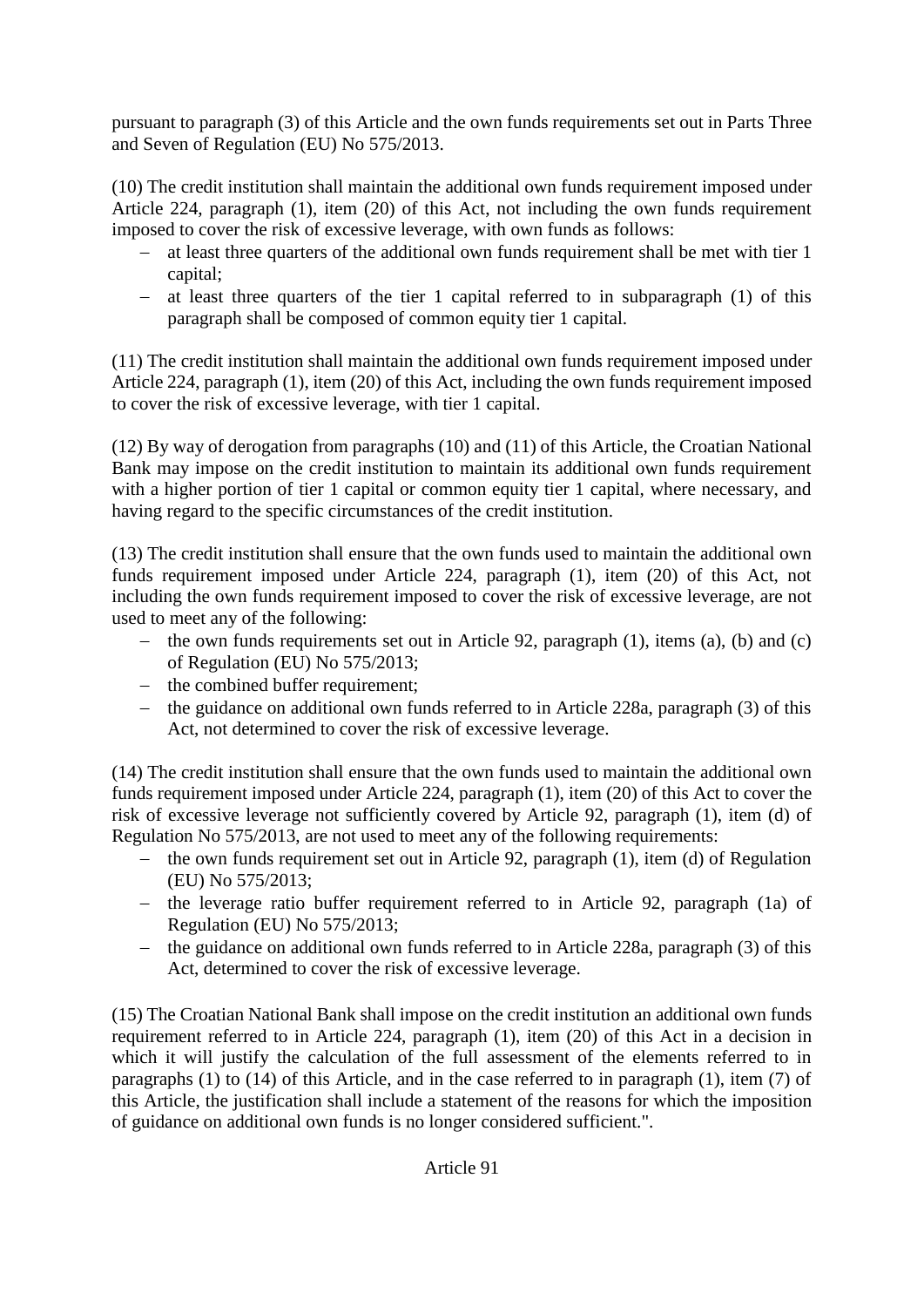After Article 228, Articles 228a and 228b and their titles are inserted which read:

## "*Guidance on additional own funds*

## Article 228a

(1) Pursuant to the strategies and processes referred to in Article 113 of this Act, a credit institution shall assess and maintain its internal capital at an adequate level that is sufficient to cover all the risks that the credit institution is exposed to and ensure that its own funds can also cover potential losses resulting from stress scenarios, including the risks identified under the supervisory stress test referred to in Article 180, paragraph (5) of this Act.

(2) Within the framework of supervision referred to in Article 180 of this Act, the Croatian National Bank shall regularly analyse the level of the internal capital set by the credit institution in accordance with paragraph (1) of this Article and determine for each credit institution the appropriate level of own funds.

(3) The Croatian National Bank shall assess for each credit institution the need to determine the guidance on additional own funds, and if the guidance is required, it shall notify the credit institution thereof.

(4) The Croatian National Bank in a guidance on additional own funds may cover risks otherwise covered by the additional own funds requirement imposed in accordance with Article 224, paragraph (1), item (20) of this Act only to the extent that the guidance covers the elements of those risks that are not already covered under that requirement.

(5) The credit institution shall ensure that the own funds used to meet the requirement from the guidance on additional own funds, other than the portion used to cover the risk of excessive leverage, are not used to meet any of the following requirements:

- the own funds requirements set out in Article 92, paragraph  $(1)$ , items  $(a)$ ,  $(b)$  and  $(c)$ of Regulation (EU) No 575/2013; or
- the additional own funds requirement determined in accordance with Article 228 of this Act, imposed by the Croatian National Bank for risks, not determined to cover the risk of excessive leverage and that is not the combined buffer requirement.

(6) The credit institution shall ensure that the own funds used to meet the guidance on additional own funds, including the risk of excessive leverage, are not used to meet any of the following requirements:

- the own funds requirement set out in Article 92, paragraph  $(1)$ , item  $(d)$  of Regulation (EU) No 575/2013;
- the additional own funds requirement determined in accordance with Article 228 of this Act, imposed by the Croatian National Bank to cover the risk of excessive leverage; or
- $-$  the leverage ratio buffer requirement referred to in Article 92, paragraph (1a) of Regulation (EU) No 575/2013.

(7) The restrictions referred to in Articles 140, 141 or 142 of this Act shall not apply to the credit institution that meets the relevant own funds requirements set out in Parts Three, Four and Seven of Regulation (EU) No 575/2013 and in Chapter 2 of Regulation (EU) 2017/2402,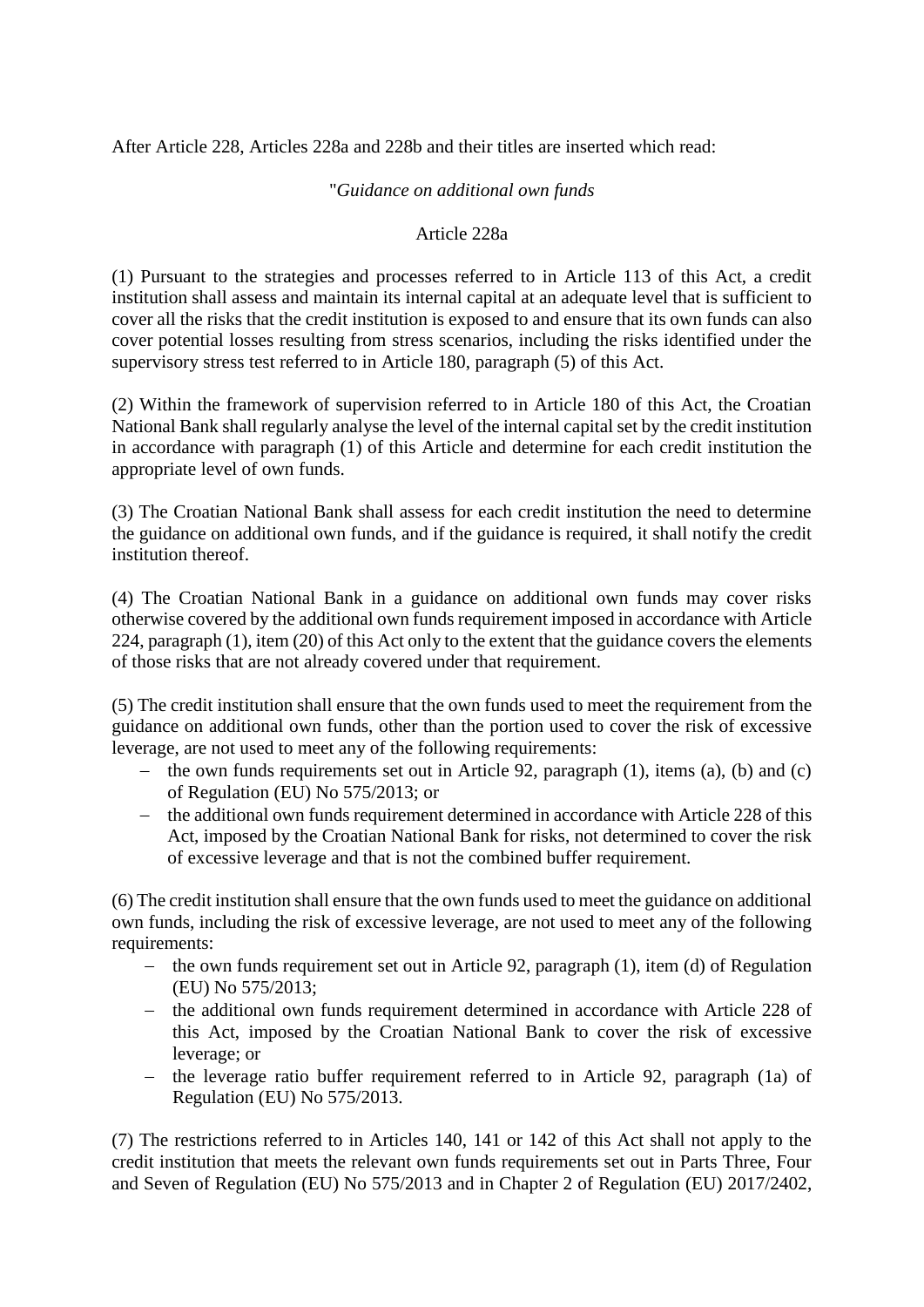the relevant additional own funds requirement referred to in Article 224, paragraph (1), item (20) of this Act and, where appropriate, the combined buffer requirement or the leverage ratio buffer requirement referred to in Article 92, paragraph (1a) of Regulation (EU) No 575/2013, and that does not meet the guidance on additional own funds.

# *Cooperation with resolution authorities*

# Article 228b

(1) The Croatian National Bank shall notify the resolution authority of:

– the additional own funds requirement imposed on the credit institution pursuant to Article 224, paragraph (1), item (20) of this Act; and

– the guidance on additional own funds communicated to the credit institution in accordance with Article 228a, paragraph (3) of this Act.".

# Article 92

In Article 234, item (4), after the word "liquidator;" the word "or" is inserted.

Item (5) is deleted.

The former item (6) becomes item (5).

## Article 93

In Article 235, paragraph (2) is deleted.

In the former paragraph (3) which becomes paragraph (2), the words "State Agency for Deposit Insurance and Bank Resolution" are replaced by the words "resolution authority".

# Article 94

In Article 235a, paragraph (5), the word "Article" is replaced by the words "Articles 12j and".

After paragraph (5), paragraph (6) is added which reads:

"(6) The Croatian National Bank, in agreement with the resolution authority, may also impose the measures referred to in paragraph (1) of this Article in the case when a breach of the minimum requirement for own funds and eligible liabilities is determined.".

# Article 95

In Article 235c, paragraph (9), item (4), after the word "liquidator;" the word "or" is inserted.

Item (5) is deleted.

The former item (6) becomes item (5).

# Article 96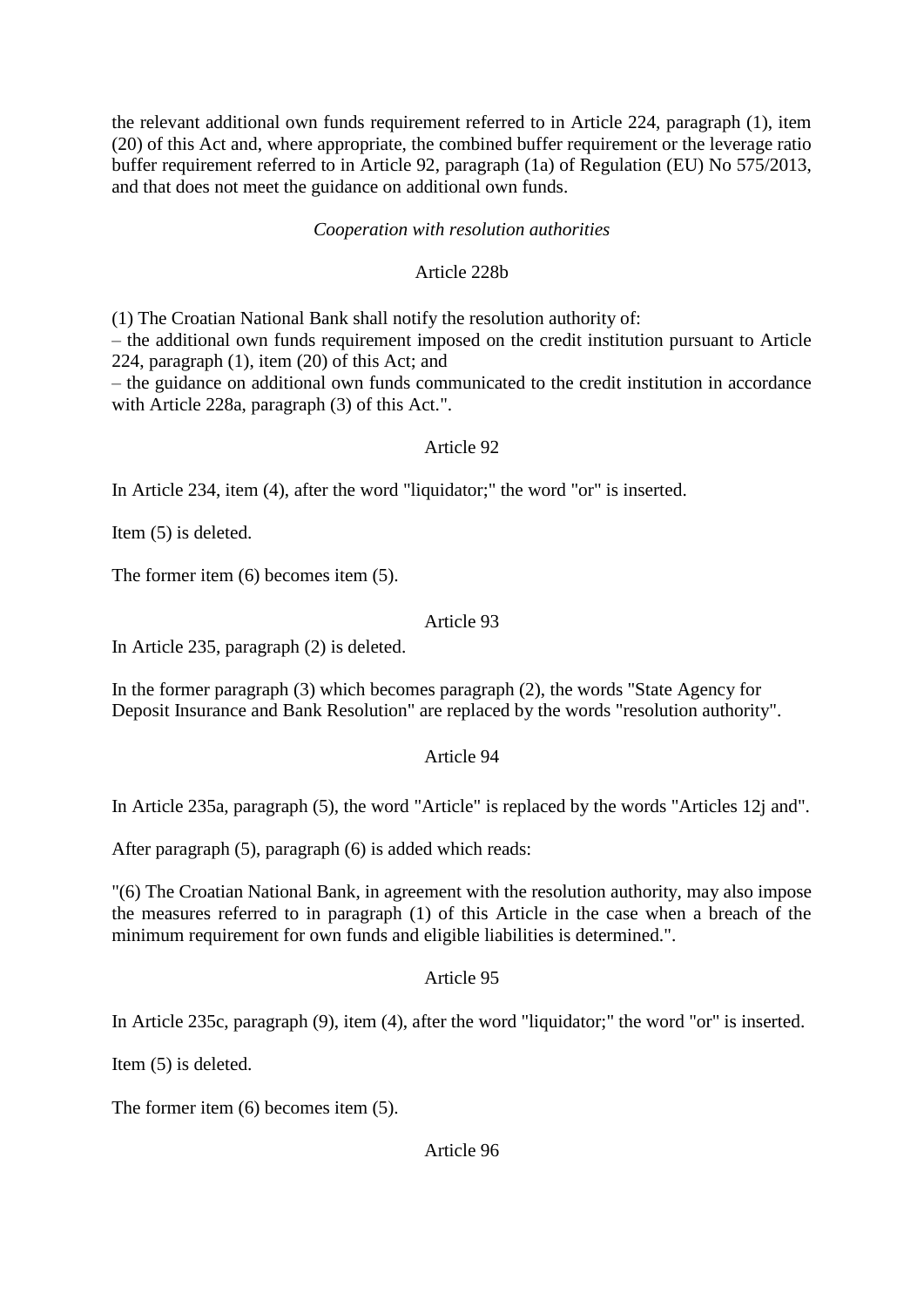In Article 235d, paragraph (13), item (4), after the word "liquidator;" the word "or" is inserted. Item (5) is deleted.

The former item (6) becomes item (5).

### Article 97

In Article 238, paragraph (8), item (4) is deleted.

The former items (5) and (6) become items (4) and (5).

Article 98

Article 249 and its title are deleted.

Article 99

Article 254 and its title are deleted.

Article 100

In Title XX, Chapters XX.2 and XX.3 and their titles, Articles 255 to 263 and their titles are deleted.

## Article 101

Title XXI and its title, Articles 264 to 276 and their titles are deleted.

### Article 102

In Article 277, paragraph (2) is amended to read:

"(2) By way of derogation from paragraph (1) of this Article, when the European Central Bank is the consolidating supervisor, the Croatian National Bank may participate in supervision on a consolidated basis and in a college of supervisors as observer. The Croatian National Bank shall act in accordance with the instructions given by the European Central Bank.".

After paragraph (3), paragraph (4) is added which reads:

"(4) In order to ensure that requirements or supervisory powers are applied on a consolidated or sub-consolidated basis, for the purposes of Articles 97 and 97a of this Act and this Title, the terms "institution", "parent institution in a Member State", "RC parent institution", "EU parent institution", "EU parent institution having its head office in the RC" and "parent undertaking" shall also include:

a) financial holding companies and mixed financial holding companies that have been granted authorisation in accordance with this Act or in accordance with the relevant provisions of regulations in force in another Member State;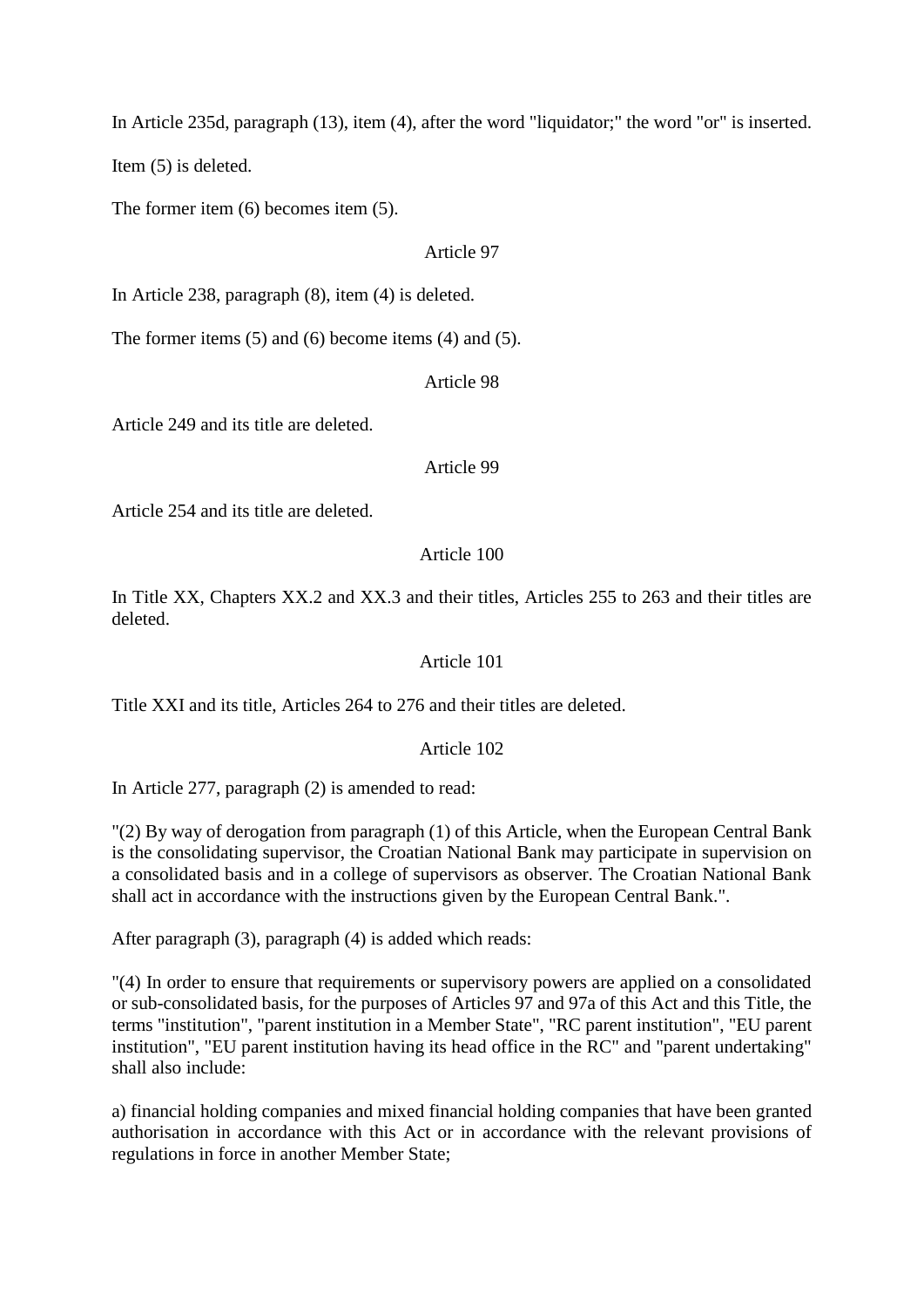b) designated institutions controlled by an EU parent financial holding company, an EU parent mixed financial holding company, a parent financial holding company in a Member State or a parent mixed financial holding company in a Member State where the relevant parent is not subject to authorisation in accordance with Article 73a, paragraph (6) of this Act or in accordance with the relevant provisions of regulations in force in another Member State;; and

c) financial holding companies, mixed financial holding companies or institutions designated pursuant to Article 73a of this Act or relevant provisions of the regulations in force in another Member State.".

# Article 103

In Article 278, paragraph (1), at the end of item (6), the word "or" is deleted.

After item (7), item (8) is added which reads:

"8) an RC parent investment firm or an EU parent investment firm having its head office in the RC, where at least one of its subsidiaries is a credit institution in the RC or where there are more credit institution subsidiaries, the credit institution having its head office in the RC with the largest balance sheet total.".

Paragraphs (3), (4) and (5) are amended to read:

"(3) Where two or more institutions authorised in the European Union have a joint parent financial holding company in the RC, parent mixed financial holding company in the RC, EU parent financial holding company having its head office in the RC or EU parent mixed financial holding company having its head office in the RC, a group of credit institutions in the RC shall exist if the parent holding company has as its subsidiary:

1) only one credit institution authorised by the Croatian National Bank; or

2) several credit institutions and a credit institution authorised by the Croatian National Bank with the largest balance sheet total**.**

(4) A group of credit institutions in the RC shall also exist in the cases where consolidation is required pursuant to Article 18, paragraph (3) or Article 18, paragraph (6) of Regulation 575/2013 and where the Croatian National Bank is the competent authority of the credit institution with the largest balance sheet total.

(5) By way of derogation from paragraph (1), items (1) to (8), paragraph (3), item (2) and paragraph (4) of this Article, a group of credit institutions in the RC shall exist where the sum of the balance sheet totals of credit institutions members of a group of credit institutions authorised by the Croatian National Bank is higher than the balance sheet total of the credit institutions members of the group of credit institutions supervised on an individual basis by another competent authority.".

## Article 104

Article 280 is amended to read:

"(1) Where the Croatian National Bank is not the consolidating supervisor, it may, taking into account the relative importance of activities in other Member States of individual members of a group of credit institutions in the RC, by common agreement with the competent authorities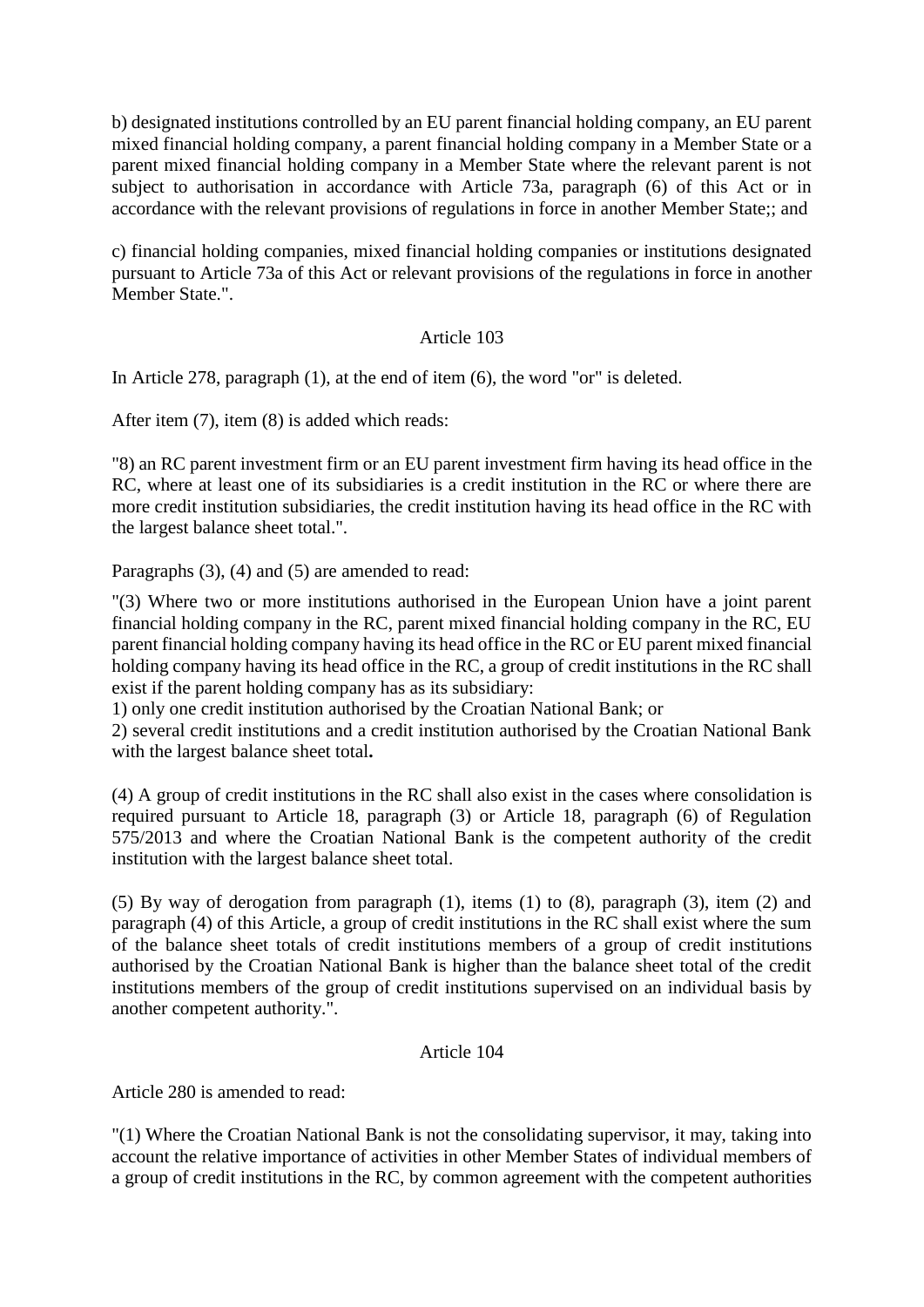of these Member States, assume the responsibility for supervision on a consolidated basis from the competent authority of a Member State in which another credit institution within the group has its head office.

(2) Where the Croatian National Bank is the consolidating supervisor, it may, in particular cases referred to in Article 278 of this Act, taking into account the relative importance of activities in other Member States of individual members of a group of credit institutions in the RC, by common agreement with the competent authorities of these Member States, delegate the responsibility for supervision on a consolidated basis to the competent authority of a Member State in which another institution within the group has its head office.

(3) Before adopting a decision to delegate the responsibility referred to in paragraph (2) of this Article, the Croatian National Bank shall give the EU parent credit institution having its head office in the RC, EU parent financial holding company having its head office in the RC, EU parent mixed financial holding company having its head office in the RC, or credit institution with the largest balance sheet total, as appropriate, an opportunity to state its opinion on that decision.".

# Article 105

In Article 281, paragraph (1) is amended to read:

"Subsidiary members of a group of credit institutions in the RC shall:

1) deliver the data relevant for the purposes of consolidation;

2) ensure adequate internal control procedures to verify the correctness of such data and information; and

3) deliver the data relevant to determine the scope of consolidation

to an RC parent credit institution, an EU parent credit institution having its head office in the RC and, in accordance with the authorisation referred to in Article 73a of this Act, an RC parent holding company, an RC parent mixed financial holding company, an EU parent financial holding company having its head office in the RC and an EU parent mixed financial holding company having its head office in the RC.".

Paragraph (2) is amended to read:

"(2) An RC parent credit institution, an EU parent credit institution having its head office in the RC and in accordance with the authorisation referred to in Article 73a of this Act, an RC parent financial holding company, an RC parent mixed financial holding company, an EU parent financial holding company having its head office in the RC and an EU parent mixed financial holding company having its head office in the RC shall ensure that subsidiary members of a group of credit institutions in the RC deliver to it the data relevant for the purposes of consolidation.".

After paragraph (6), paragraph (7) is added which reads: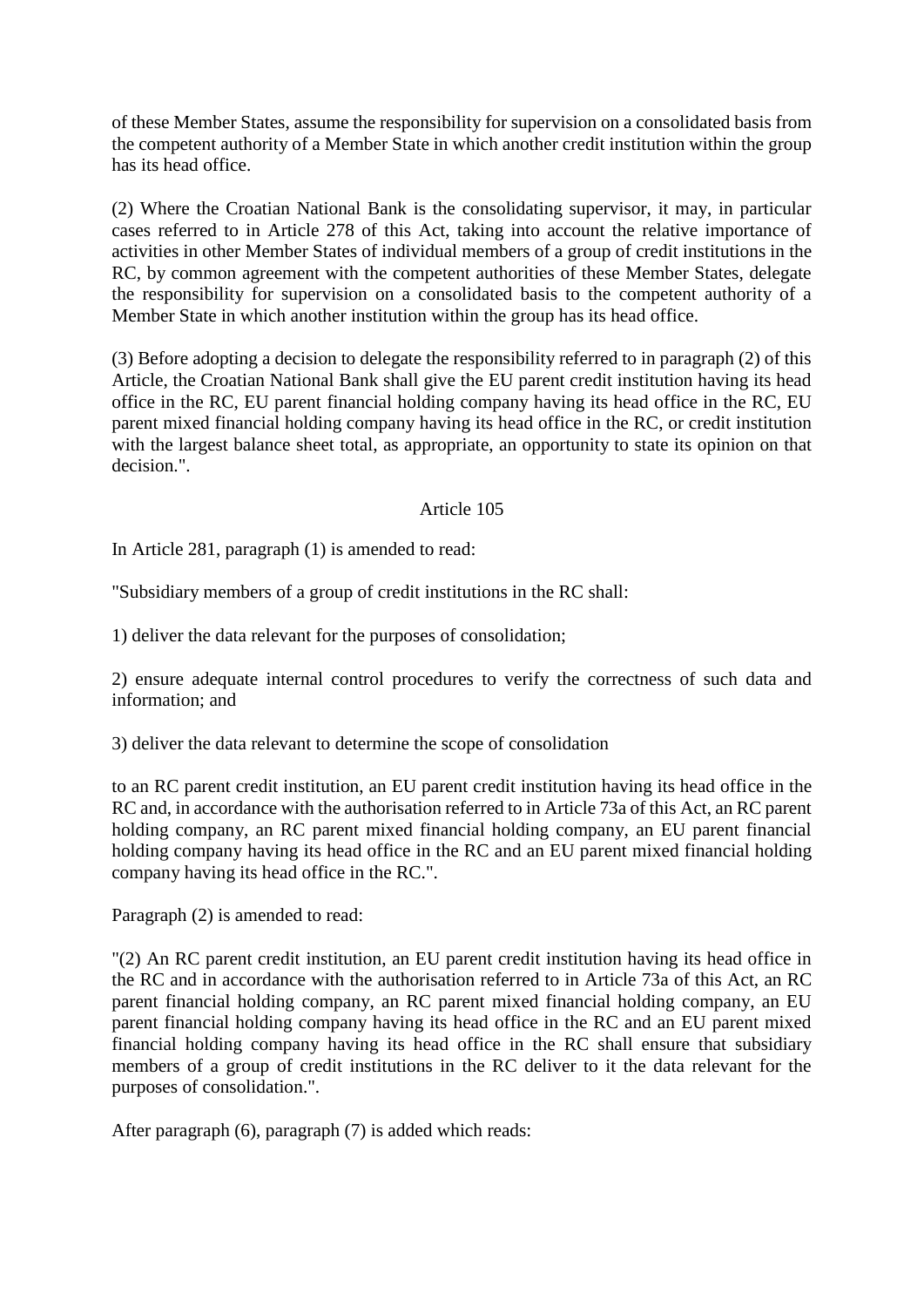"(7) Where the equivalent provisions under this Act and under the regulations governing the provision of insurance services, in particular in terms of risk-based supervision apply to mixed financial holding companies, the Croatian National Bank, where it is the consolidating supervisor, may, in agreement with the group supervisor in the insurance sector, apply to that mixed financial holding company only the provisions of regulations relating to the most significant financial sector as defined in accordance with regulations governing supplementary supervision of financial conglomerates.".

#### Article 106

Article 283 is amended to read:

"(1) If any of the members of a group of credit institutions in the RC has a head office in another Member State and the Croatian National Bank is the consolidating supervisor, the Croatian National Bank shall establish a college of supervisors to facilitate the exercise of the tasks referred to in Articles 282, 284 and 286 of this Act. When a member of a group is situated in a third country or has branches in a third country, the Croatian National Bank shall, subject to the provisions of this Act on the confidentiality of information and comparability with Croatian law, ensure appropriate coordination and cooperation with relevant third-country competent authorities.

(2) Where the Croatian National Bank is the consolidating supervisor, all the members of a group of credit institutions that do not have a head office in the RC have a head office in a third country, the Croatian National Bank shall establish a college of supervisors to facilitate the exercise of the tasks referred to in Articles 282, 286 and 287 of this Act, provided that the competent authorities in a third country are subject to the duty to protect the confidentiality of information which is in its content equal to that referred to in Article 206 of this Act and, if applicable, to the requirements relating to the duty to protect the confidentiality of information in its content equal to that in the regulations governing the financial instruments markets.

(3) The college of supervisors shall provide a framework for the Croatian National Bank, the European Banking Authority and the other competent authorities concerned to carry out the following tasks:

1) exchanging information, whereby the exchange of information with the European Banking Authority is carried out in accordance with Article 21 of Regulation (EU) No 1093/2010;

2) agreeing on voluntary entrustment of tasks and voluntary delegation of responsibilities where appropriate;

3) determining supervisory examination programmes based on a risk assessment of the group of credit institutions;

4) increasing the efficiency of supervision by removing duplication of supervisory requirements, including in relation to the information requests referred to in Article 286 and Article 288, paragraph (6) of this Act;

5) consistently applying the prudential requirements under this Act, other special regulations and Regulation (EU) No 575/2013 across all members within a group of credit institutions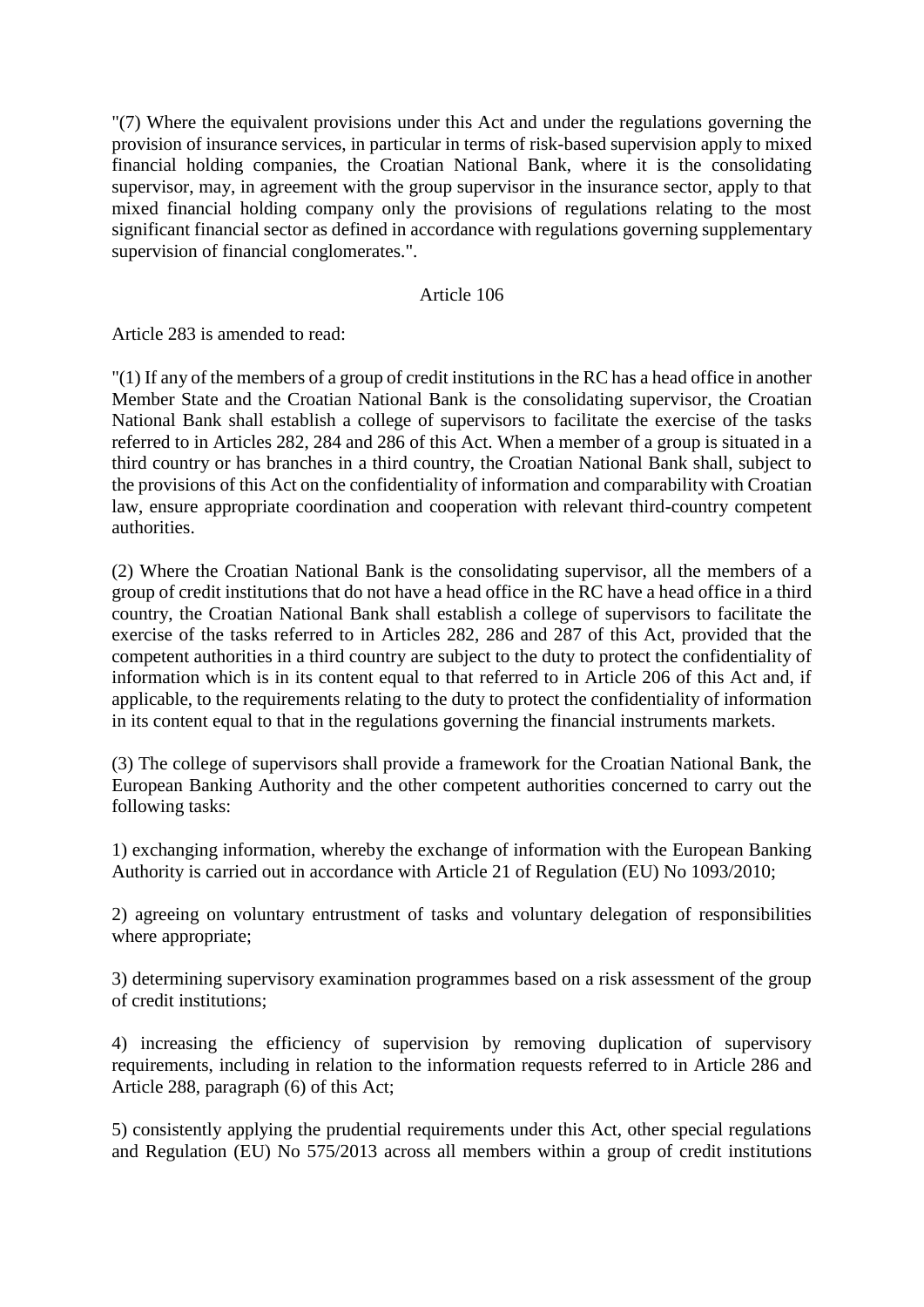without prejudice to the options and discretions available in the regulations of the European Union governing the operation of credit institutions; and

6) carrying out the tasks referred to in Article 282, paragraph (1), item (3) of this Act taking into account the work of other forums that may be established in this area.

(4) The Croatian National Bank shall cooperate closely with other competent authorities participating in the supervisory college and the European Banking Authority taking into account the responsibilities of the competent authorities. The establishment and functioning of the college shall not affect the responsibilities of the Croatian National Bank under this Act and Regulation (EU) No 575/2013.

(5) The exchange of information within the framework of colleges of supervisors established under this Article shall not constitute a breach of the duty to protect the confidentiality of information referred to in this Act.

(6) Where the Croatian National Bank is the consolidating supervisor, it shall, pursuant to Article 287 of this Act, in cooperation with other competent authorities regulate the establishment and the operation of a college of supervisors by a written agreement.

(7) The Croatian National Bank as the consolidating supervisor may also invite the following to participate in the activities of the college:

– the competent authorities of the Republic of Croatia or other Member States in which a member of a group of credit institutions in the RC has its head office;

– the competent authorities of other Member States where significant branches of a credit institution which has its head office in the Republic of Croatia are established; and

– central banks of other Member States, where appropriate.

(8) In addition to the authorities referred to in paragraph (7) of this Article, the Croatian National Bank may, where appropriate and subject to confidentiality requirements that are equivalent, in the opinion of all competent authorities, to the requirements relating to the duty to protect the confidentiality of information under Article 208 of this Act, also invite third countries' competent authorities to participate in the college.

(9) Where the Croatian National Bank is the consolidating supervisor, it shall enable the participation in the college of supervisors to the competent authority from the Member State in which the financial holding company or mixed financial holding company is established and which has been authorised in accordance with Article 73a of this Act.

(10) The Croatian National Bank as the consolidating supervisor shall chair the meetings of the college and shall decide which competent authorities participate in a meeting and/or in an activity of the college. The Croatian National Bank shall keep all members of the college fully informed, in a timely manner, of:

– the time and place of such meetings, the main issues to be discussed and the activities to be considered; and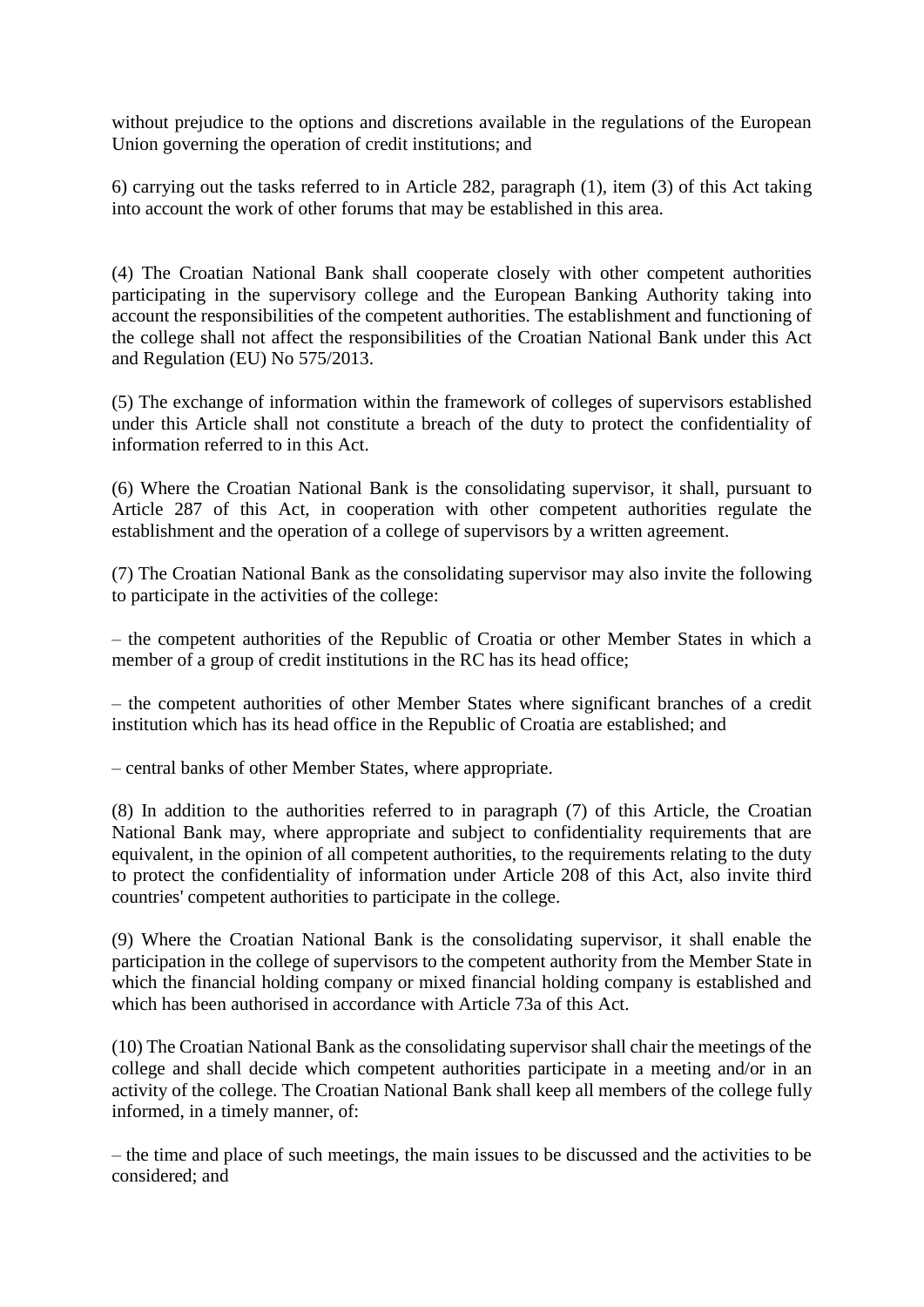– the actions taken in those meetings or the measures carried out.

(11) The Croatian National Bank as the consolidating supervisor shall take account of the relevance of the supervisory activity to be planned for those authorities, in particular the potential impact on the stability of the financial system in the Member States concerned and the obligations referred to in Article 204, paragraphs (5) and (6) of this Act.

(12) Subject to the provisions of this Act on the confidentiality of information, the Croatian National Bank as the consolidating supervisor shall inform the European Banking Authority of the activities of the college of supervisors, including in emergency situations, and shall communicate to it all information that is of particular relevance for the purposes of supervisory convergence.

(13) In the event of a disagreement between competent authorities on the functioning of the college of supervisors, the Croatian National Bank may refer the matter to the European Banking Authority and request its assistance in accordance with Article 19 of Regulation (EU)No 1093/2010.

(14) Where the European Banking Authority in accordance with Article 21 of Regulation (EU) No 1093/2010 participates in the work of the college of supervisors, it shall be considered the competent authority.".

### Article 107

Article 284 is amended to read:

"(1) Where the Croatian National Bank is the consolidating supervisor, the Croatian National Bank and the competent authorities of the other Member States in which there are head offices of other undertakings included in a group of credit institutions in the RC shall cooperate to reach a joint decision:

1) in the field of the supervision and assessment of the adequacy of procedures in place to assess and maintain internal capital to determine the adequacy of the consolidated level of own funds held by the group of credit institutions in the RC with respect to its financial situation and risk profile and the imposition of an additional required level of own funds in accordance with Article 224, paragraph (1), item (20) of this Act to each member of the group of credit institutions in the RC and on a consolidated basis;

2) on the imposition of measures to address all material findings related to liquidity supervision including relating to the adequacy of the organisation and the management of liquidity risk, as well as on the imposition of specific requirements in accordance with Article 225 of this Act; and

3) on the application of the guidance on additional own funds referred to in Article 228a of this Act.

(2) Based on the supervision exercised and the assessment of the adequacy of procedures in place to assess and maintain internal capital of a group of credit institutions in the RC, the Croatian National Bank shall submit a report to the competent authorities of the other Member States in which there are head offices of other undertakings included in the group of credit institutions in the RC, containing:

 the risk assessment of the group of credit institutions in the RC and the need to impose additional own funds requirement in accordance with Article 228 of this Act;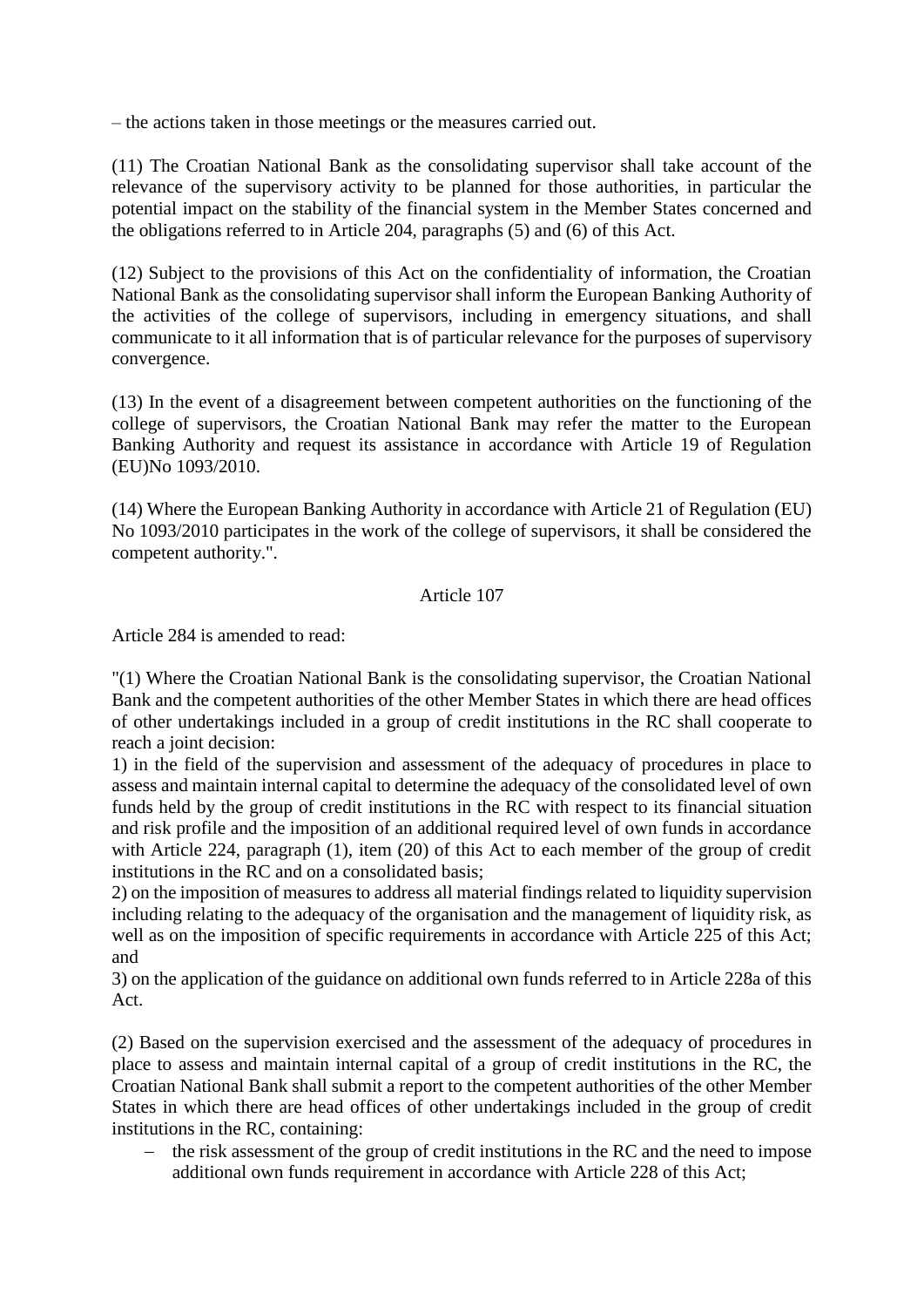- $-$  the assessment of the liquidity risk profile of the group of credit institutions in the RC and the need to impose supervisory measures in accordance with Article 224 of this Act and a specific liquidity requirement in accordance with Article 225 of this Act; and
- the risk assessment of the group of credit institutions in the RC and the need to issue the guidance in accordance with Article 228a of this Act.

(3) The joint decision referred to in paragraph (1) of this Article shall be reached within four months after submission of the report referred to in paragraph (2) of this Article. The joint decision shall also duly consider the risk assessment of the members of the group of credit institutions in the RC performed by relevant competent authorities of other Member States.

(4) The joint decision referred to in paragraph (1), items (1) and (2) of this Article must be written and fully reasoned. The Croatian National Bank shall deliver this decision to the EU parent credit institution having its head office in the RC.

(5) In the event of a disagreement on the adoption of the joint decision referred to in paragraph (1) of this Article, the Croatian National Bank shall at the request of the competent authority of another Member State consult the European Banking Authority or the Croatian National Bank may also consult the European Banking Authority on its own initiative.

(6) In the absence of a joint decision within the time period referred to in paragraph (3) of this Article, the decisions on the application of Article 224, paragraph (1), item (20) of this Act and Articles 225, 228 and 228a of this Act shall be taken on a consolidated basis by the Croatian National Bank after duly considering the risk assessment of the members of the group of credit institutions in the RC performed by relevant competent authorities. The Croatian National Bank shall take a decision on each member of the group within its competence.

(7) By way of derogation from paragraph (6) of this Article, where within four months after submission of the report referred to in paragraph (2) of this Article and prior to the reaching of a joint decision, the Croatian National Bank or any other competent authority of other Member States has referred the matter to the European Banking Authority and where the European Banking Authority takes a decision within one month, the Croatian National Bank shall adopt a decision in conformity with that decision. The four-month period shall be deemed to be the conciliation period within the meaning of Regulation (EU) No 1093/2010.

(8) In the case referred to in paragraph (6) of this Article, the decisions of all competent authorities for individual members of the group of credit institutions in the RC shall be set out in a single document containing the fully reasoned decisions and shall take into account the risk assessment for each member of the group of credit institutions in the RC, and views and reservations expressed during the time period referred to in paragraph (3) of this Article. The Croatian National Bank shall deliver the document to all competent authorities referred to in paragraph (1) of this Article and to the EU parent credit institution having its head office in the RC.

(9) In the case referred to in paragraph (6) of this Article, the Croatian National Bank shall consider the advice of the European Banking Authority, and explain any significant deviation therefrom.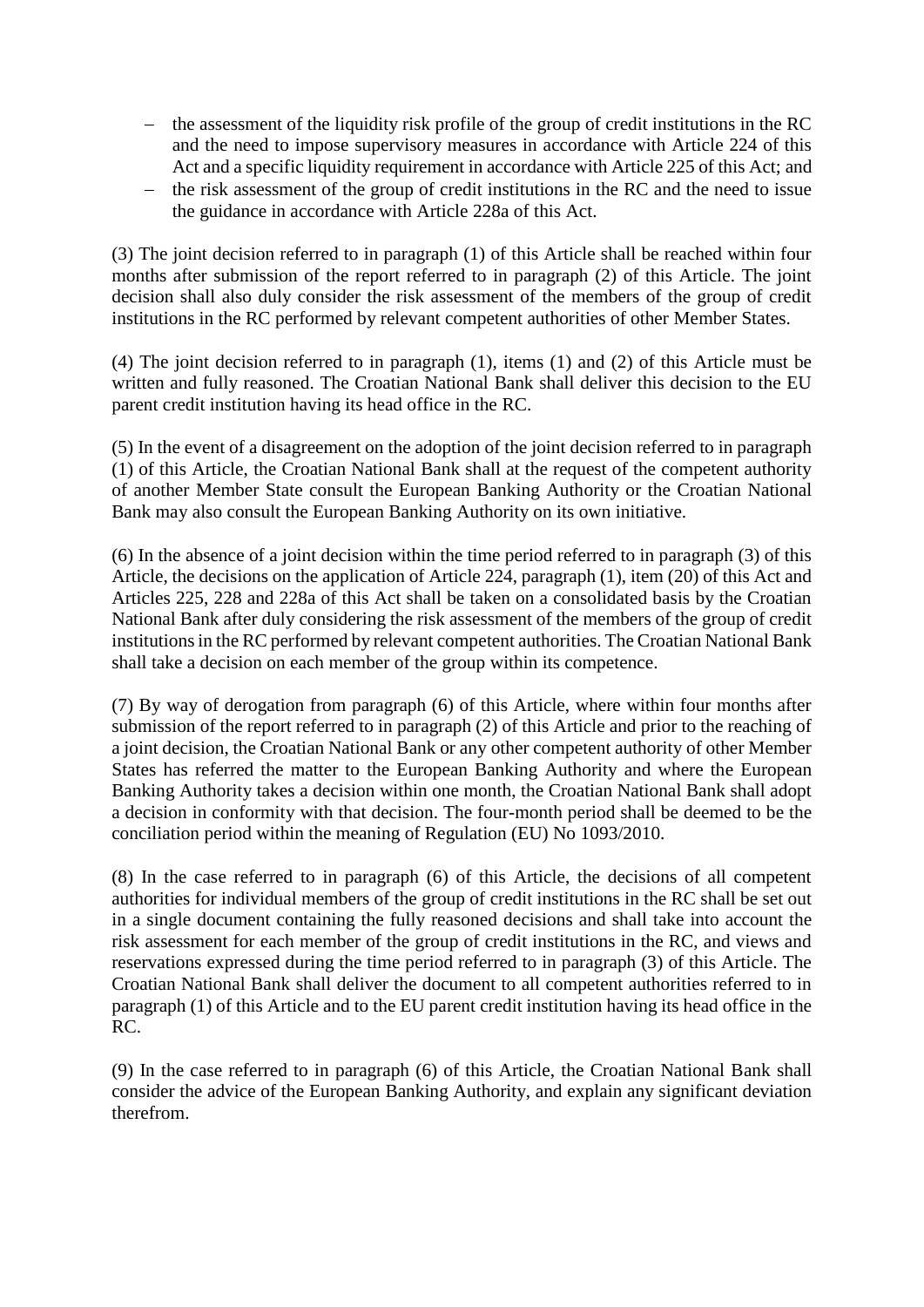(10) Based on the decisions referred to in paragraph (4), (5), (7) or (8) of this Article, the Croatian National Bank shall take a decision and deliver it to the member of the group of credit institutions in the RC within its competence.

(11) The Croatian National Bank shall update the decisions referred to in paragraph (4), (5), (7) or (8) of this Article on an annual basis at a minimum.

(12) By way of derogation from paragraph (11) of this Article, the Croatian National Bank shall update the decisions referred to in paragraph (1) of this Article if the competent authority of another Member State makes a written and fully reasoned request to the Croatian National Bank to update the decision. The update may be addressed on a bilateral basis between the Croatian National Bank and the competent authority making the request.".

### Article 108

In Article 285, paragraph (1), item (1), after the words "on a consolidated basis;" the word "and" is deleted.

Item (2) is amended to read:

"2) on the imposition of measures to address all material findings related to liquidity supervision including relating to the adequacy of the organisation and the management of liquidity risk, as well as on the imposition of specific requirements in accordance with Article 225 of this Act; and".

After item (2), item (3) is added which reads:

"3) on the application of the guidance on additional own funds referred to in Article 228a of this Act.".

Paragraph (2) is amended to read:

"(2) Based on the supervision exercised and the assessment of the adequacy of procedures in place to assess and maintain internal capital of a member of the relevant group of credit institutions within its competence, the Croatian National Bank shall prepare a report on:

- the risk assessment of a member of the relevant group of credit institutions within its competence and the need to impose additional own funds requirement in accordance with Article 228 of this Act;
- the assessment of the liquidity risk profile of a member of the relevant group of credit institutions within its competence and the need to impose supervisory measures in accordance with Article 224 of this Act and a specific liquidity requirement in accordance with Article 225 of this Act; and
- the risk assessment of a member of the relevant group of credit institutions within its competence and the need to issue the guidance in accordance with Article 228a of this Act.".

Paragraphs (6) and (7) are amended to read: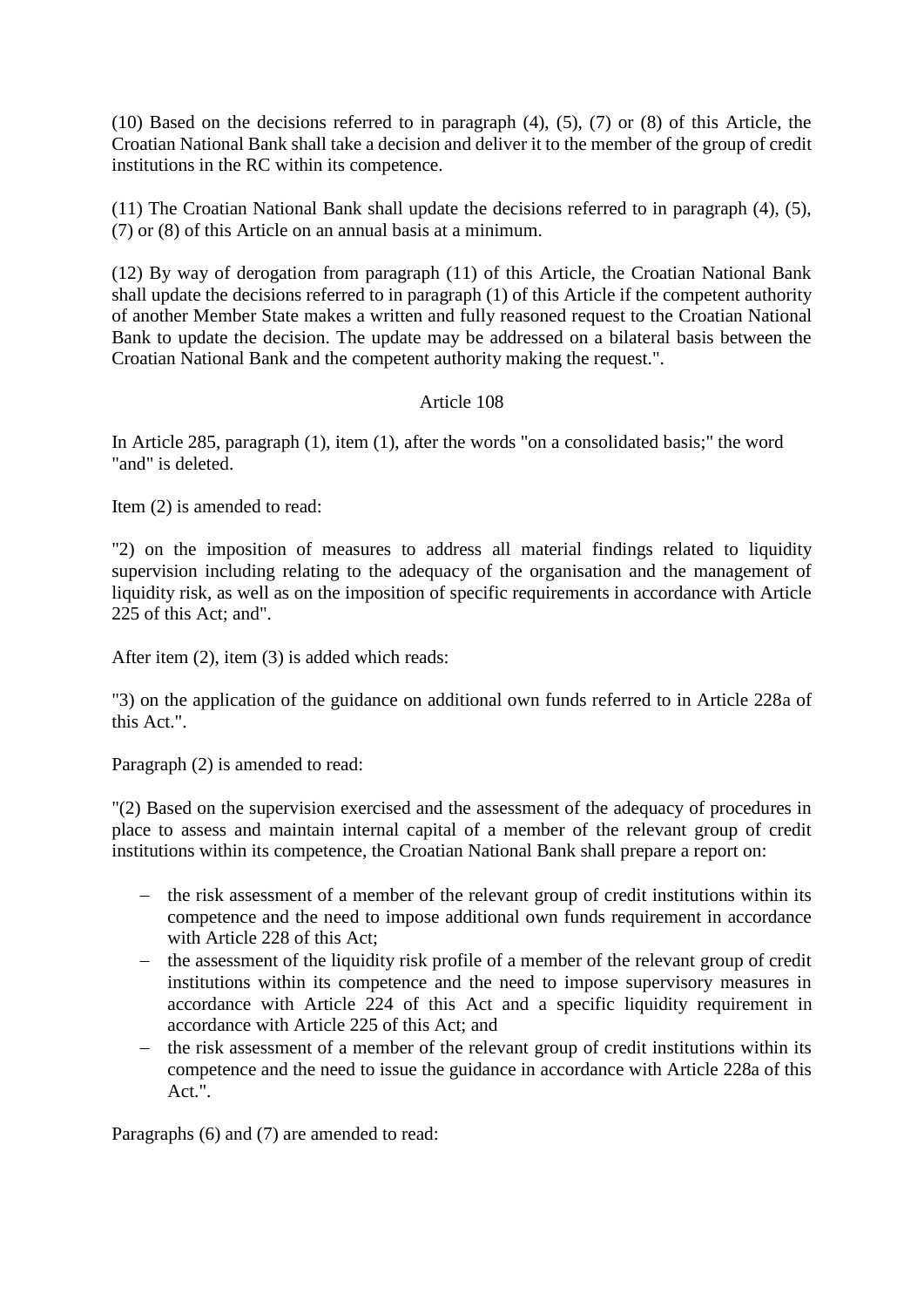"(6) In the absence of a joint decision referred to in paragraph (1) of this Article within four months after submission by the consolidating supervisor of a report containing the risk assessment of the relevant group of credit institutions, the Croatian National Bank shall take the decision referred to in Article 224, paragraph (1), item (20) and/or Articles 225, 228 and 228a of this Act on each member of the group or on a sub-consolidated basis for the group within its competence after duly considering the views and reservations expressed by the consolidating supervisor.

(7) By way of derogation from paragraph (6) of this Article, where the Croatian National Bank or another competent authority of a Member State, within four months of the submission by the consolidating supervisor of a report containing the risk assessment of the relevant group of credit institutions referred to in paragraph (2) of this Article, and prior to the reaching of a joint decision, has referred the matter to the European Banking Authority and where the European Banking Authority takes a decision, the Croatian National Bank shall adopt a decision in conformity with that decision. The four-month period shall be deemed to be the conciliation period within the meaning of Regulation (EU) No 1093/2010.".

## Article 109

In Article 287, after paragraph (4), paragraph (5) is added which reads:

"(5) Where the consolidating and the competent authority for a financial holding company or a mixed financial holding company authorised in accordance with Article 277a of this Act are not the same, the Croatian National Bank as the consolidating or the competent authority shall conclude written coordination and cooperation agreements referred to in paragraph (1) of this Article with the other competent authorities in the Member State in which the financial holding company or the mixed financial holding company is established.".

# Article 110

In Article 289, after paragraph (3), paragraphs (4), (5) and (6) are added which read:

"(4) The Croatian National Bank shall, within its competence, cooperate and exchange the information relevant for the performance of tasks under this Act, Regulation (EU) 575/2013 and regulations governing the prevention of money laundering and terrorist financing with the Anti-Money Laundering Office and other competent supervisory authorities in supervising credit institutions with regard to the regulations governing the prevention of money laundering and terrorist financing, provided that such cooperation and exchange of information does not interfere with the ongoing enquiries, investigations or procedures in accordance with criminal or administrative law of the Member State in which the competent authority, the financial intelligence unit or another public authority competent for supervision is located, entrusted with the public authority to supervise the entities within the scope of their competence.

(5) Where the Croatian National Bank as the consolidating supervisor is not at the same time designated as the coordinator under regulations governing supervision of financial conglomerates, the Croatian National Bank shall cooperate with the coordinator for the parent mixed financial holding company in the application of the provisions of this Act and Regulation (EU) 575/2013 on a consolidated basis.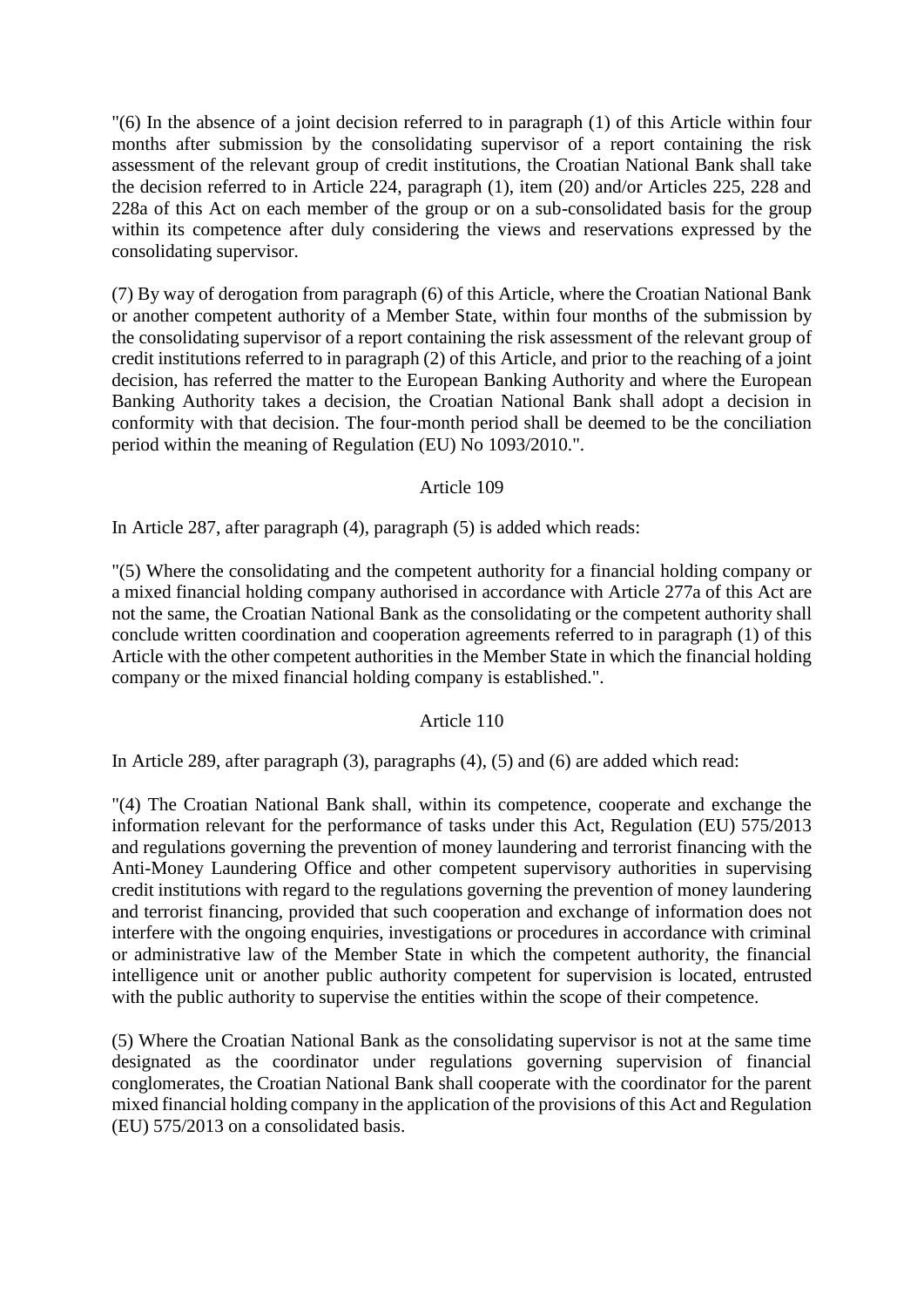(6) For the purposes of paragraph (5) of this Article, the Croatian National Bank and the coordinator shall conclude a written mutual cooperation arrangement.".

### Article 111

In Article 323, paragraph (2), the words "decision to initiate the compulsory winding-up" are replaced by the words "impose measures in the early intervention phase".

After paragraph (2), paragraphs (3) and (4) are added which read:

"(3) A decision issued by the Croatian National Bank in an administrative procedure may contain a time limit, a condition, a charge, a reservation of the right to appeal, a recommendation or an obligation to conclude an administrative contract.

(4) When pursuant to this Act the consequences of the lapsing of authorisations or approvals issued by the Croatian National Bank in accordance with this Act arise, the Croatian National Bank shall adopt a declaratory decision on the lapsing of authorisations or approvals.".

## Article 112

In Article 323a, paragraph (5), the words "10 working days" are replaced by the words "14 days".

## Article 113

In Article 323b, paragraph (1) is amended to read:

"(1) In the course of the supervisory procedure of the Croatian National Bank as well as in the course of the administrative sanctions procedure, the party in the procedure or the party against whom the procedure has been initiated shall be entitled to have access to the file.".

In paragraph (4), after the words "or abroad" the words "or to the working documents produced by the Croatian National Bank during the supervisory procedure or the administrative sanctions procedure" are added.

### Article 114

In Article 327, paragraph (1), item (1), the words "Articles 60, 62 and 66" are replaced by the words "Articles 60, 62, 66 and 73a".

Item (3) is amended to read:

"3) an application for authorisation referred to in Articles 63 and 149 of this Act within six months of receipt of a valid application.".

After paragraph (2), paragraphs (3) and (4) are added which read:

"(3) The renewed procedure referred to in Article 44, paragraph (1), item (7) and Article 47, paragraph (1), item (5) of this Act may be initiated at the request of the party or *ex officio* within six years of the delivery date of the decision to the party.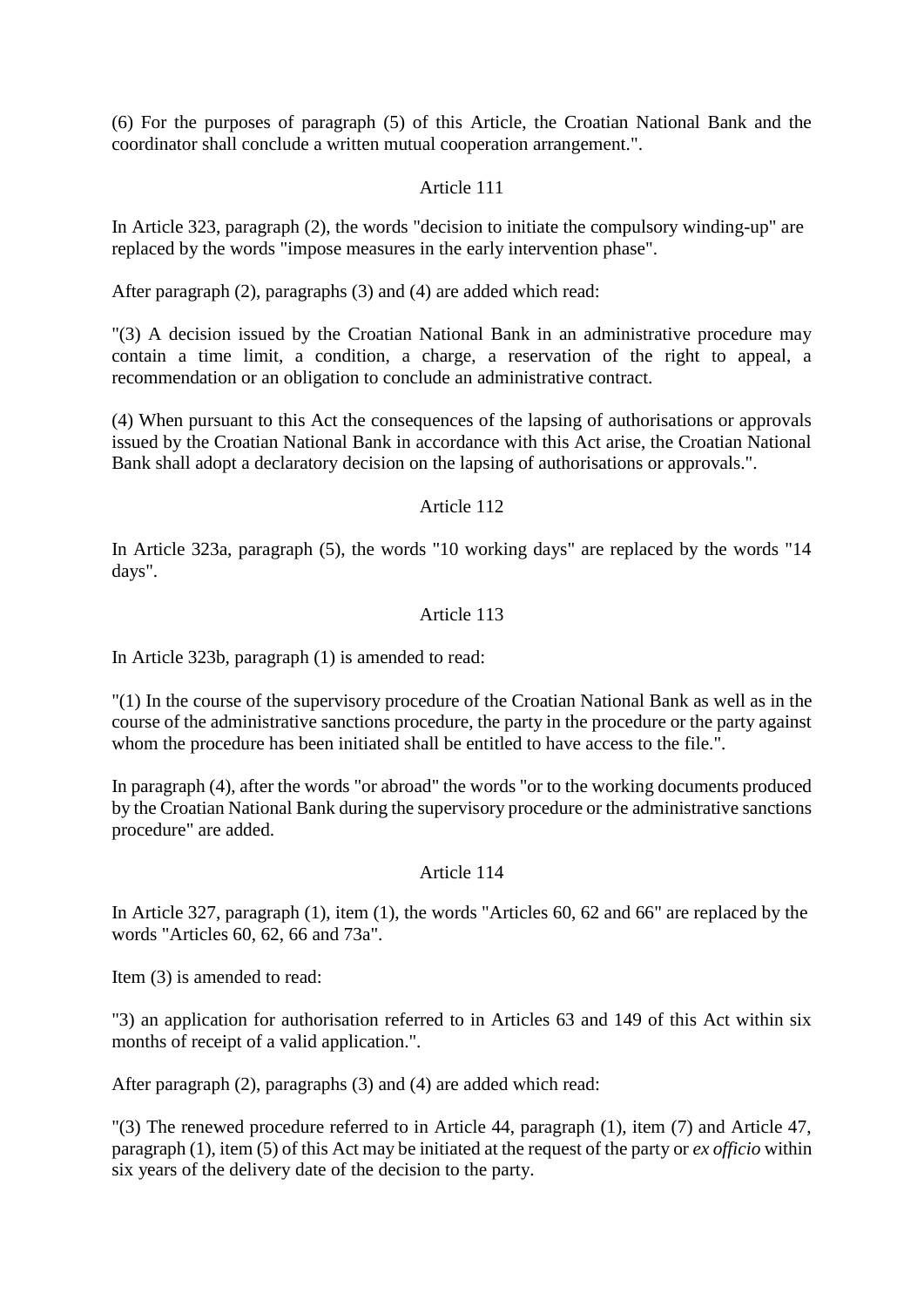(4) The time limit referred to in paragraph (1), item (2) of this Article for deciding and adopting a decision shall not run during the period granted to the party to submit its comments on the procedure pursuant to Article 323a of this Act.

### Article 115

Title XXVIII and its title and Articles 329 to 357 and their titles are deleted.

#### Article 116

The title of Title XXIX.a is amended to read: "PROCEDURE FOR IMPOSING ADMINISTRATIVE SANCTIONS".

#### Article 117

In Article 359a the words "(hereinafter referred to as 'administrative sanctions procedure')" are deleted.

### Article 118

The title of Article 359e is amended to read: "Decision regarding the initiation of the procedure for imposing a fine or a warning".

Article 359e is amended to read:

"(1) Where the Croatian National Bank in the course of the preliminary examination of the facts, circumstances and legal qualifications determines that there are grounds for imposing a fine or a warning for breaches referred to in Articles 360, 361, 362, 363, 364 and 365 of this Act, it shall initiate the procedure for imposing administrative sanctions *ex officio* by reaching a decision regarding the initiation of the procedure for imposing a fine or a warning (hereinafter referred to as 'decision regarding the initiation of the procedure').

(2) The decision regarding the initiation of the procedure shall in particular contain:

1. case file reference;

2. description of the facts or circumstances leading to the initiation of the procedure for imposing a fine or a warning (breach description);

3. legal grounds on the basis of which and in conjunction with which a procedure for imposing a fine or a warning has been initiated;

4. invitation to the party against whom the procedure has been initiated to comment on all the facts, circumstances and legal issues relevant for deciding;

5. invitation to the party against whom the procedure has been initiated to submit data and documentation relevant for establishing the facts;

6. invitation to the party against whom the procedure has been initiated to comment on its financial standing;

7. invitation to the party against whom the procedure has been initiated to specify all the facts and circumstances which might affect the imposition of a fine or of a warning, i.e. the amount of the fine (mitigating and aggravating circumstances); and

8. invitation to the party against whom the procedure has been initiated to disclose other evidence.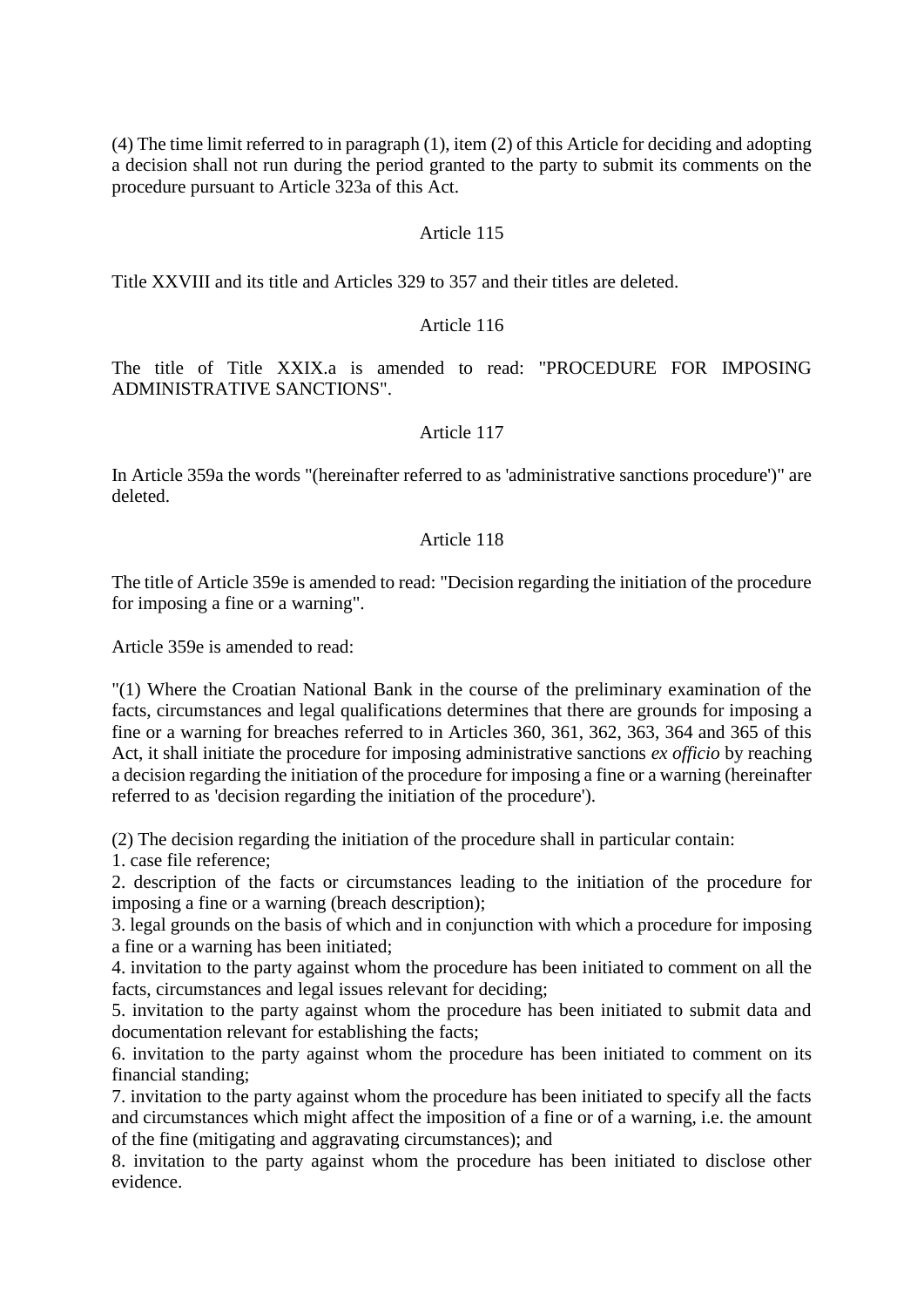(3) The Croatian National Bank shall be authorised to collect and process the personal data necessary to carry out the procedure for imposing a fine or a warning.

(4) The decision regarding the initiation of the procedure shall be submitted to the party against whom the procedure has been initiated.

(5) The procedure for imposing a fine or a warning shall be deemed to have been initiated on the date of adoption of the decision regarding the initiation of the procedure.

(6) The time limit within which the party against whom the procedure has been initiated has the right to be heard shall be set in the decision regarding the initiation of the procedure. The time limit may not be shorter than eight or longer than 30 days.

(7) By way of derogation from paragraph (6) of this Article, the Croatian National Bank may in duly justified cases at the request of the party against whom the procedure has been initiated extend the time limit for submission of comments by a maximum of 30 days.

(8) If the party against whom the procedure has been initiated does not submit its comments on the decision regarding the initiation of the procedure or if it declares itself unable to comply with the requirements set out in the decision, the Croatian National Bank shall establish the facts and circumstances relevant for establishing the factual situation and determining the criteria for imposing a fine or a warning *ex officio*, pursuant to its own findings, available data and documentation, and shall submit without delay to the party against whom the procedure has been initiated the findings on the established factual situation referred to in Article 359h of this Act.".

### Article 119

In Article 359f, paragraph (1), the words "administrative sanctions" are replaced by the words "a fine or a warning".

In paragraph (4), after the words "legal person" the words "up to HRK 3,750,000.00" are added and after the words "losses avoided" the words "or up to HRK 3,750,000.00" are added.

### Article 120

In Article 359h, paragraph (1), item (3) is amended to read:

"3) the fine or warning imposed and the mitigating and aggravating circumstances taken into account when determining these sanctions, as well as the circumstances that affected the amount of the fine imposed if the sanction imposed was a fine.".

In paragraph (2), the words "administrative sanctions" are replaced by the words "imposing a fine or a warning".

In paragraph (6), the words "the type and amount of the administrative sanction" are replaced by the words "the type and amount of a fine or a warning".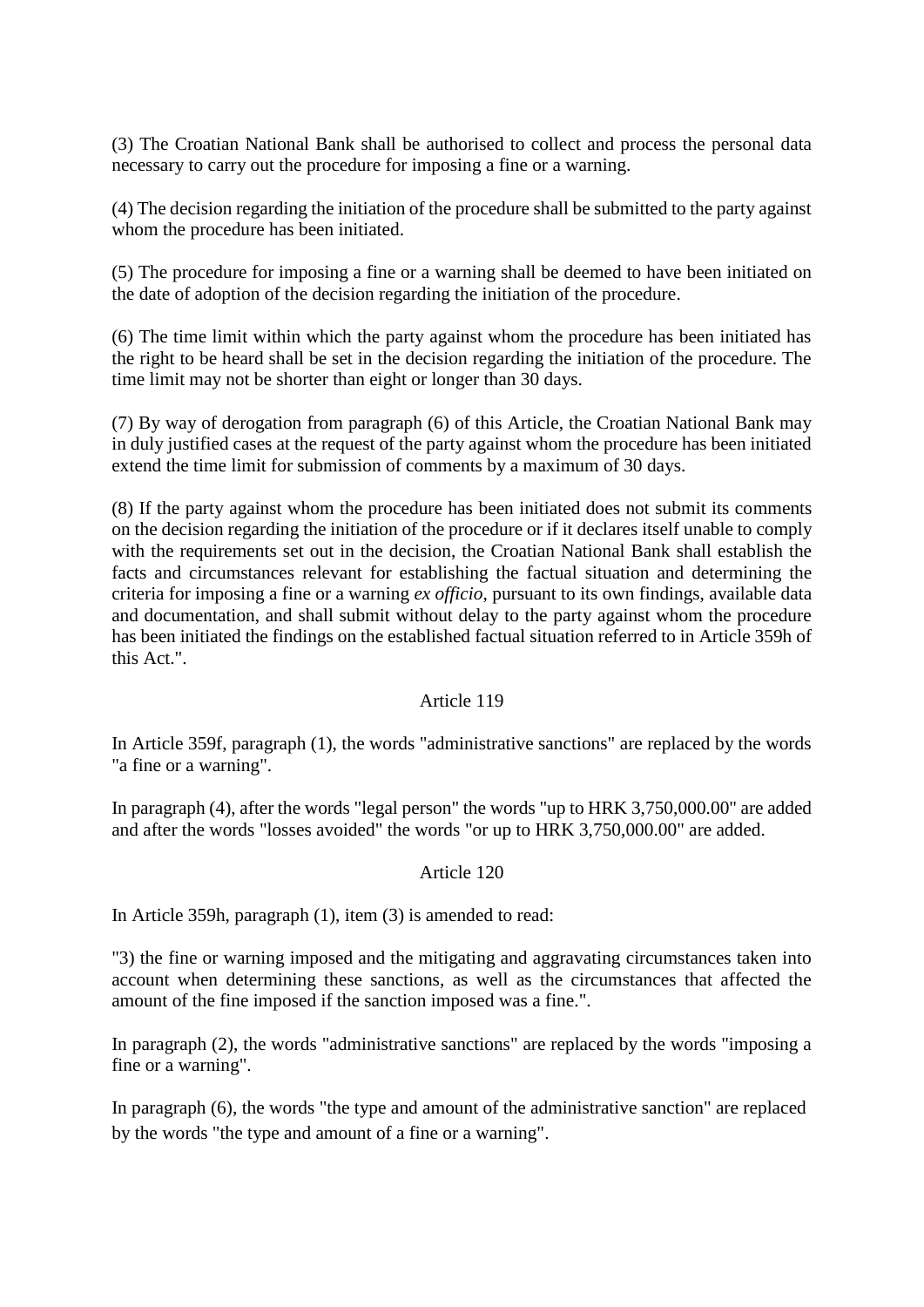# Article 121

The title of Article 359i is amended to read: "Criteria for imposing a fine or a warning".

In Article 359i, paragraph (1), the introductory sentence is amended to read:

"(1) When imposing a fine or a warning, the Croatian National Bank shall take into account all circumstances affecting the type of the imposed fine or warning or the amount of the fine if the imposed sanction is a fine, in particular the mitigating and aggravating circumstances such as:".

## Article 122

The title of Article 359j is amended to read: "Competence for adopting the decision imposing administrative sanctions".

Article 359j is amended to read:

"(1) Decisions imposing a fine or a warning shall be adopted by the Council of the Croatian National Bank.

(2) Decisions imposing periodic penalty payments and decisions determining the total amount of periodic penalty payments shall be adopted by the Governor.

(3) The Croatian National Bank shall submit the decisions referred to in paragraph (1) or (2) of this Article to the perpetrator of the breach within eight working days of the adoption of the decision by the Council of the Croatian National Bank.".

### Article 123

The title of Article 359l is amended to read: "Procedure of execution of fines or of the determined total amount of periodic penalty payments".

Article 359l is amended to read:

"(1) The decision of the Croatian National Bank imposing a fine or the decision determining the total amount of periodic penalty payments shall specify the time limit and method for payment of the imposed fine or periodic penalty payment.

(2) A fine or the determined total amount of periodic penalty payments shall be paid upon the enforceability of the decision of the Croatian National Bank if no appeal was filed or upon the enforceability of the court decision.

(3) The Croatian National Bank may conclude an administrative agreement with the party for the purpose of enforcing the decision at the proposal of the party to which a fine was imposed or a total amount of periodic penalty payments determined for a period not longer than 12 months during which time no limitation period referred to in Article 359n of this Article shall run.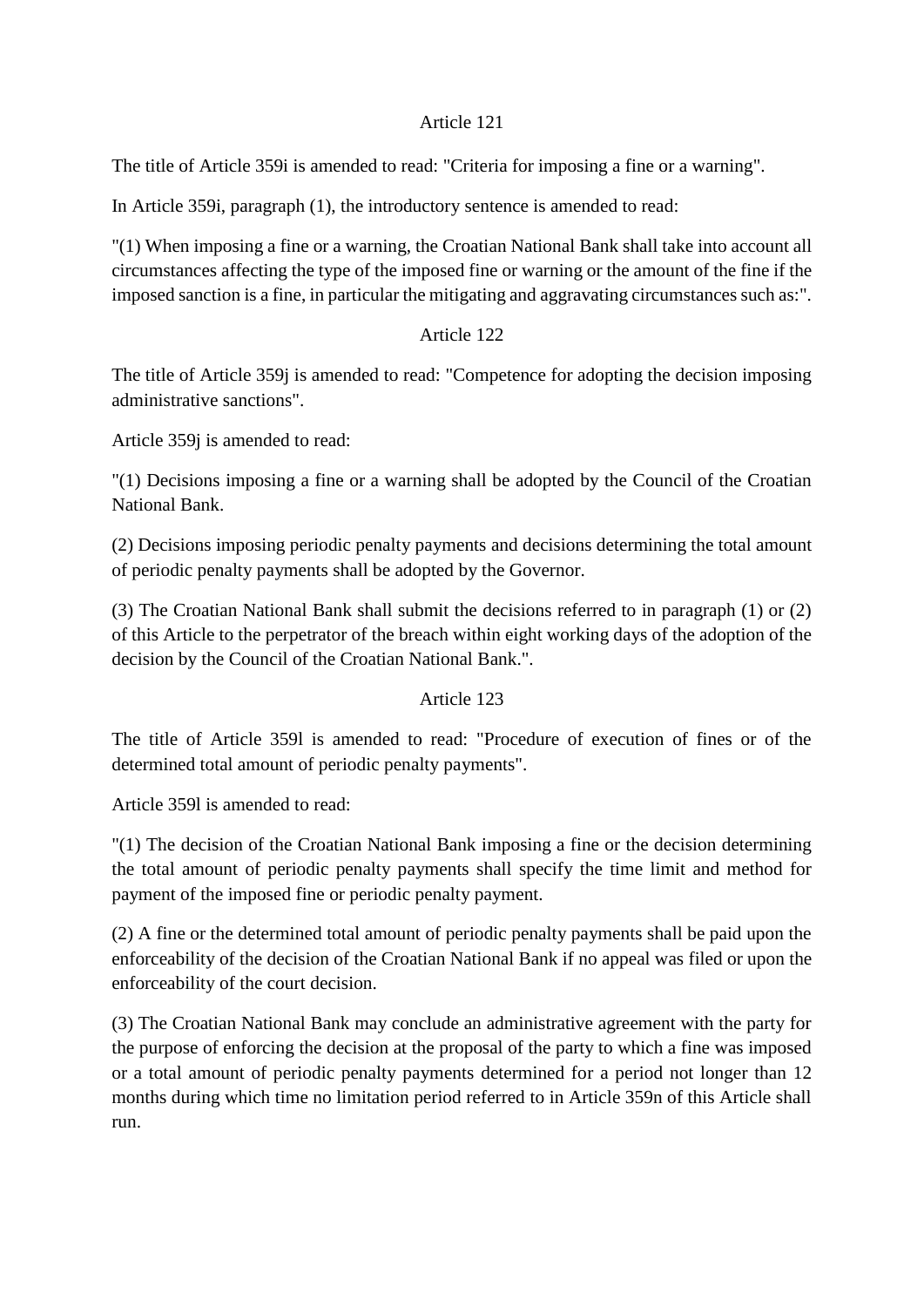(4) The fines imposed by the decision imposing administrative sanctions or periodic penalty payments imposed by the decision determining the total amount of periodic penalty payments shall be revenues of the state budget.

(5) Where the perpetrator of the breach fails to pay the fine or the determined total amount of periodic payments within the set time limit, the Croatian National Bank shall submit to the authority competent for enforcement over monetary assets an order for enforcing the payment of the fine or of the determined total amount of periodic payments pursuant to a special law. The fines or determined periodic penalty payments whose payment is enforced at the request of the Croatian National Bank shall be credited directly to the state budget.".

# Article 124

The title of Article 359n is amended to read: "Limitation periods for the execution of fines or of the determined total amount of periodic penalty payments".

Article 359n is amended to read:

"(1) A fine or the determined total amount of periodic penalty payments imposed pursuant to this Act shall not be executed if a time limit of five years expires from the date of the enforceability of the decision of the Croatian National Bank imposing the fine or determining the total amount of periodic penalty payments and/or enforceability of a court decision.

(2) The limitation period shall begin to run from the date when the party duly receives the enforceable court decision or, in cases where the party did not appeal against the decision, from the date of the enforceability of the decision of the Croatian National Bank referred to in paragraph (1) of this Article.

(3) After each interruption, the limitation period shall begin to run afresh.

(4) The limitation period referred to in paragraph (1) of this Article shall be interrupted:

– during the time allowed to pay the imposed fine or the determined amount of periodic penalty payments; or

– upon each action taken by the Croatian National Bank to execute the fine or the determined amount of total periodic penalty payments.".

# Article 125

In Article 359r, paragraph (1), the words "EU regulations or decision" are amended by the words "decisions or regulations of the European Central Bank".

Paragraph (4) is amended to read:

"(4) Periodic penalty payments shall be calculated for each day of the breach referred to in paragraph (1) of this Article.".

Paragraph (6) is amended to read:

"If a party against whom the procedure has been initiated implemented the supervisory measure after the expiry of the time limit referred to in paragraph (5) of this Article, the Croatian National Bank shall in the decision determining the total amount of periodical penalty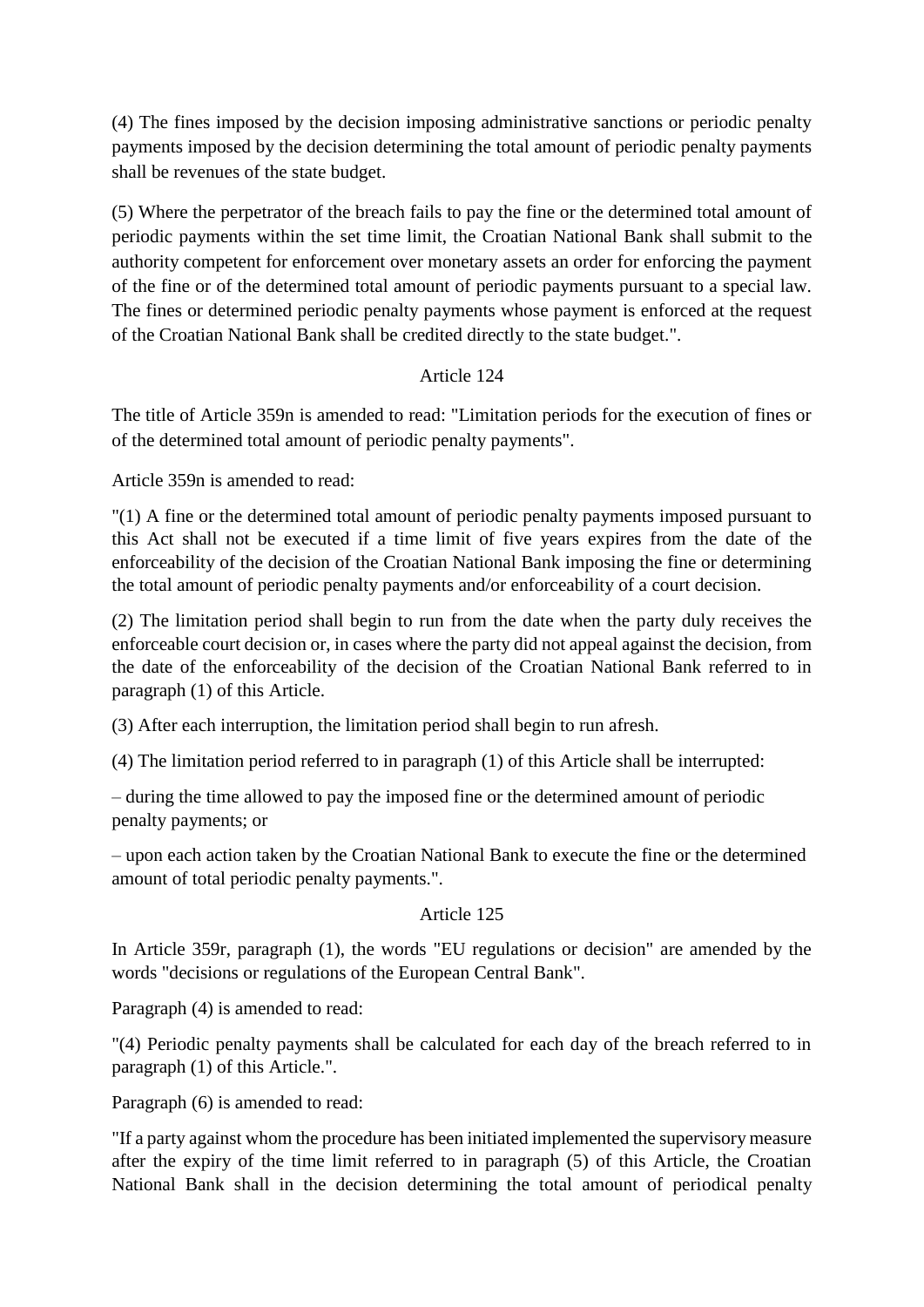payments specify the date of the termination of the breach that followed after the expiry of the time limit referred in paragraph (5) of this Article, determine the total amount of periodic penalty payments for each day of the breach and the period in which the credit institution is required to pay the said amount.".

Paragraph (7) is amended to read:

"(7) The procedure referred to in Title XXVII of this Act shall apply *mutatis mutandis* to the procedure for imposing periodic penalty payments.".

## Article 126

After Article 359s, Article 359t and its title are inserted which read: "Procedure for imposing a fine or a warning in close cooperation".

### Article 359t

In the case referred to in Article 11a of this Act, whenever the European Central Bank exercises its powers and the Croatian National Bank acts in accordance with the instructions issued by the European Central Bank, the Croatian National Bank may initiate the procedure for imposing a fine or a warning only against a legal person or only against the responsible person of a legal person and in cases where this Act prescribes the penalisation of legal persons and their responsible persons for breaches.".

## Article 127

In Article 360, paragraph (1), item (3) is amended to read:

"3) if it fails to ensure that the acquirer ordered to sell the shares in accordance with Article 30, paragraph (1) or (2) of this Act does not exercise the voting rights arising from the shares ordered to be sold, which is contrary to Article 30, paragraph (8), item (1) of this Act.".

After item (3), item (3a) is inserted which reads:

"3a) if until the expiry of the time limits set for the sale of shares it fails to notify the Croatian National Bank on a monthly basis of any changes of shareholders, which is contrary to Article 30, paragraph (8), item (2) of this Act;".

After item (4), items (4a) and (4b) are inserted which read:

"4a) if it fails to ensure that the members of the credit institution's management board, at all times, meet the criteria for membership in the management board in accordance with Article 38, paragraph (1) of this Act, which is contrary to Article 38, paragraph (2) of this Act;

4b) if it fails to ensure that the members of the credit institution's supervisory board, at all times, meet the criteria for membership in the supervisory board in accordance with Article 45, paragraph (1) of this Act, which is contrary to Article 45, paragraph (2) of this Act;".

Item (15) is amended to read: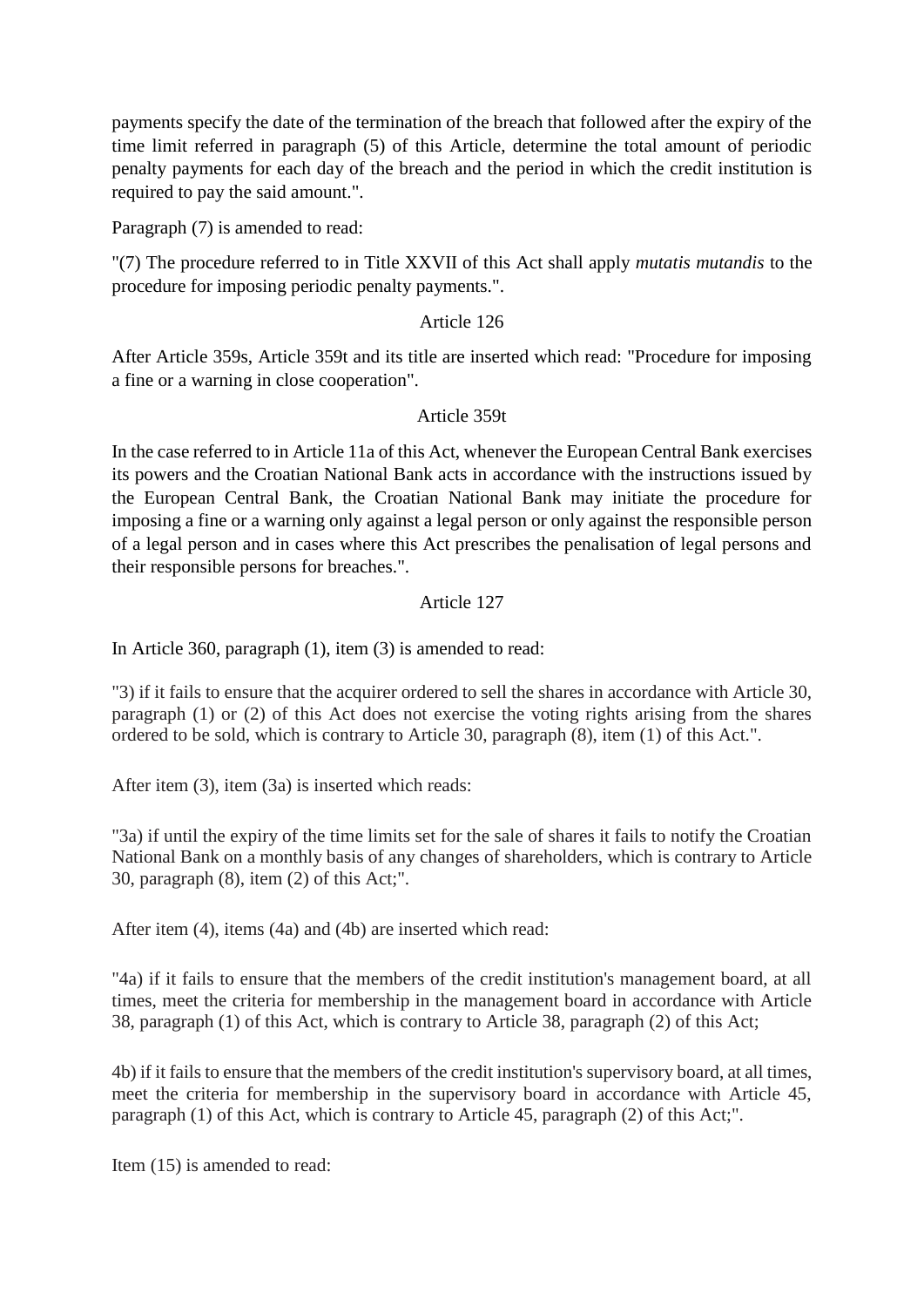"15) if it fails to establish or if it fails to apply remuneration policies that are proportionate to its size, internal organisation and the nature, scale and complexity of its activities, which is contrary to Article 100, paragraph (1) of this Act;".

After item (15), items (15a), (15b), (15c), (15d) and (15e) are inserted which read:

"15a) if it acts contrary to requirements regarding the determining of identified staff, including employee remuneration, or the method and scope of their implementation and if it fails to report to the Croatian National Bank in the manner and within the time limits referred to in subordinate legislation adopted under Article 100, paragraph (4) of this Act;

15b) if it sets the ratio between the variable and fixed components of total remuneration contrary to Article 100a, paragraph (1) of this Act;

15c) if, within five working days after the date the general meeting was held, it fails to notify the Croatian National Bank of the decision adopted at the general meeting on the approved higher ratio between the variable and fixed components of remuneration, including the specification of the higher ratio, or on the approved different higher ratios between variable and fixed components, if different higher ratios are applied to different business units, control and other functions and different categories of identified staff, including the specification of different higher ratios, which is contrary to Article 100a, paragraph (3) of this Act;

15d) if, within five working days after the date the general meeting was held, it fails to submit to the Croatian National Bank the information on the total number of staff (at the end of the last financial year), the number of identified staff (outcome of the last identification process), the balance sheet total (at the end of the last financial year), the decision taken by the general meeting of the credit institution, the ratio decided or where different ratios within the credit institution were approved, the business areas and approved percentages and the maximum approved ratio, which is contrary to Article 100a, paragraph (3) of this Act;

15e) if it uses the instruments to award variable remuneration in the form of ordinary shares of a credit institution which is its direct or indirect parent or in the form of instruments linked to ordinary shares of the credit institution which is its direct or indirect parent and which have an embedded clause that limits the maximum allowed value of instruments to their value on the date the remuneration was awarded, and the condition is not met that the management of capital at the level of the group of credit institutions of which the credit institution is a member prevents or significantly hinders the use of instruments issued by the credit institution itself, which is contrary to Article 100b of this Act;".

Item (24) is deleted.

Item (27) is amended to read:

"27) if it fails to establish and implement effective internal control systems in all areas of operation including an appropriate organisational structure, organisational culture, establishment of the credit institution's control functions, adequate control activities and the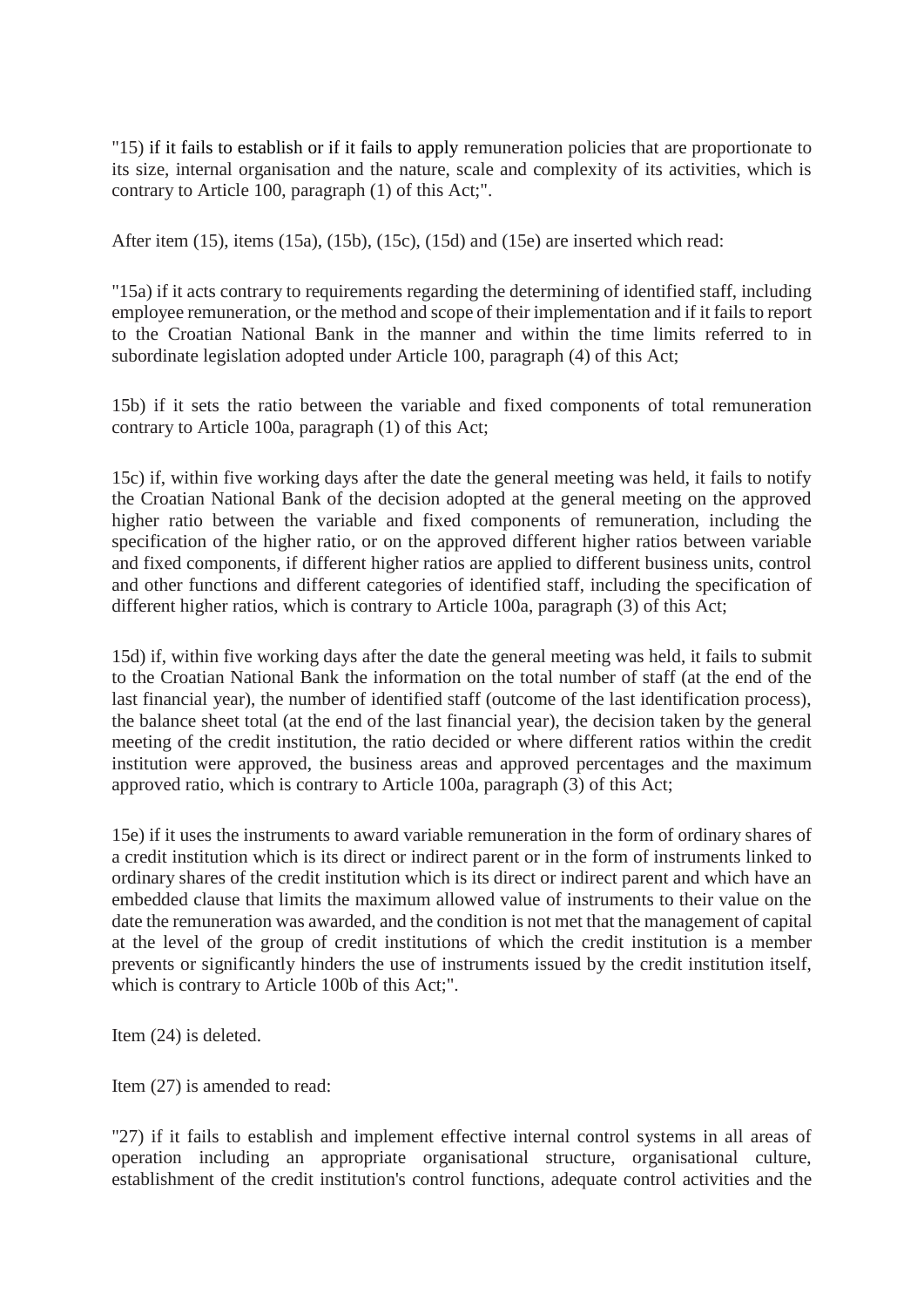allocation of responsibilities, appropriate internal controls integrated into the business processes and activities of the credit institution and appropriate administrative and accounting procedures, and thereby acts contrary to Article 104, paragraph (2) of this Act;".

After item (27), items (27a) to (27i) are inserted which read:

"27a) if it fails to establish a risk control function, a compliance function or an internal audit function, and thereby acts contrary to Article 105, paragraph (1) of this Act;

27b) if it fails to establish permanent and effective control functions independent from the business processes and activities in which a risk occurs or which are monitored and overseen by control functions, proportionally to its size and the nature, scale and complexity of its activities in accordance with its risk profile, and thereby acts contrary to Article 106, paragraph (1) of this Act;

27c) if it fails to organise an internal audit function as a separate organisational unit, functionally and organisationally independent both from the activities it audits and from other organisational units of the credit institution, and thereby acts contrary to Article 106, paragraph (4) of this Act;

27d) if it fails to organise its control functions in a manner to cover all material risks to which the credit institution is or might be exposed in its operation, and thereby acts contrary to Article 106, paragraph (5) of this Act;

27e) if it fails to establish control functions in a manner to avoid conflicts of interest, and thereby acts contrary to Article 106, paragraph (6) of this Act;

27f) if it fully outsources its control functions, and thereby acts contrary to Article 106, paragraph (7) of this Act;

27g) if, proportionally to its size, the nature, scale and complexity of its activities, for the carrying out of each control function, it fails to ensure a sufficient number of persons with adequate knowledge and experience, and thereby acts contrary to Article 107, paragraph (1) of this Act;

27h) if, for the performance of a certain control function, it fails to appoint a person responsible for the operation of the control function, and thereby acts contrary to Article 107, paragraph (2) of this Act; or

27i) if it fails to notify the Croatian National Bank, within three days, of the appointment of persons responsible for the operation of each control function or if it fails to notify the Croatian National Bank of the reasons for the removal of persons responsible for the operation of each control function, and thereby acts contrary to Article 107, paragraph (4) of this Act;".

After item (28), item (28a) is inserted which reads: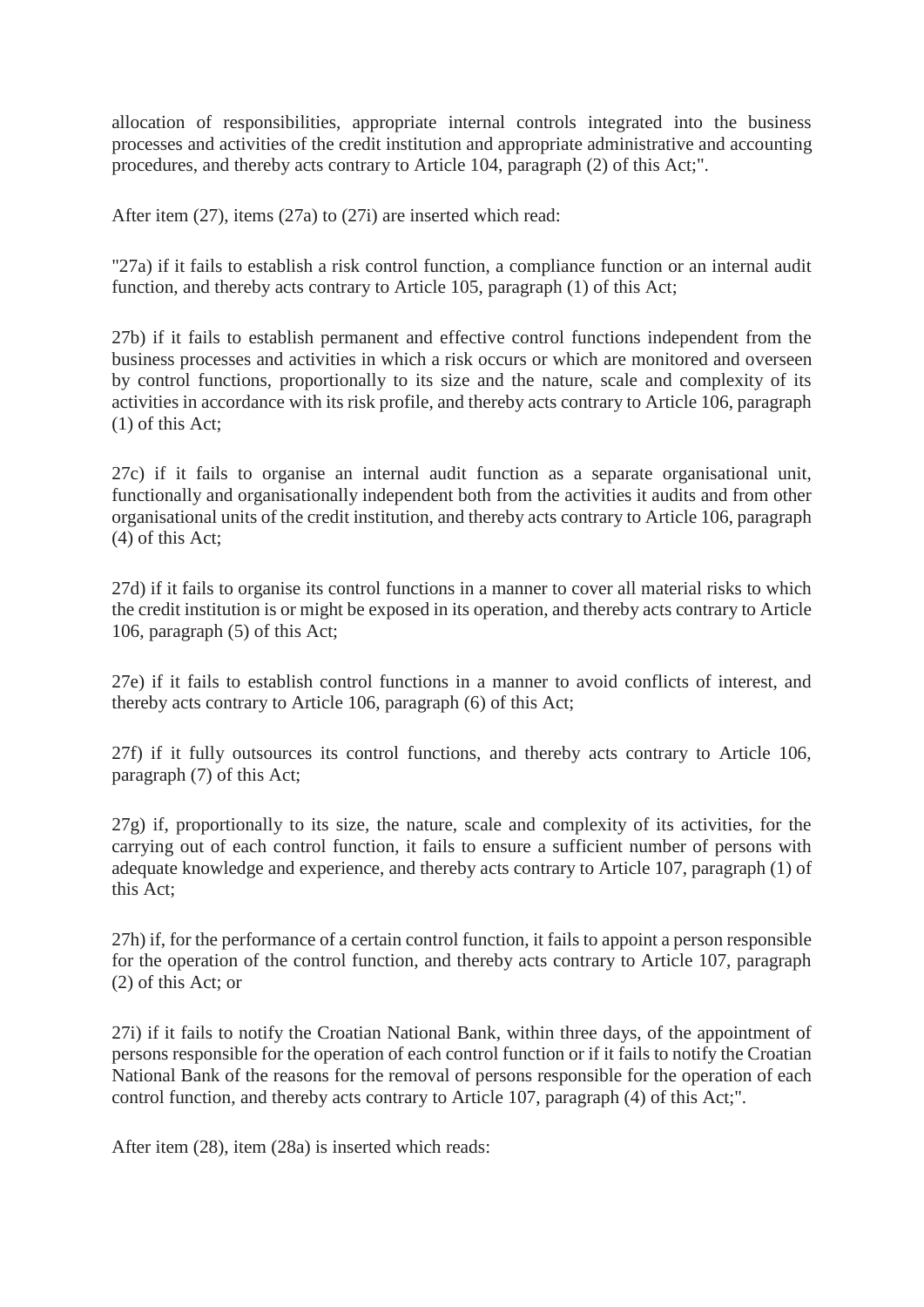"28a) if it acts contrary to subordinate legislation governing control functions adopted under Article 105, paragraph (3) of this Act;".

After item (30), items (30a), (30b) and (30c) are inserted which read:

"30a) if common equity tier 1 capital that is maintained to meet the combined buffer requirement is used to meet any requirements imposed under Article 92, paragraph (1), items (a), (b) and (c) of Regulation (EU) No 575/2013 or to meet the additional own funds requirement imposed by the Croatian National Bank under Article 228 of this Act used to cover risks other than the risk of excessive leverage or to meet the guidance communicated by the Croatian National Bank to the credit institution in accordance with Article 228a of this Act, used to cover risks other than the risk of excessive leverage, which is contrary to Article 115a, paragraph (1) of this Act;

30b) if common equity tier 1 capital that is maintained to meet one of the buffers is used to meet other applicable buffers, which is contrary to Article 115a, paragraph (2) of this Act;

30c) if common equity tier 1 capital that is maintained to meet the combined buffer requirement is used to meet the requirements for own funds and eligible liabilities for G-SIIs referred to in Article 92a of Regulation (EU) No 575/2013 or to meet the requirements for own funds and eligible liabilities for non-EU G-SIIs referred to in Article 92b of Regulation (EU) No 575/2013 or to meet the minimum requirement for own funds and eligible liabilities imposed under Article 26 of the Act on the Resolution of Credit Institutions and Investment Firms or to meet the minimum requirement for own funds and eligible liabilities for resolution entities belonging to G-SIIs and Union material subsidiaries of non-EU G-SIIs, which is contrary to Article 115a, paragraph (3) of this Act;".

Items (31) to (34) are deleted.

Item (37) is amended to read:

"37) if it fails to calculate or if it incorrectly calculates the maximum distributable amount in accordance with subordinate legislation adopted under Article 140, paragraph (10) of this Act;".

After item (38), items (38a), (38b) and (38c) are inserted which read:

"38a) if it meets the leverage ratio buffer requirement under Article 92, paragraph (1a) of Regulation (EU) No 575/2013 and makes a distribution in connection with common equity tier 1 capital to an extent that would decrease its common equity tier 1 capital to a level where the combined buffer requirement is no longer met, which is contrary to Article 140, paragraph (6) of this Act;

38b) if it fails to meet the leverage ratio buffer requirement and if it fails to calculate the leverage ratio related maximum distributable amount (L-MDA) in accordance with subordinate legislation referred to in Article 140, paragraph (10) of this Act and/or if, without delay, it fails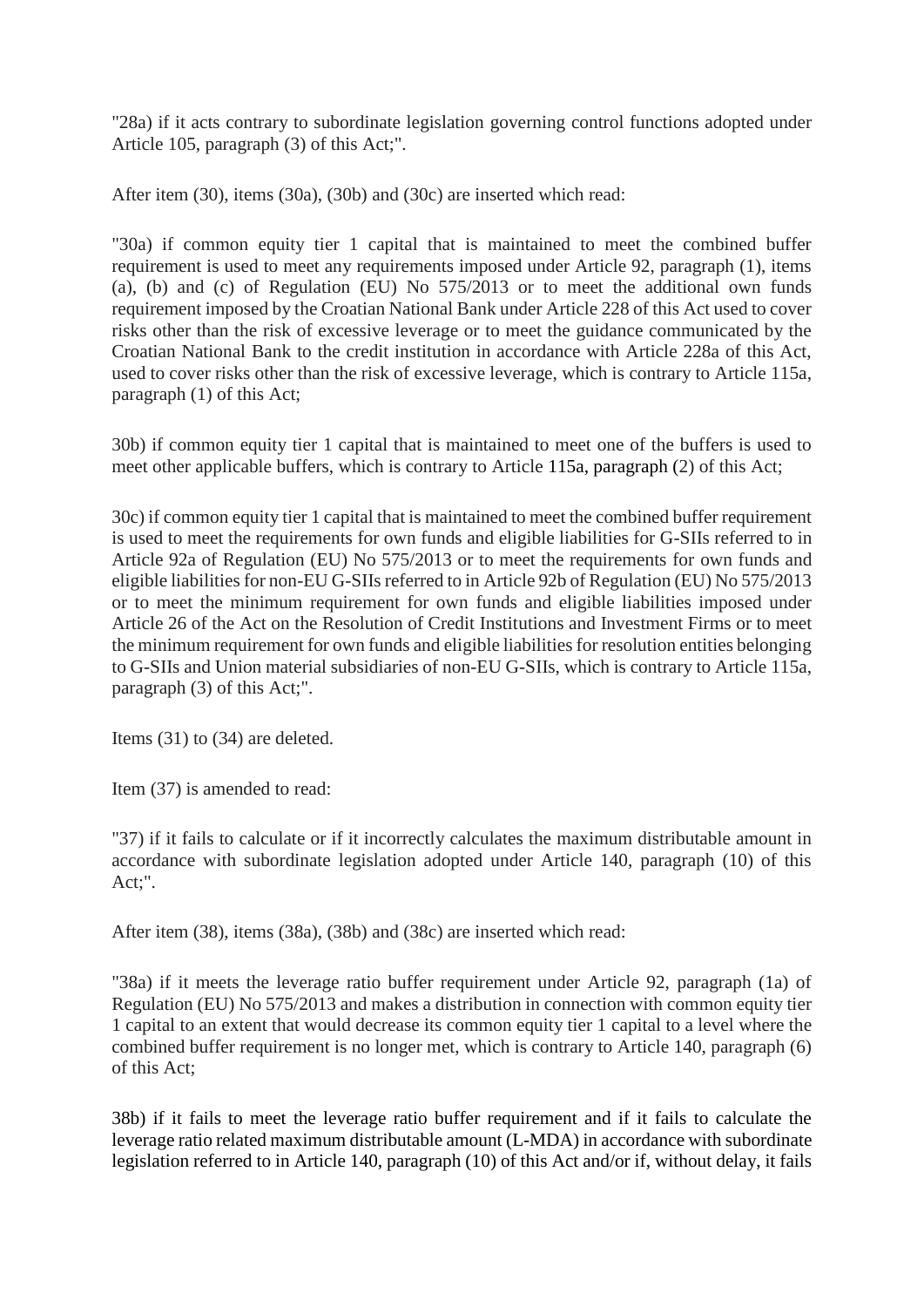to notify the Croatian National Bank of the calculated distributable amount, which is contrary to Article 140, paragraph (7) of this Act;

38c) if it makes a distribution in connection with common equity tier 1 capital, creates an obligation to pay variable remuneration or discretionary pension benefits or pays variable remuneration or makes payments on additional tier 1 instruments before it has calculated the leverage ratio related maximum distributable amount (L-MDA) and thereby acts contrary to the provisions of Article 140, paragraph (8) of this Act, or if in this manner it distributes more than the maximum distributable amount and thereby acts contrary to Article 140, paragraph (10) of this Act;".

After item (42a), item (41b) is inserted which reads:

"42b) if for the calculation of exposure values for the purposes of Article 395 of Regulation (EU) 575/2013, it reduces the value of an exposure or any part of an exposure that is, in accordance with Article 125, paragraph (1) of Regulation (EU) 575/2013, fully secured by residential property or, in accordance with Article 126, paragraph (1) of Regulation (EU) 575/2013, fully secured by mortgages on commercial immovable property by the pledged amount of the market value or mortgage lending value of the property concerned, which is contrary to Article 145b of this Act;".

## Article 128

In Article 361b, paragraph (1), item (34) is amended to read:

"34) if it fails to entrust at least one of its employees with the tasks of addressing consumer complaints or if it fails to appoint a person responsible for monitoring the process of consumer complaint management in accordance with Article 309, paragraph (5) of this Act;".

### Article 129

In Article 363, paragraph (2), item (1), the words "paragraph (13)" are replaced by the words "paragraph (12)".

Item (3) is amended to read:

"3) if they fail to give opinions on the findings of the Croatian National Bank and other supervisory authorities relating to supervisory procedures or examination of the credit institution and thereby act contrary to Article 49, paragraph (1), item (1) of this Act;".

After item (3), items (3a) to (3h) are inserted which read:

"3a) if they fail to give opinions on reports of the Croatian National Bank on examination findings or examination reports from other supervisory authorities within 30 days of receipt and thereby act contrary to Article 49, paragraph (1), item (1) of this Act;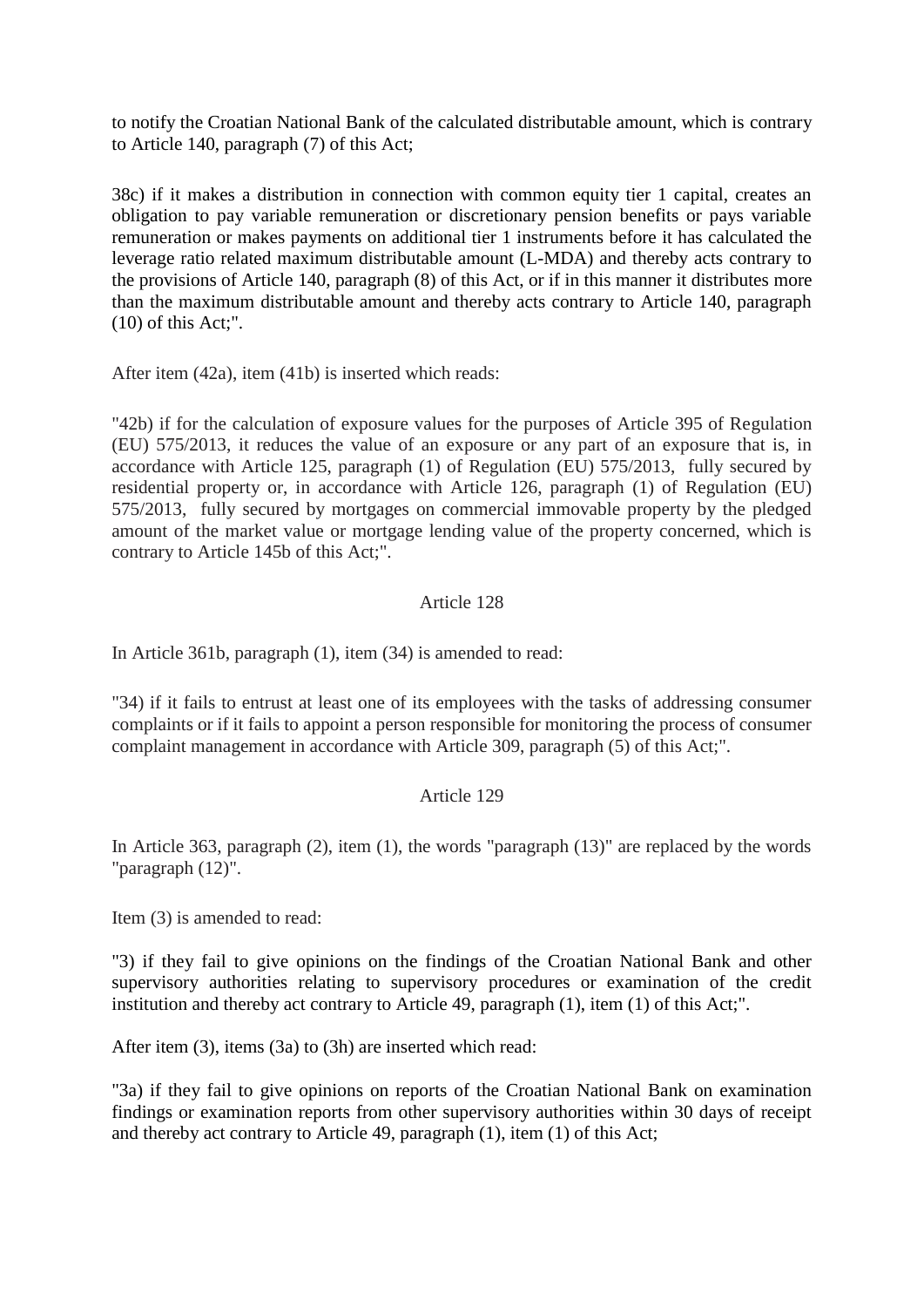3b) if they fail to oversee the adequacy of procedures and effectiveness of internal audit activities and thereby act contrary to Article 49, paragraph (1), item (2) of this Act;

3c) if they fail to state its opinion on semi-annual internal audit reports and thereby act contrary to Article 49, paragraph (1), item (3) of this Act;

3d) if they fail to oversee the implementation and effectiveness of the credit institution's governance arrangements and thereby act contrary to Article 49, paragraph (1), item (5) of this Act;

3e) if they fail to oversee the implementation of the credit institution's business policy, strategic objectives and strategies and policies for taking up and managing the risks and thereby act contrary to Article 49, paragraph (1), item (6) of this Act;

3f) if they fail to establish and review regularly the basic principles of the remuneration policy and thereby act contrary to Article 49, paragraph (1), item (7) of this Act;

3g) if they fail to ensure that remuneration policies and practices are appropriately implemented and aligned with the overall corporate governance framework, corporate culture, risk appetite and the related governance process and thereby act contrary to Article 49, paragraph (1), item (8) of this Act;

3h) if they fail to oversee the process of disclosure and communication and thereby act contrary to Article 49, paragraph (1), item (9) of this Act.".

## Article 130

In Article 364, after paragraph (12), new paragraphs (13) and (14) are inserted which read:

"(13) An undertaking referred to in Article 4, paragraph (1), item (1), sub-item (b) of Regulation (EU) No 575/2013 that fails to submit an application for authorisation after any of the conditions referred to in Article 60, paragraph (7) of this Act has occurred, shall be fined up to 10% of total income.

(14) A responsible person of the undertaking shall be fined up to HRK 100,000.00 for the breach referred to in paragraph (13) of this Article.".

The former paragraphs (13), (14) and (15) become paragraphs (15), (16) and (17).

### Article 131

In Article 365, paragraph (1), after item (1), items (1a) to (1h) are inserted which read:

"1a) a parent financial holding company or a parent mixed financial holding company which fails to submit an application for authorisation referred to in Article 73a, paragraph (1) of this Act;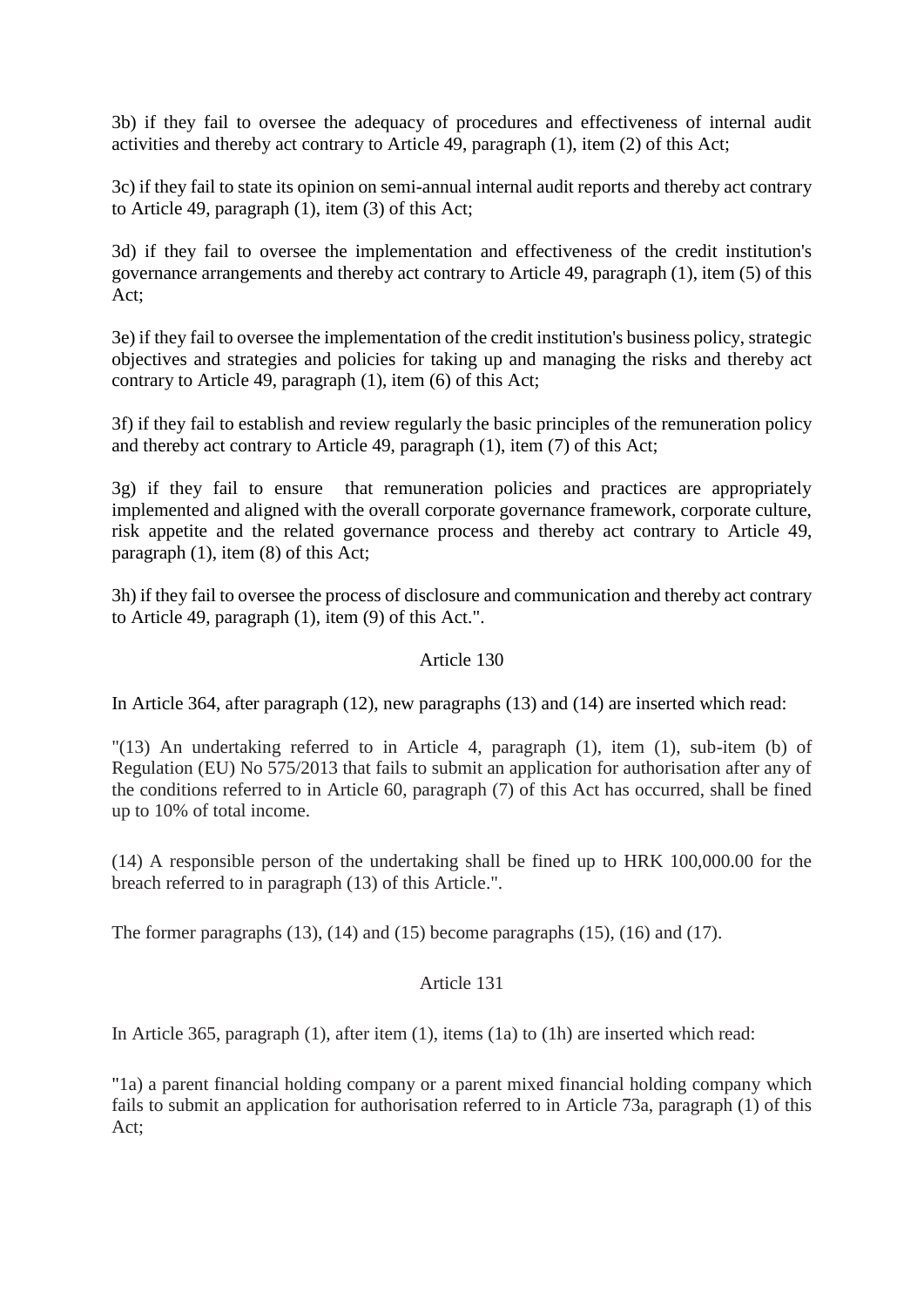1b) a financial holding company or a mixed financial holding company which fails to submit an application to the Croatian National Bank to demonstrate that the conditions referred to in Article 73a, paragraph (6) of this Act have been met, and thereby acts contrary to Article 73a, paragraph (7) of this Act;

1c) a financial holding company or a mixed financial holding company referred to in Article 73a, paragraph (1) or (2) which fails to meet the conditions referred to in Article 73a, paragraph (5) of this Act on an ongoing basis, and thereby acts contrary to Article 73a, paragraph (9) of this Act;

1d) a financial holding company or a mixed financial holding company for which the Croatian National Bank adopts a decision that it meets the conditions referred to in Article 73a, paragraph (6) of this Act, which fails to meet those conditions on an ongoing basis, and thereby acts contrary to Article 73a, paragraph (10) of this Act;

1e) a parent financial holding company or a parent mixed financial holding company which at the request of the Croatian National Bank fails to submit the information required to monitor on an ongoing basis the organisational structure of the group and compliance with the conditions referred to in Article 73a, paragraph (4) or Article 73a, paragraph (6) of this Act;

1f) a parent financial holding company or a parent mixed financial holding company which contrary to suspension of voting rights imposed by the Croatian National Bank in accordance with Article 73a, paragraph (14), subparagraph (1) of this Act, votes at the general meeting of a subsidiary;

1g) a financial holding company or a parent mixed financial holding company for which the Croatian National Bank establishes that no longer meets the conditions referred to in Article 73a, paragraph (6) of this Act and which fails to submit the application for authorisation referred to in Article 73a, paragraph (1) or (2) of this Act, and thereby acts contrary to Article 73a, paragraph (17) of this Act;

1h) a parent financial holding company or a parent mixed financial holding company which fails to submit a report or fails to notify the Croatian National Bank of the content, the time limits or the method provided for in subordinate legislation adopted under Article 73a, paragraph (21), subparagraph (2) of this Act;".

Item (2) is amended to read:

"2) an RC parent credit institution or an EU parent credit institution having its head office in the RC which has to comply with prudential requirements on a sub-consolidated basis for a group of credit institutions if it fails to meet any of the requirements referred to in Article 97, paragraphs (1) to (5) of this Act, or the parent financial holding company or parent mixed financial holding company referred to in Article 278 of this Act if it fails to meet the requirements referred to in Article 97, paragraphs (3) to (6) of this Act;".

After item (2), items (2a) and (2b) are inserted which read:

"2a) an RC parent credit institution or an EU parent credit institution having its head office in the RC if it fails to comply with the provisions on the ratio between the variable and fixed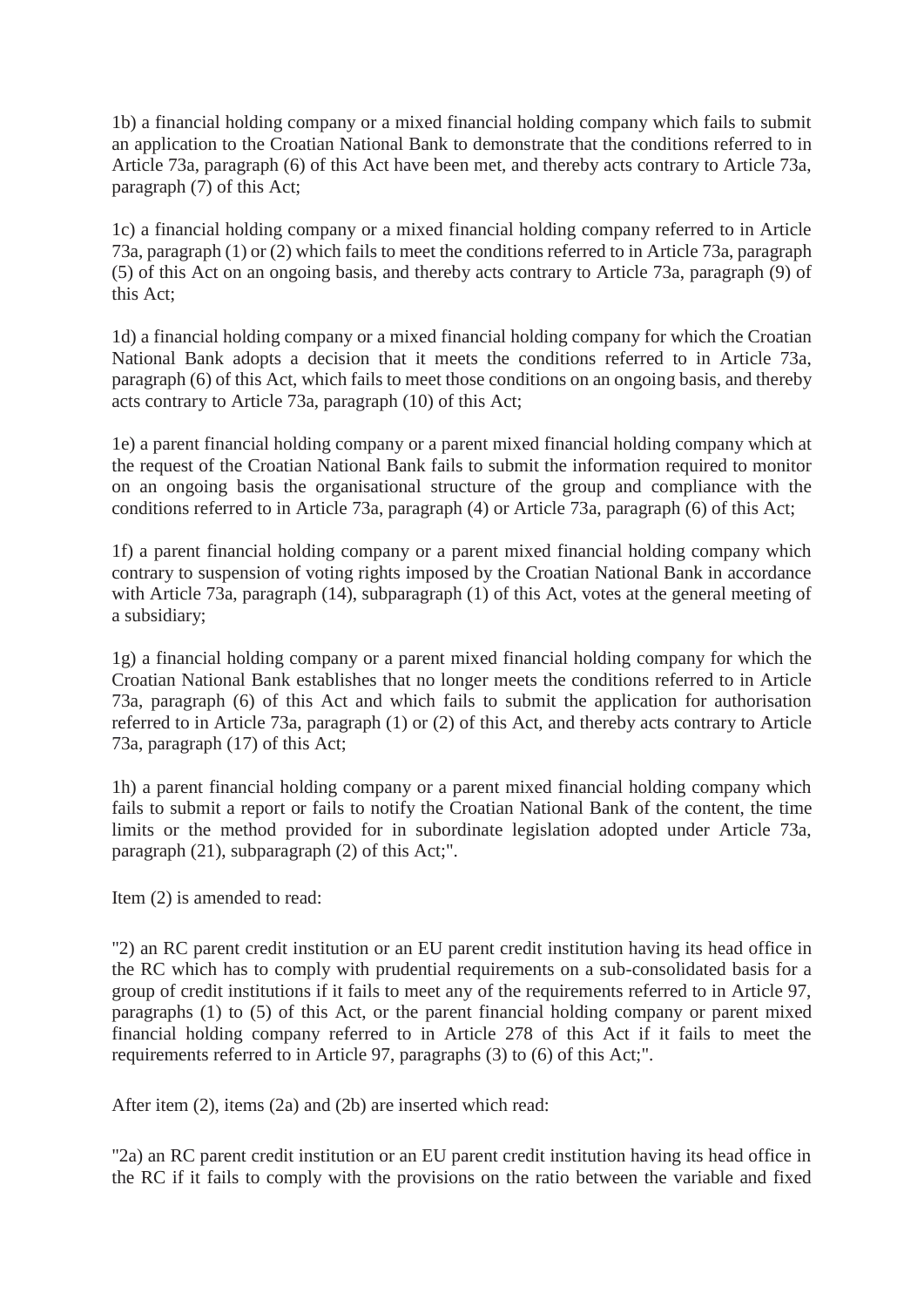components of total remuneration on a consolidated basis referred to in Article 100a of this Act;

2b) an RC parent credit institution or an EU parent credit institution having its head office in the RC if it fails to ensure that its subsidiary, on an individual basis, meets the requirements in accordance with the provisions of this Act governing the remuneration policy and variable remuneration or subordinate legislation adopted under Article 100, paragraph (4) of this Act if the conditions referred to in Article 97a, paragraph (3) of this Act are met;".

Items (3) and (4) are amended to read:

"3) a subsidiary member of a group of credit institutions in the RC or the parent financial holding company or parent mixed financial holding company referred to in Article 278, paragraphs (1) and (3) to (5) of this Act if it fails to meet its obligations referred to in Article 281, paragraph (1) of this Act to the parent credit institution of the group;

4) an RC parent credit institution or an EU parent credit institution having its head office in the RC which fails to ensure that subsidiary members of a group of credit institutions in the RC, the parent mixed financial holding company and the parent financial holding company deliver to it the data relevant for the purposes of consolidation, and thereby acts contrary to Article 281, paragraph (2) of this Act;".

# **TRANSITIONAL AND FINAL PROVISIONS**

# Article 132

# *Compliance with the law governing deposit insurance*

In the entire text of the Credit Institutions Act (Official Gazette 159/2013, 19/2015, 102/2015, 15/2018, 70/2019 and 47/2020) the name "State Agency for Deposit Insurance and Bank Resolution" in various grammatical cases is replaced by the name "Croatian Agency for Deposit Insurance" in the appropriate grammatical case.

# *Compliance with the provisions of this Act*

# Article 133

(1) A credit institution having its head office in the Republic of Croatia which is a member of a third-country group operating through more than one institution in the EU and with a total value of assets equal to or greater than EUR 40 billion on 27 June 2019 shall have an intermediate EU parent undertaking or, if Article 73e, paragraph (2) applies which is inserted by Article 28 of this Act, two intermediate EU parent undertakings by 30 December 2023.

(2) Financial holding companies or mixed financial holding companies referred to in Article 73a which is inserted by Article 28 of this Act, already existing on 27 June 2019 shall apply to the Croatian National Bank for authorisation in accordance with Article 73a which is inserted by Article 28 of this Act, by 28 June 2021.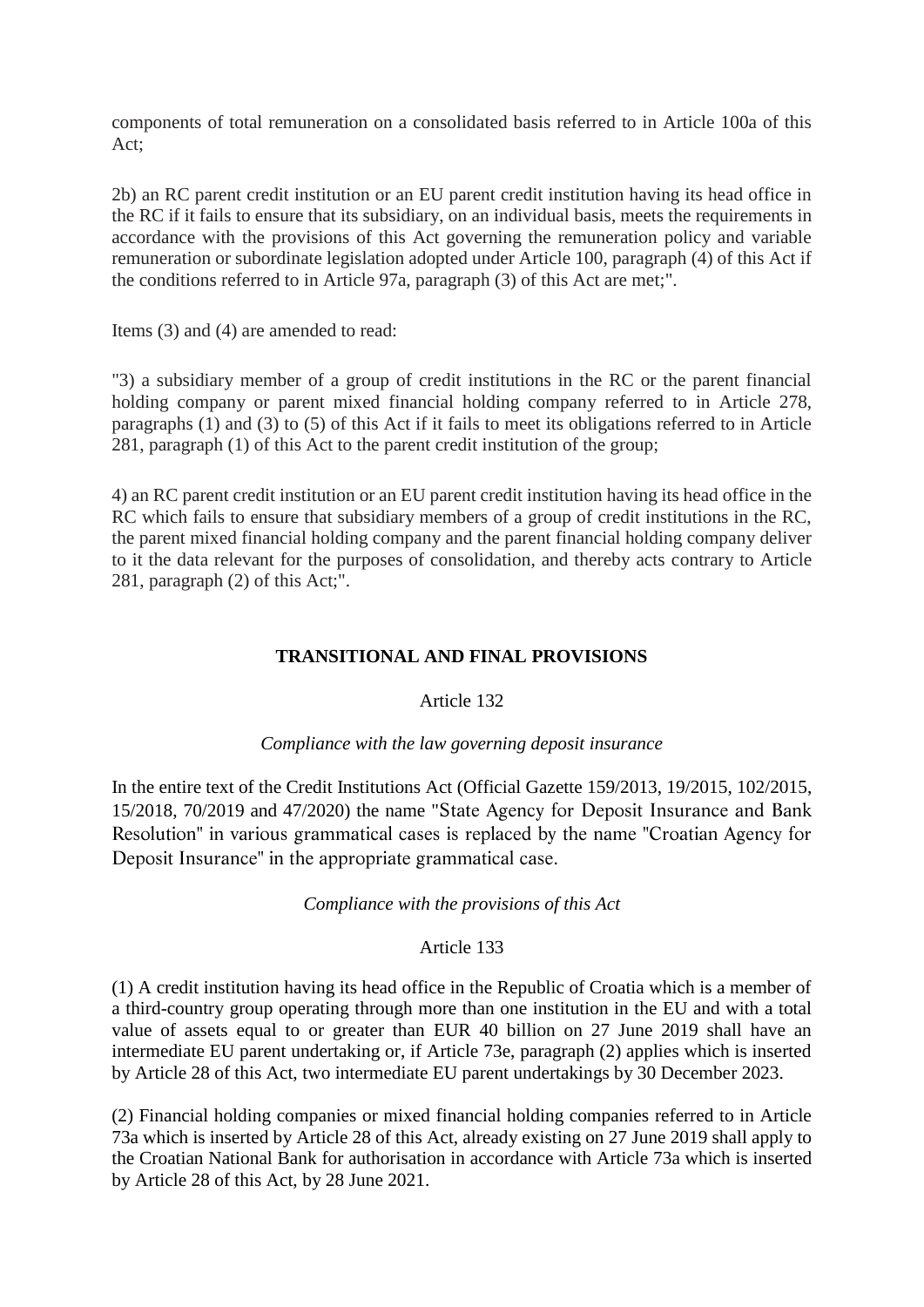(3) If a financial holding company or a mixed financial holding company fails to apply for authorisation referred to in paragraph (2) of this Article by 28 June 2021, the Croatian National Bank shall take appropriate measures in accordance with the provisions of Article 73a, paragraph (14) which is inserted by Article 28 of this Act.

(4) For the purposes of consolidated supervision during the transitional period referred to in paragraph (2) of this Article, the Croatian National Bank shall have all the necessary supervisory powers conferred on it by Article 73a which is inserted by article 28 of this Act.

(5) The undertakings referred to in Article 4, paragraph (1), item (1), sub-item (b) of Regulation (EU) No 575/2013 that on 24 December 2019 carry out activities as investment firms authorised under the act governing the capital market or the act governing alternative investment funds or if a regulation of another Member State was applied governing the financial instruments market, shall apply to the Croatian National Bank for authorisation in accordance with Article 23 of this Act by 31 December 2020.

# Article 134

### *Application of current subordinate legislation*

(1) Until the date of entry into force of the regulations adopted pursuant to this Act, the following legislation shall remain in force:

1) Decision on the countercyclical buffer rate (Official Gazette 9/2015);

2) Decision on the application of the structural systemic risk buffer (Official Gazette 78/2017);

3) Decision on staff remuneration (Official Gazette 31/2017 and 57/2017);

4) Decision on remuneration policies and practices related to the provision of banking products and/or services to consumers (Official Gazette 106/2018).

# *Time limits for the adoption of subordinate legislation*

# Article 135

The Croatian National Bank shall adopt the subordinate legislation referred to in Articles 28, 35, 43, 45 and 56 of this Act within 24 months of the entry into force of this Act.

### *Entry into force*

### Article 136

This Act shall be published in the Official Gazette and shall enter into force on 29 December 2020, with the exception of the provisions of:

- Article 69, paragraphs (2) and (4), amended by Article 26 of this Act, which shall enter into force on the date of entry into force of the new law governing the resolution of credit institutions and investment firms;